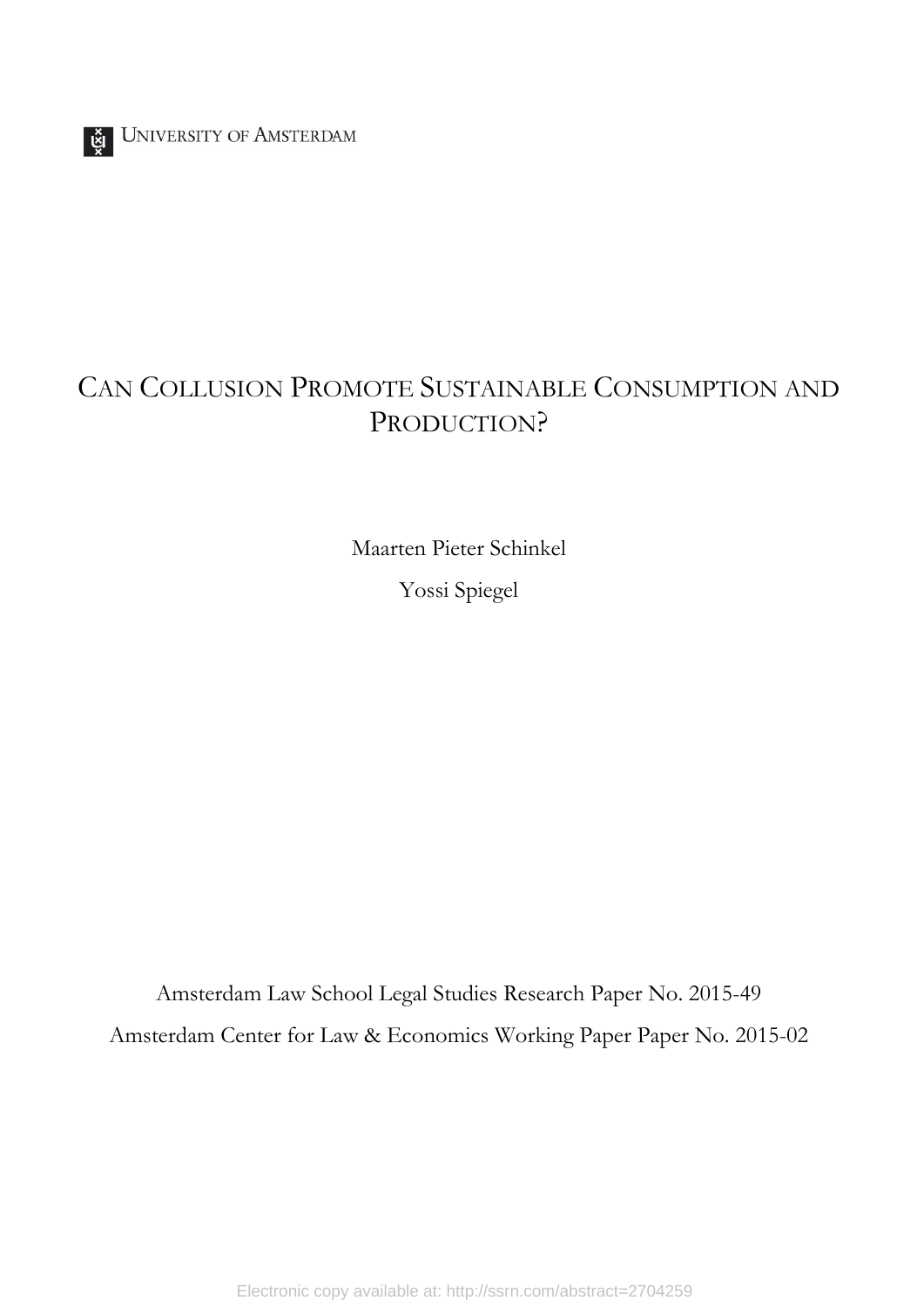# Can collusion promote sustainable consumption and production?

Maarten Pieter Schinkel<sup>†</sup>and Yossi Spiegel<sup>‡</sup>

February 1, 2016

#### Abstract

Several competition authorities consider the exemption of horizontal agreements among firms from antitrust liability if the agreements sufficiently promote public interest objectives such as sustainable consumption and production. We show that when consumers value sustainable products and firms choose investments in sustainability before choosing output or prices, coordination of output choices or prices boosts investments in sustainability and may even enhance consumer surplus when products are sufficiently close substitutes and the marginal cost of investment in sustainability is relatively low. By contrast, coordination of investments in sustainability leads to lower investments and harms consumers.

JEL-codes: K21, L13, L40, Q01

Key words: Sustainability, public interest, collusion, antitrust, consumer surplus

For helpful comments, we thank Or Brook, David Gilo, Suzanne Kingston, Erik Kloosterhuis, Giorgio Monti, Luc Peeperkorn, two anonymous referees, Joe Harrington (the editor), and seminar participants in Mannheim, the 2015 ACE Conference in Milano, the 2015 Israeli IO day, and the Israeli Antitrust Authority.

<sup>&</sup>lt;sup>†</sup>Amsterdam School of Economics and ACLE, University of Amsterdam, Plantage Muidergracht 12, 1018TV Amsterdam, The Netherlands. E-mail: m.p.schinkel@uva.nl.

<sup>&</sup>lt;sup>‡</sup>School of Management, Tel Aviv University, Ramat Aviv, Tel Aviv, 69978, Israel. E-mail: spiegel@post.tau.ac.il.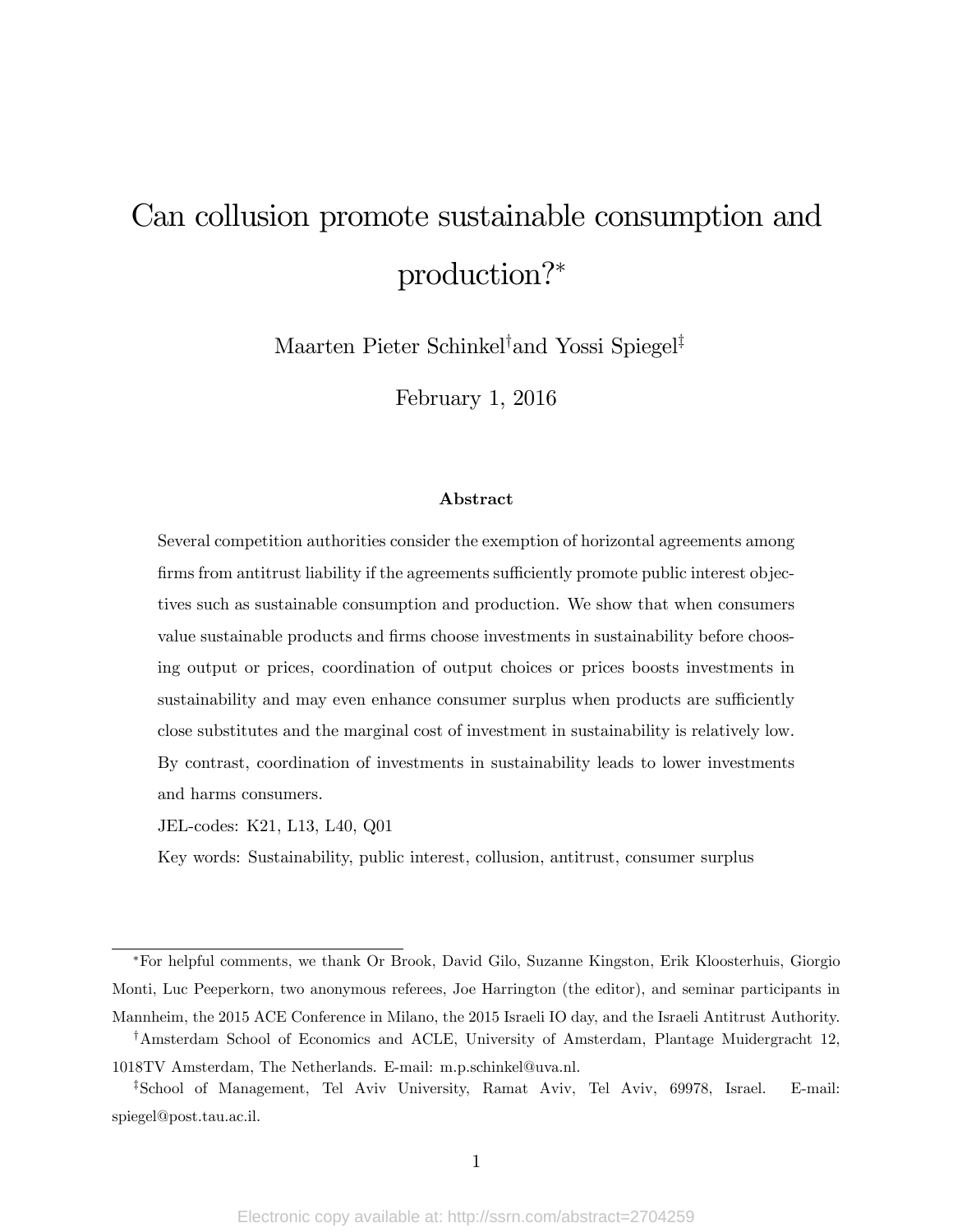## 1 Introduction

Sustainable consumption and production  $(SCP)$ , which improves resource efficiency and minimizes pollution and waste, is considered as one solution to environmental challenges such as climate change, pollution, and depletion of resources.<sup>1</sup> Many governments already promote SCP, such as green energy, biological food, and fair trade products, using various policies, including performance standards and mandatory labels, taxes and subsidies, and public campaigns and education (OECD, 2008). Motivated by a concern that competition may encourage firms to offer unsustainable products, it has been recently suggested that exempting horizontal agreements from cartel liability may be another way to promote SCP.

In the U.S., antitrust agencies focus solely on competitive considerations and do not weigh broader public interest considerations like SCP in antitrust proceedings.<sup>2</sup> The European Commission exempted in 1999 a horizontal agreement among manufacturers of washing machines to discontinue energy inefficient models, both on the grounds that the savings of electricity and water directly benefit consumers and that the environmental benefits of the agreement exceed its potential anticompetitive effects.<sup>3</sup> Since then, however, the Commission has been reluctant to weigh general public interest considerations in its cartel decisions. While the Commission clarified that goals pursued by other Treaty provisions, such environmental protection, can be taken into account to the extent that they can be subsumed under

<sup>&</sup>lt;sup>1</sup>The 1994 Oslo Symposium on Sustainable Consumption defines sustainable consumption as: "The use of services and related products which respond to basic needs and bring a better quality of life while minimizing the use of natural resources and toxic materials as well as emissions of waste and pollutants over the life cycle of the service or product so as not to jeopardize the needs of future generations." See OECD (1999).

 $2$ Adler (2004) argues that competion among fishermen may lead to fishery depletion, and claims that ìconservation cartels,î which control catches, may solve the tragedy of the commons in Öshing, albeit they also raise prices in the short-run. The U.S. federal courts found several fishermen associations guilty of conspiracy in restraint of trade under the Sherman Act and held that conservation of fisheries does not free the associations from the restrictive provisions of the antitrust act.

<sup>&</sup>lt;sup>3</sup>European Commission Decision, *Case IV.F.1/36.718. CECED*, 24 January 1999. The exemption was given under Paragraph 3 of Article 81—later replaced by Article 101(3) TFEU. Importantly, the Commission determined that the agreement does not eliminate competition as regards prices, washing performance, or brand image. The exemption was extended in 2001 to agreements to improve the energy efficiency of dishwashers and water heaters. See European Commission (2001a).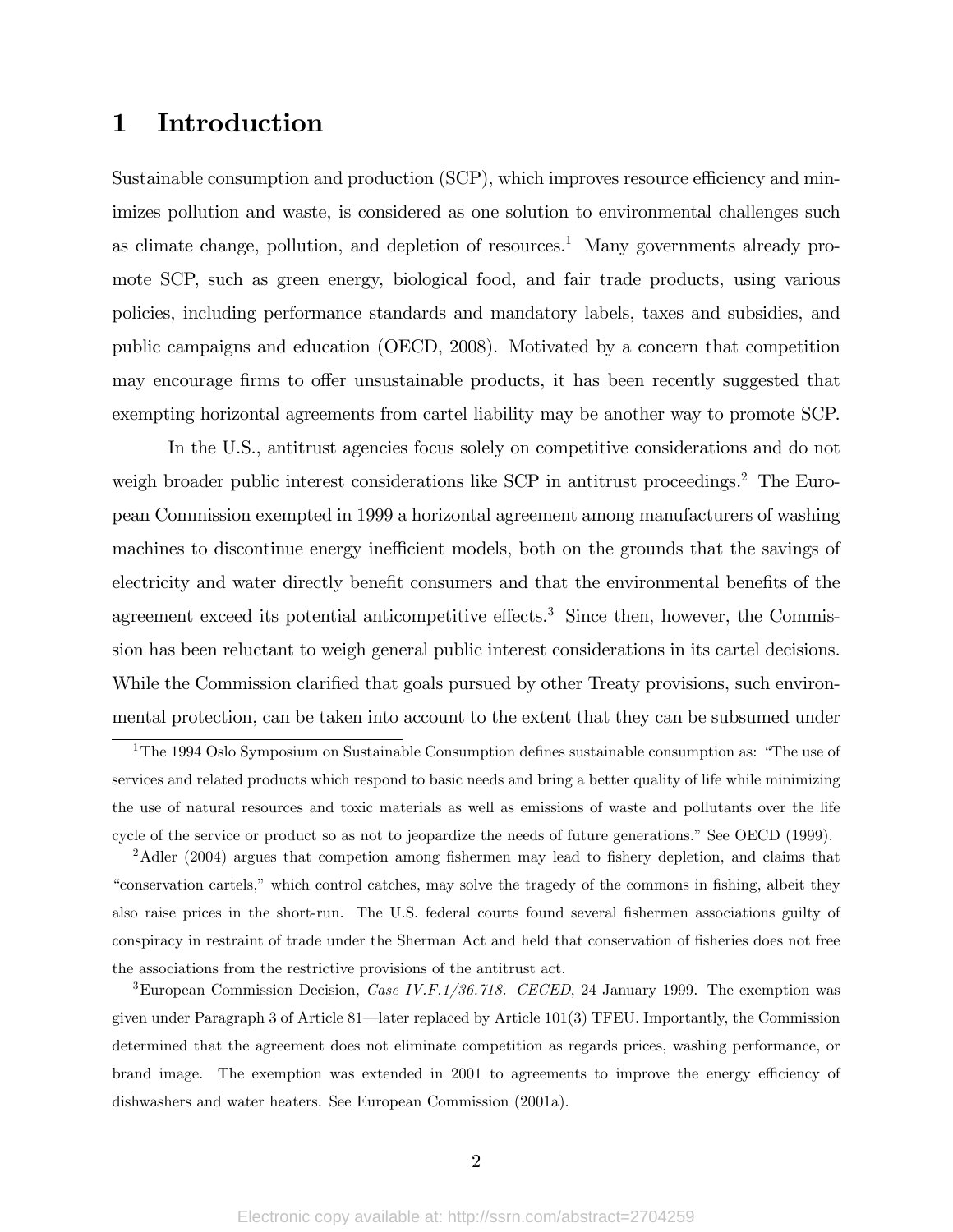the four conditions of Article  $101(3)$ , including that they lead to a net benefit for consumers in the same relevant market, no further exemptions on sustainability grounds were given and the Commissionís 2011 Guidelines on Horizontal Agreements no longer contains a separate assessment of environmental agreements.<sup>4</sup>

The Dutch Authority for Consumers and Markets (ACM) has grown receptive to claims that horizontal agreements may promote public interest objectives, and pioneered the implementation of cartel exemptions aimed at improving SCP, applying the conditions of Article  $101(3)$  (ACM,  $2013a$ ).<sup>5</sup> The public interest defense had been invoked in the Netherlands in 2003 by North Sea shrimp fishermen, who claimed on appeal that horizontal agreement to restrict the amount of harvested shrimp promote sustainable fishing methods that are less damaging to the seabed (NMa, 2003 and Aviat et al., 2011). While the appeal was denied, the NMa (the ACMís predecessor) issued in 2011 a statement in which it welcomed plans to promote sustainable shrimp harvesting methods, but stated that horizontal agreements were not necessary for this purpose (NMa, 2011). Promotion of a sustainability interest as grounds for a cartel exemption was similarly argued in 2008, after the Dutch Royal association 'The Friesian Horses Pedigree' sued several members for exceeding their stallions' breeding quota. The association claimed that the quotas are needed to prevent inbreeding and thereby conserve the Friesian pedigree and for this reason should be exempt from the cartel law. The court agreed, and while the NMa was sympathetic to the claim, it later asked the association to find less restrictive means to control inbreeding (NMa, 2009, p. 45).

The first true test case for the Dutch sustainability defense emerged in the context of the 'Energy Agreement for Sustainable Growth,' which is a nation-wide contract led

 $4$ The Commission's 2011 Guidelines on Horizontal Agreements mention environmental benefits only briefly in passing, as one example of standards in general, whereas the 2001 Guidelines which they replaced contained a separate chapter on assessing environmental agreements for exemption under 81(3). Several legal scholars, including Monti (2002), Townley (2009) and Kingston (2011), nevertheless argue that the EU Treaties and case-law of the European courts allow, or even demand consideration of wider public interests.

 ${}^{5}$ In 2014, the Dutch Ministry of Economic Affairs issued a policy rule that: "In the application of Article 6(3) of the competition law [the Dutch equivalent of 101(3) TFEU] the ACM considers in its assessment of the conditions whether  $[\ldots]$  in agreements that restrict competition made in order to enhance sustainability, a fair share of the improvements benefits "users" in the long run." Netherlands Minister of Economic Affairs (2014), Article 2.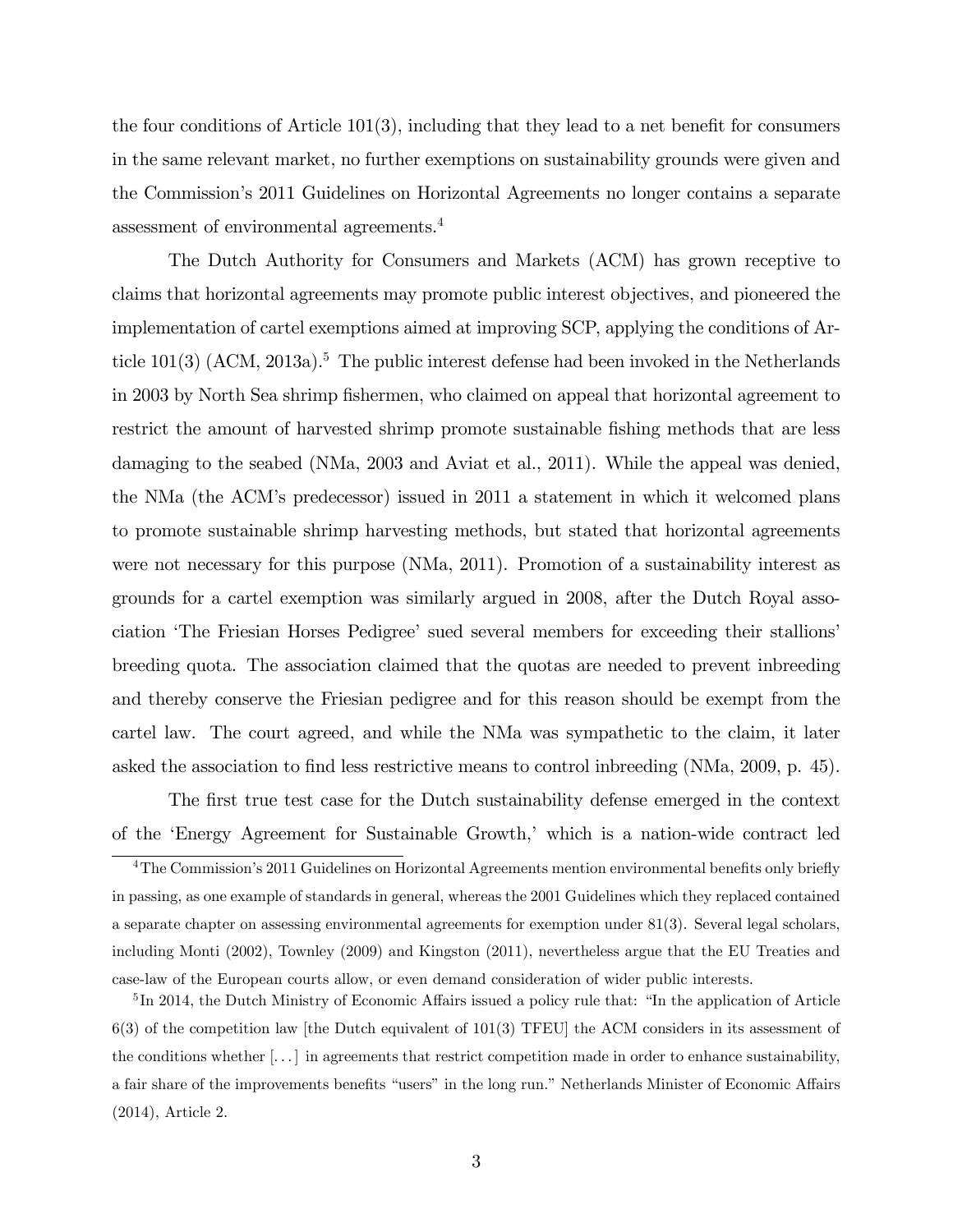by the Netherlands government to switch to green energy (see SER, 2013). As part of the agreement, Dutch energy companies agreed to close down five coal power plants which accounted for approximately 10% of the Dutch generating capacity. In an informal decision, the ACM stated that closing down the power plants would raise energy prices and therefore harm consumers, and maintained that the environmental benefits of the agreement were insufficient to offset the harm (see ACM, 2013b, and Kloosterhuis and Mulder,  $2015$ ).<sup>6</sup>

The ACM also gave an informal decision in the 'Chicken of Tomorrow' case. The case involved Dutch supermarkets, broiler farmers, and broiler meat processors, who responded to a public outcry against the poor living conditions of chickens in factory farms, by making arrangements to sell chicken meat produced under enhanced animal welfare-friendly conditions. Although the ACM welcomed the initiative, it considered the supermarkets' agreement to remove regular chicken meat from their shelves an unnecessary restraint of competition and concluded that although consumers are prepared to pay more for sustainable chicken meat, on balance they would not benefit from the initiative (ACM, 2015).

A number of other arrangements seek exemption from cartel prohibition on the grounds that they promote SCP. For instance, the Fair Wear Foundation (FWF), an independent non-proÖt organization that works with companies and factories to improve labour conditions for garment workers in developing countries, has recently obtained a legal opinion which states that its actions do not violate European competition law (See Arnold & Porter (UK) LLP, 2015). Another case in point may be the coordinated decisions of tour operators to stop offering elephant back rides, which are deemed cruel to elephants, in holiday travel itineraries.<sup>7</sup>

 ${}^{6}$ In essence, the ACM found that the plants' closure would improve air quality in the Netherlands by reducing emission of carbon dioxide  $(CO2)$ , sulfur dioxide  $(SO2)$ , nitrogen oxide  $(NOx)$  and fine particles, and argued that "in principle, this can be taken into consideration when assessing the question of whether Section 6 (3) and Article 101 (3) TFEU respectively apply." Yet, the ACM concluded that the lower CO2 emissions would be offset by higher emissions by other parties that would acquire the plants' emission allowances through the EU system of emissions trading (ETS) to such an extent that the environmental benefits for Dutch consumers would be too limited to offset their harm due to higher prices—even if the world population as a whole would benefit.

<sup>&</sup>lt;sup>7</sup>See e.g., http://www.nltimes.nl/2013/08/17/step-away-from-elephants/.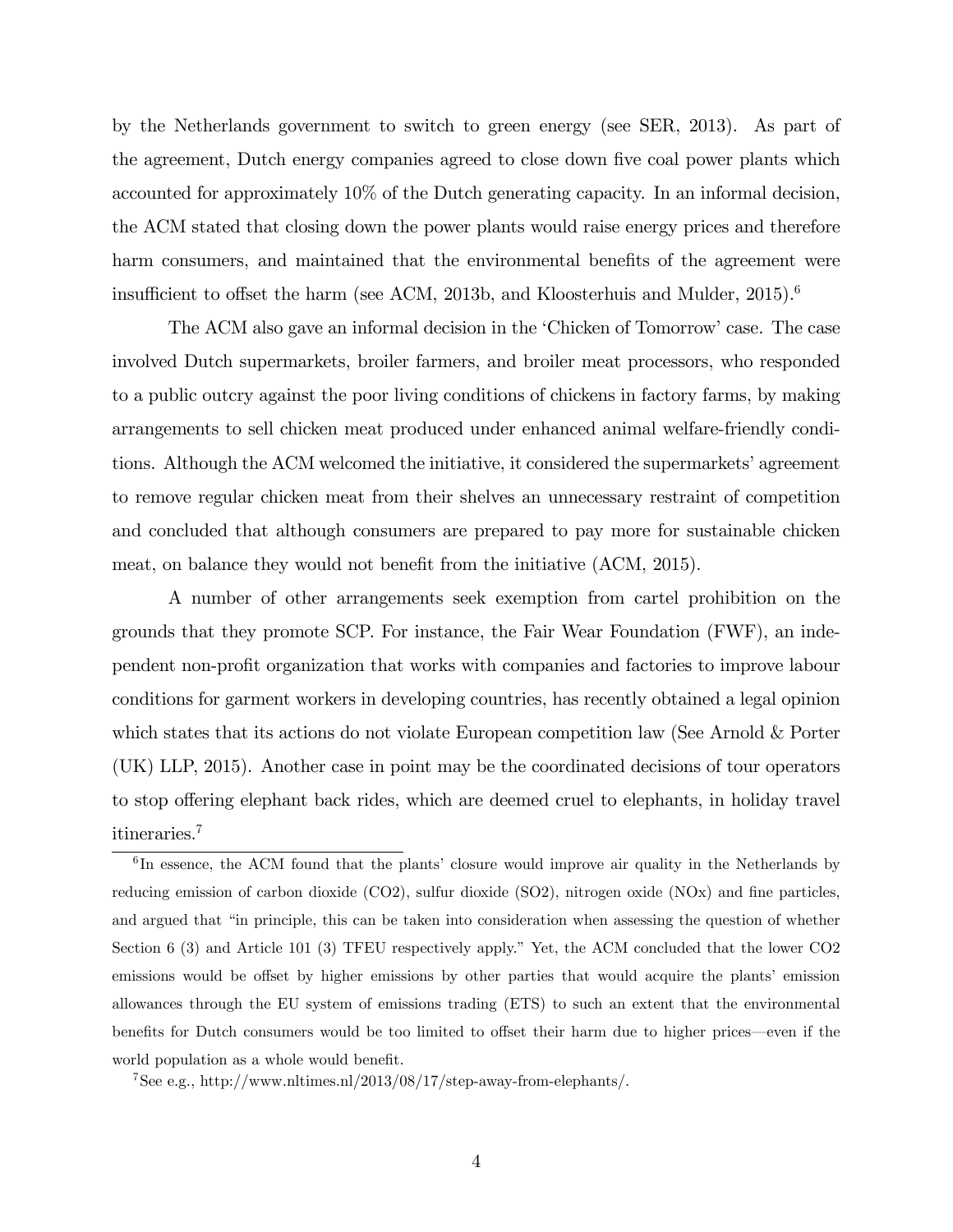The public interest in general, and SCP in particular, are elusive concepts, and it is not obvious how to weigh them against the potential anticompetitive effects of various restraints of trade. Moreover it is not even obvious that horizontal agreements necessarily boost the incentives of Örms to invest in SCP. Hence, it is unclear whether competition policy is the right mechanism to promote SCP, even if the competition authority has the expertise to determine the right level of SCP and how much society is willing to sacrifice in order to achieve it.<sup>8</sup> In this paper, we take a first step towards addressing these questions by asking the following simple question: assuming that consumers are willing to pay extra for sustainable products like cleaner energy, sustainable meat and travel, or fair trade clothing, can horizontal agreements among competing firms promote SCP?

To address this question, we consider a two-stage duopoly model in which firms first choose how much to invest in the sustainability of their respective products, and then compete in the product market (in most of the paper firms compete by choosing quantities, but the results generalize to price competition). A key assumption in our model is that the products of the two firms are differentiated, and the willingness of consumers to pay increases with the product's sustainability level.<sup>9</sup> The two firms internalize sustainability considerations only insofar as they increase the willingness of consumers to pay. We compare four scenarios: competition in both stages; coordination in the choice of sustainability, followed by competition in output levels (sustainability coordination); noncooperative choices of sustainability, followed by collusion on output levels (production cartel); and collusion in both stages.

Our main Önding is that production cartels promote sustainability and may even <sup>8</sup>Some competition authorities do take into account noncompetition-related goals, especially in merger control cases. While this is true in many developing countries, it is also true in some OECD countries. See Shyam-Khemani (2002) and Capobianco and Nagy (2015).

<sup>9</sup>The latter assumption is consistent with the ACM's approach as described in the ACM's vision document on competition and sustainability: "...it is essential to note that consumers may also find product characteristics related to sustainability important, and may therefore value the fact that products are produced in an environmentally friendly or animal-friendly manner" (ACM, 2014, p. 7). Moreover, a study by Nielsen reveals that 55% of global online consumers across 60 countries say they are willing to pay more for "products and services provided by companies that are committed to positive social and environmental  $impat''$  (Nielsen, 2014).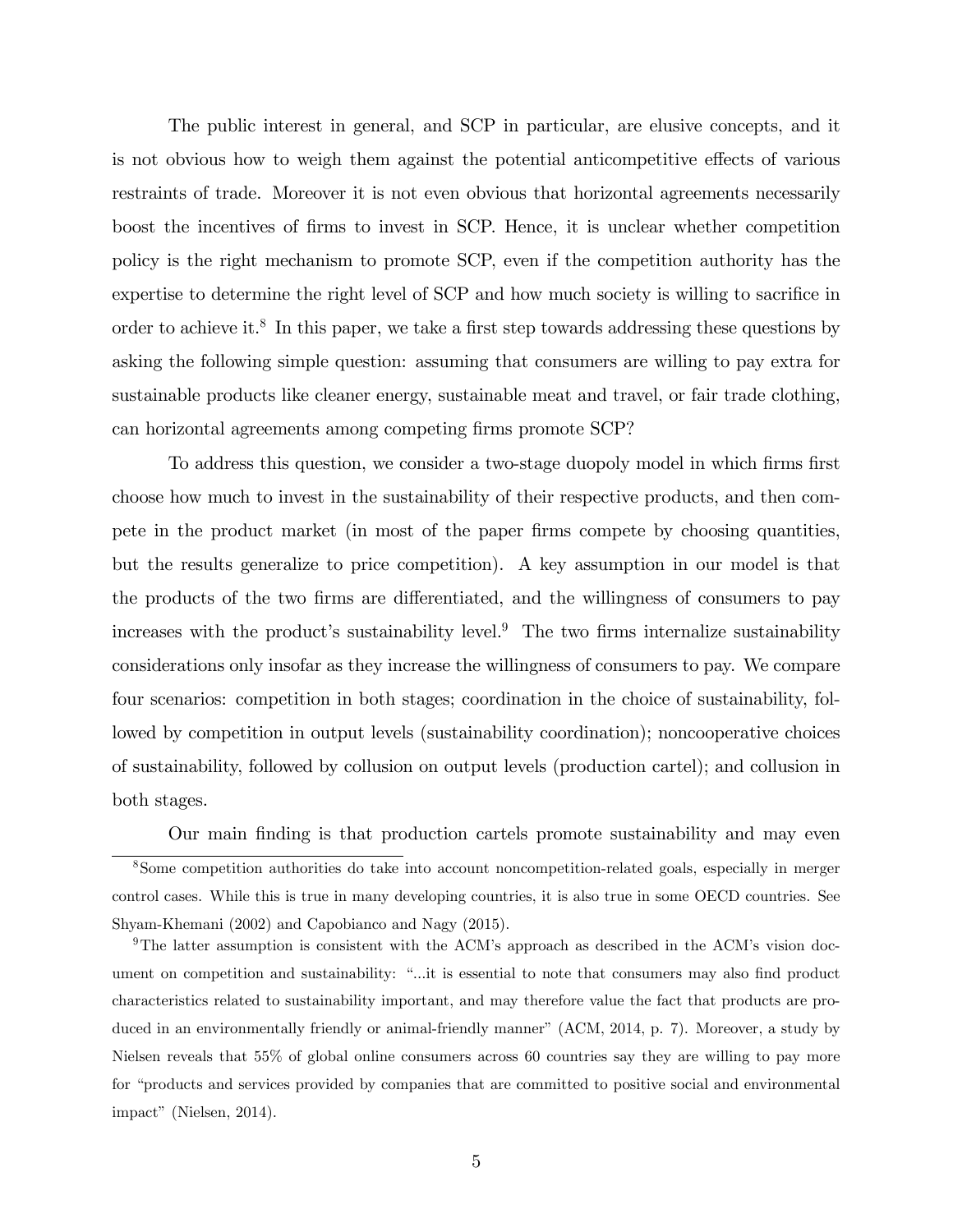enhance consumer surplus, while sustainability coordination induces the lowest levels of investment in sustainability and make consumers worse off than they are absent collusion. Although production cartels may enhance consumer surplus, under a broad range of parameters, they actually harm consumers. The requirement for granting an exemption from cartel prohibition that consumers are compensated may remedy this problem. Our analysis shows however that although this provision ensures that consumers are not harmed, firms end up investing in sustainability less than they do absent a cartel, which implies in turn that collusion offers no benefits.

The economic literature on the interaction between competition and public interest consideration is still in its infancy. Hashimzade and Myles (2014) study a model in which Örms simultaneously choose prices and investments in environmental improvements. The latter may lower production costs and may also boost the firms' brand image and hence the demand they face. They show that when firms form a cartel, they raise prices and invest less because the strategic motivation to invest is weakened. Hashimzade and Myles interpret this result as suggesting that the public interest defence cannot be sustained since cartel activity leads to lower environmental contributions. Our analysis, which considers sequential choice of investment and product market competition, shows by contrast that under a production cartel, firms have a stronger incentive to invest. Schinkel and Toth (2016) study the extent to which it is possible to compensate consumers for price increases of a private good with a sufficiently high level of public goods provision. They find that such compensation is impossible if consumers are sufficiently heterogenous, as those who consume most of the cartelized private good value the public good least. In addition, collusive provision of the public good crowds out private contributions.

The remainder of this paper is organized as follows. In Section 2, we present our two-stage model and in Section 3 we characterize the equilibrium of the model under the four scenarios mentioned above. In Section 4 we compare the equilibrium across the four scenarios and present our main results. In Section 5, we examine the welfare implication of a policy rule which exempts Örms from cartel prohibition provided that consumer surplus under collusion is at least as high as it is without collusion. Concluding remarks are in Section 6.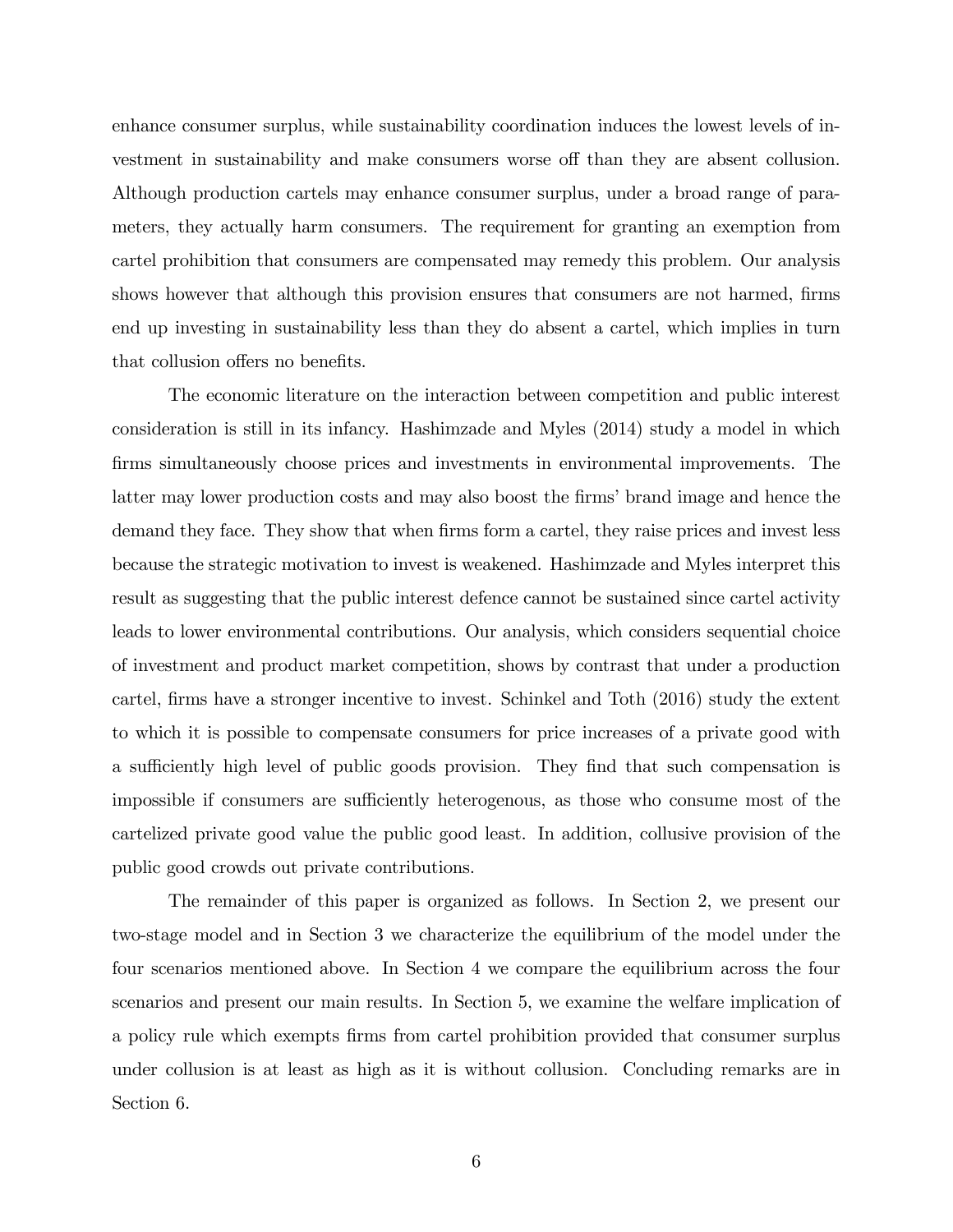### 2 A model of sustainable product choice

Two firms produce differentiated goods at constant marginal cost  $k$ . The demand functions for the two goods are derived from the preferences of a representative consumer, whose utility function is quadratic, and given by:

$$
u(q_1, q_2, v_1, v_2) = (a + v_1) q_1 + (a + v_2) q_2 - \frac{q_1^2 + q_2^2 + 2\gamma q_1 q_2}{2} + m,
$$
\n(1)

where  $q_1$  and  $q_2$  are the quantities of the two goods,  $v_1$  and  $v_2$  are measures of the "sustainability" level of the two goods, m is income spent on all other goods,  $a > 0$  is a utility parameter, and  $\gamma \in (0,1)$  is a measure of the degree of product differentiation, with lower value of  $\gamma$  representing a larger degree of differentiation.

A higher degree of sustainability, i.e., higher values of  $v_1$  and  $v_2$ , may represent lower levels of CO2 emissions, more use of renewable energy, better living conditions of animals in factory farms, or improved working conditions of production workers. The utility function (1) captures the idea that consumers care about sustainable consumption and have a higher willingness to pay when products are more sustainable  $\left(\frac{\partial^2 u(q_1,q_2,v_1,v_2)}{\partial q_1 \partial v_1}\right)$  $\frac{q_{1},q_{2},v_{1},v_{2})}{\partial q_{1}\partial v_{1}}>0$ ).<sup>10</sup> For example, consumers of chicken meat may agree to pay a premium for meat if they know that chickens are raised in welfare-friendly conditions. Conversely, consumption may drop following stories about the poor living conditions of chickens in factory farms. Likewise, consumers may wish to pay a premium for energy efficient washing machines and dish washers, and may feel better buying clothes that were produced in factories that pay their workers fair wages, or use energy when it is produced with "green" technologies. It should be noted that our model does not reflect wider public interests or the concerns of non consumers, like the concerns of vegetarians about the wellbeing of animals. Firms care in our model about sustainability only insofar as it raises the willingness of consumers to pay.<sup>11</sup> This setup is consistent with the policy requirement that actual consumers in the relevant market should be compensated by the SCP benefits.

 $10B$ agnoli and Watts (2003) also study a model in which firms can attract socially minded consumers by investing in environmentally friendly or socially responsible activities.

 $11$ As mentioned in the Introduction, Schinkel and Toth (2016) study the tradeoff between cartel price overcharges and the benefits to consumers from improvements in the environment and in public health.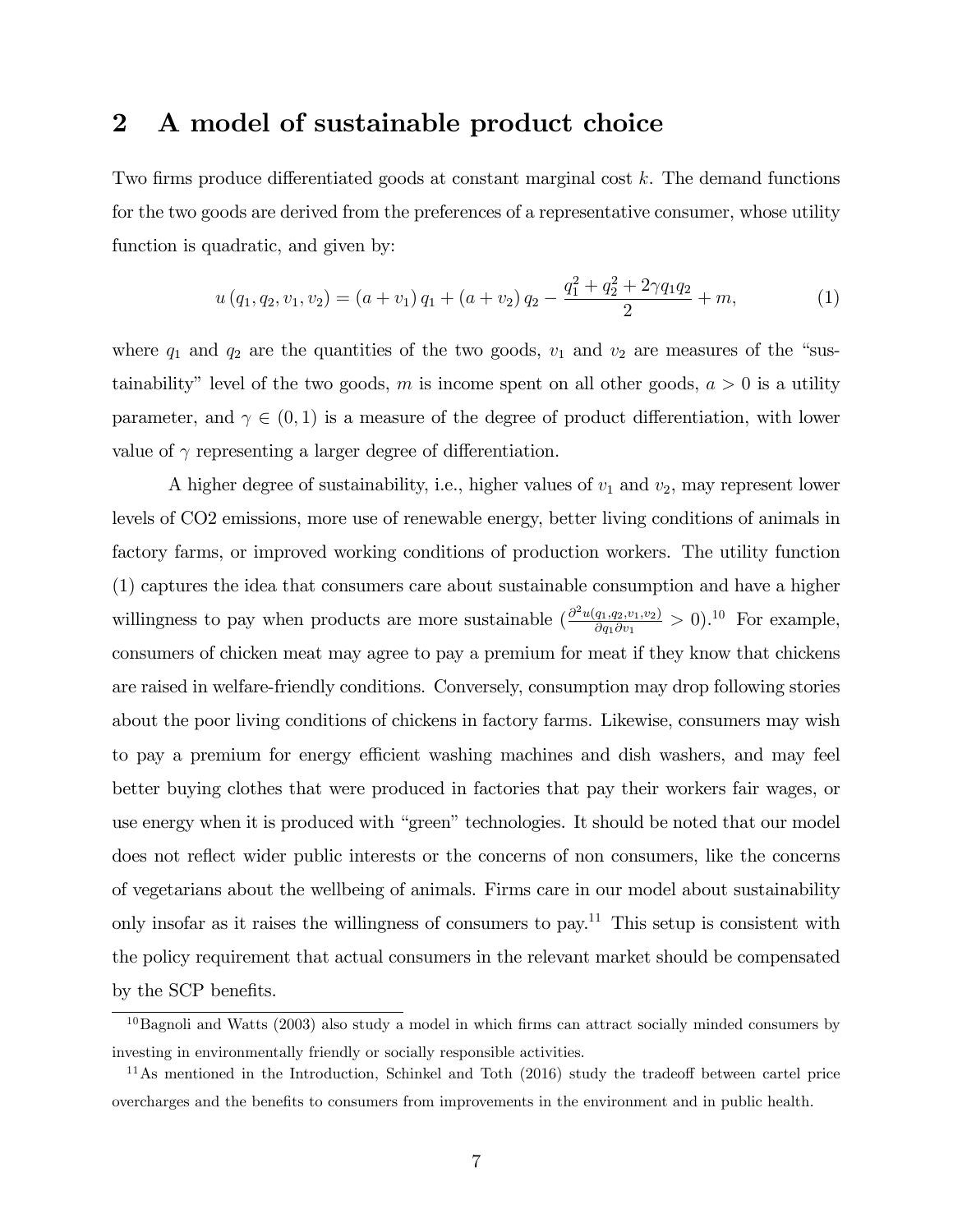Maximizing the representative consumer's utility function subject to a budget constraint,  $p_1q_1 + p_2q_2 + m = I$ , where  $p_1$  and  $p_2$  are the prices of the two goods and I is income, yields the following inverse demand functions:

$$
p_1 = a + v_1 - q_1 - \gamma q_2, \qquad p_2 = a + v_2 - q_2 - \gamma q_1. \tag{2}
$$

The strategic interaction between the two firms evolves in two stages: in Stage 1, the two firms choose the sustainability level of their goods,  $v_1$  and  $v_2$ ; the associated costs of investment in sustainability are  $\frac{rv_1^2}{2}$  and  $\frac{rv_2^2}{2}$ , where  $r \geq 1$ . In Stage 2, the two firms observe  $v_1$  and  $v_2$  and simultaneously choose their output levels,  $q_1$  and  $q_2$ . The profit functions of the two firms are given by

$$
\pi_1(q_1, q_2, v_1, v_2) = (a + v_1 - q_1 - \gamma q_2)q_1 - kq_1 - \frac{rv_1^2}{2},\tag{3}
$$

and

$$
\pi_2(q_1, q_2, v_1, v_2) = (a + v_2 - q_2 - \gamma q_1)q_2 - kq_2 - \frac{rv_2^2}{2}.
$$
\n(4)

Three remarks about our setup are now in order. First, our setting fits the motivating examples mentioned in the Introduction quite well. Indeed, in all examples, investment in SCP may well boost the willingness of consumers to pay, and quantity competition is a reasonable approximation for the strategic interaction among firms, especially in the North Sea shrimp case, the Friesian Horses case, the agreement to close coal power plants, and the Chicken of Tomorrow initiative. However, below we show that our qualitative results generalize to the case of price competition, which may fit better the washing machines case, the garments industry, and the elephant back rides tours. The only caveat is that under price competition, the parameter  $r$  has to be sufficiently large to ensure that the profit function of each firm is a concave function of the firm's sustainability level.<sup>12</sup>

Second, in addition to raising the willingness of consumers to pay at a fixed cost that is independent of production volume, investment in sustainability could just as well affect the marginal cost of production,  $k$ . It is straightforward to extend our model to the case where the marginal cost of firm i is given by  $k + \beta v_i$ , where  $\beta > 0$  if sustainability raises

<sup>&</sup>lt;sup>12</sup>Under price competition, the demand functions are obtained by solving the demand system (2) for  $q_1$ and  $q_2$ , given  $p_1$  and  $p_2$ . That is,  $q_1 = \frac{a+v_1-p_1-\gamma(a+v_2-p_2)}{1-\gamma^2}$  and  $q_2 = \frac{a+v_2-p_2-\gamma(a+v_1-p_1)}{1-\gamma^2}$ .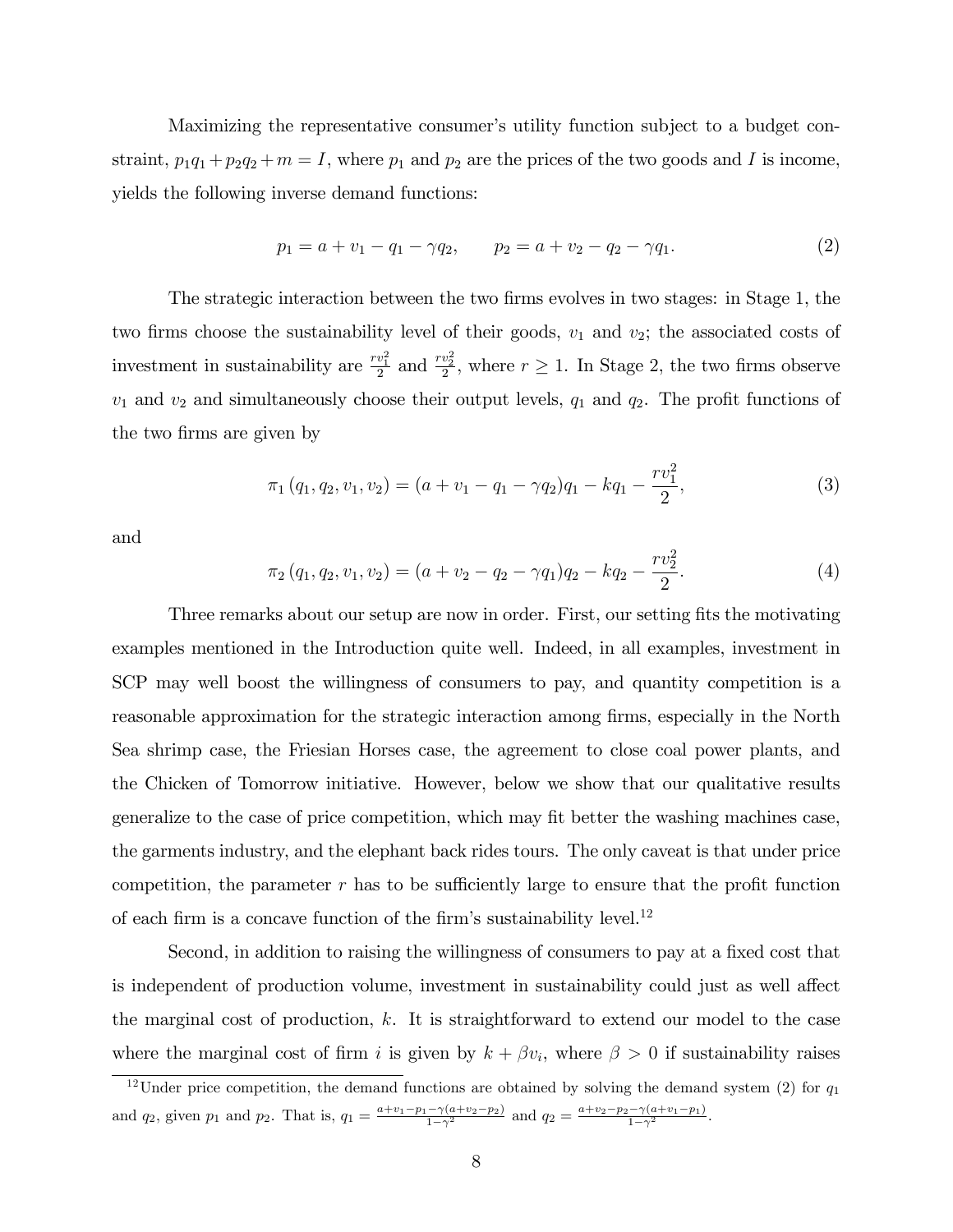the marginal cost of production (which is plausible in the North Sea shrimps case or the Chicken of Tomorrow initiative), or  $\beta < 0$  if sustainability is associated with lower marginal cost of production (which would be the case if, say, coal plants are replaced by renewable energy like wind, solar, or hydroelectric power). So long as  $\beta < 1$ , our qualitative results do not change. This is because  $v_i$  enters the profit function of firm i as  $v_i q_i - \frac{rv_i^2}{2}$ , whereas when the marginal cost of production is  $k + \beta v_i$ , it enters it as  $(1 - \beta) v_i q_i - \frac{rv_i^2}{2}$ . However, when  $\beta > 1$ , the extra cost of SCP exceed the extra benefit, so firms would have no reason to invest in SCP in our model.<sup>13</sup>

Third, it might be that investment in SCP by one firm benefits other firms, say by improving the industry's reputation as a whole (e.g., consumers hear that firms invested in SCP, but are not entirely sure which Örms invested), or by reducing the incentive of public pressure groups to mount negative campaigns against Örms. Either way, the demand that non investing firms face may be higher than it would otherwise be. This effect can be captured in our model by assuming that the utility function of the representative consumer includes the term  $s(v_2q_1 + v_1q_2)$ , where  $s \in (0, 1)$  is a measure of the degree of investment spillovers. The resulting inverse demand functions are then

$$
p_1 = a + v_1 + sv_2 - q_1 - \gamma q_2, \qquad p_2 = a + v_2 + sv_1 - q_2 - \gamma q_1. \tag{5}
$$

Below we will examine briefly how such investment spillovers affect the willingness of firms to invest in SCP.

## 3 The equilibrium

In this section, we characterize the subgame perfect equilibrium in our two-stage model under four alternative market structures: (i) the two firms compete in both stages; (ii) the two firms coordinate their choices of sustainability levels in Stage 1, but then compete in Stage 2 when they choose their output levels (sustainability coordination); (iii) the two firms choose their levels of sustainability in Stage 1 noncooperatively, but then collude in Stage 2 when

 $13$  In a different model though, in which horizontal agreements may be deemed illegal, firms may wish to invest in SCP even when  $\beta > 1$ , if the investments allow them to use the public interest defense in antitrust proceedings.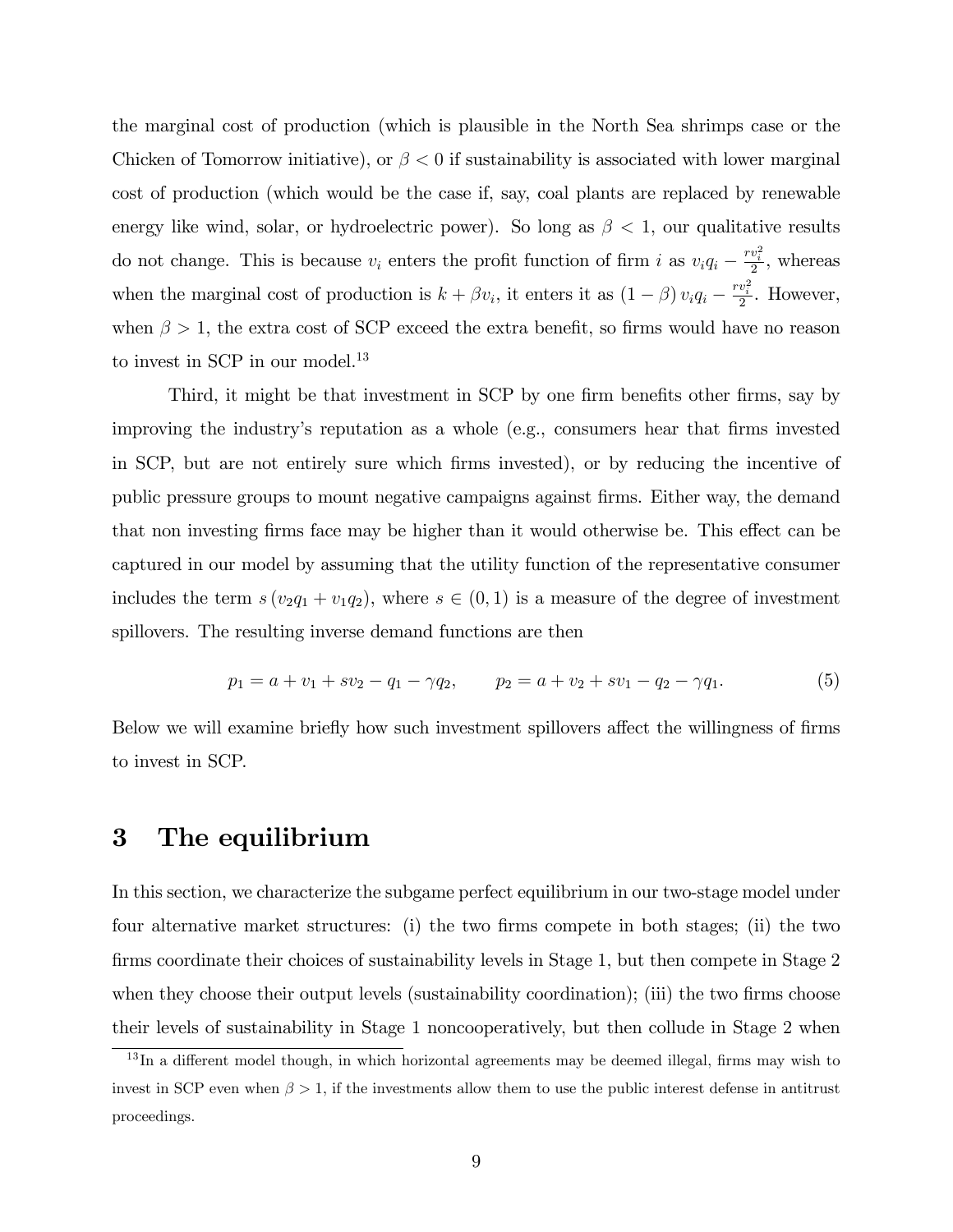they choose their output levels (production cartel); and (iv) the two Örms collude in both stages of the game (full collusion). Our goal is to study how the different types of collusion compare in affecting the choice of sustainability and ultimately consumers' welfare.

It should be noted that the horizontal agreements that we study are not illicit cartels: rather the agreements are exempt from antitrust liability either ex ante after advance notification, or ex post, when firms invoke the public interest defense in antitrust proceedings. Hence we will assume that the agreements can be contractible and that firms choose them to maximize their joint profit and can use side payments to divide the joint profit between them (though since the equilibrium in our model is symmetric, no side payments are actually needed). In any event, in the Appendix, we consider an infinitely repeated version of our model and use it to study the conditions that ensure that horizontal agreements are self enforcing.

#### 3.1 Competition in both stages

In Stage 2, given  $v_1$  and  $v_2$ , the two firms choose their output levels,  $q_1$  and  $q_2$ , to maximize their respective profits, given by  $(3)$  and  $(4)$ . The resulting Nash equilibrium output levels are:

$$
q_1^*(v_1, v_2) = \frac{2\left(A + v_1\right) - \gamma\left(A + v_2\right)}{4 - \gamma^2}, \qquad q_2^*(v_1, v_2) = \frac{2\left(A + v_2\right) - \gamma\left(A + v_1\right)}{4 - \gamma^2}, \qquad (6)
$$

where  $A \equiv a - k$ . Substituting from (6) into (3) and (4), the reduced form profit functions, given  $v_1$  and  $v_2$ , are

$$
\pi_1(v_1, v_2) = (q_1^*(v_1, v_2))^2 - \frac{rv_1^2}{2}, \qquad \pi_2(v_1, v_2) = (q_2^*(v_1, v_2))^2 - \frac{rv_2^2}{2}.
$$
 (7)

Note that  $\pi_1(v_1, v_2)$  is concave in  $v_1$  and  $\pi_2(v_1, v_2)$  is concave in  $v_2$ . In Stage 1, the two firms simultaneously choose their sustainability levels,  $v_1$  and  $v_2$ , to maximize  $\pi_1$  ( $v_1, v_2$ ) and  $\pi_2(v_1, v_2)$ . The resulting Nash equilibrium is defined by the following first-order conditions:

$$
\frac{\partial \pi_1(v_1, v_2)}{\partial v_1} = 2q_1^*(v_1, v_2) \frac{\partial q_1^*(v_1, v_2)}{\partial v_1} - rv_1 = 0,
$$

and

$$
\frac{\partial \pi_2(v_1, v_2)}{\partial v_2} = 2q_2^*(v_1, v_2) \frac{\partial q_2^*(v_1, v_2)}{\partial v_2} - rv_2 = 0.
$$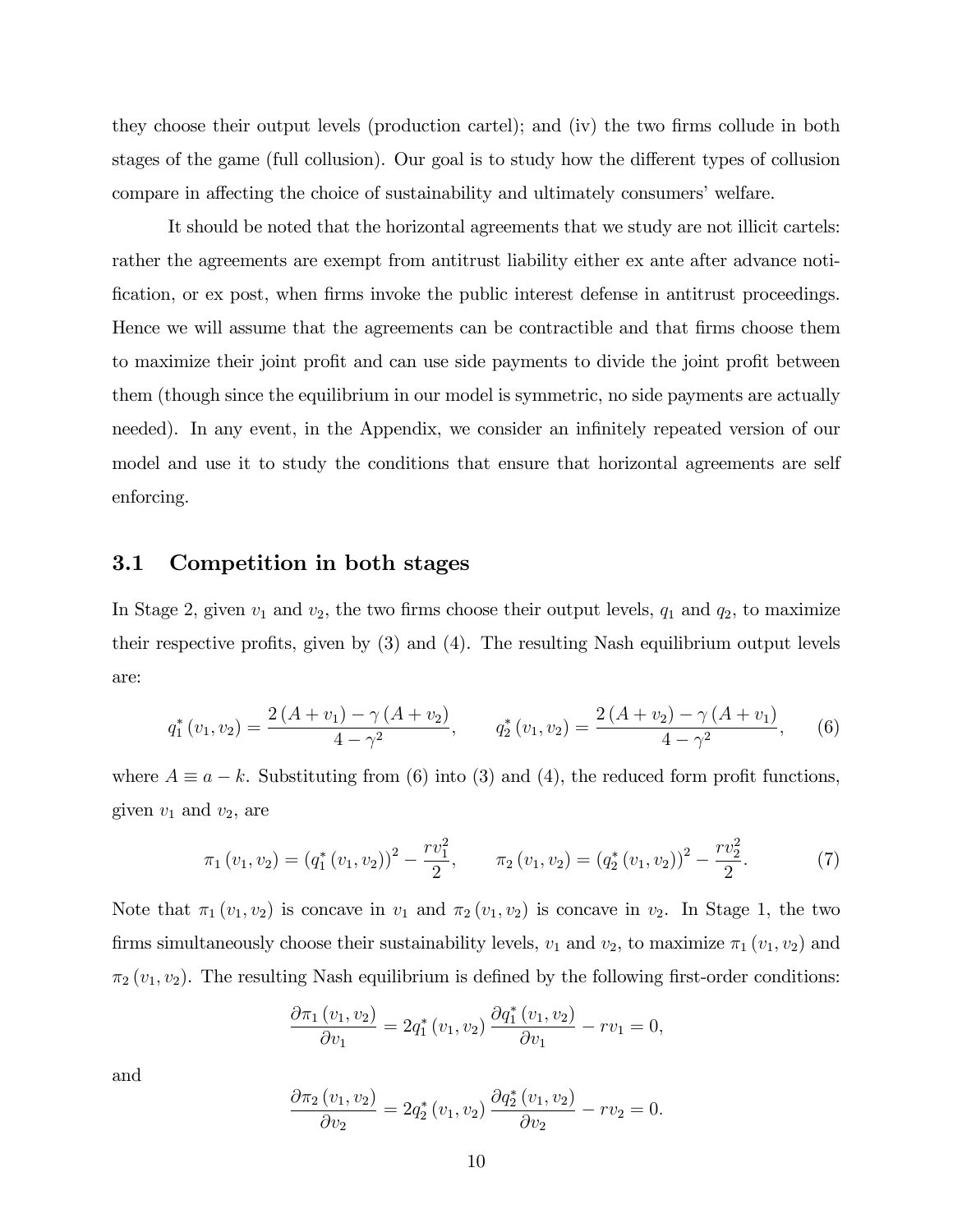Solving the two conditions, the sustainability levels under competition in both stages are given by

$$
v_1^* = v_2^* = v^* = \frac{4A}{r(2-\gamma)(2+\gamma)^2 - 4}.
$$
\n(8)

#### 3.2 Sustainability coordination

Now suppose that the two firms choose their sustainability levels  $v_1$  and  $v_2$  jointly in Stage 1, but then they go on to compete in Stage 2 when they choose their production levels. This situation resembles a research joint venture.<sup>14</sup>

In our model, when firms coordinate their investments in sustainability in Stage 1, they anticipate that the equilibrium output levels in Stage 2 will be given by (6). Hence, the two firms choose  $v_1$  and  $v_2$  in Stage 1 to maximize the sum of their reduced form profit functions  $\pi_1 (v_1, v_2) + \pi_2 (v_1, v_2)$ . The resulting choices in Stage 1 are then given by the following first-order conditions:

$$
\frac{\partial (\pi_1(v_1, v_2) + \pi_2(v_1, v_2))}{\partial v_1} = 2q_1^*(v_1, v_2) \frac{\partial q_1^*(v_1, v_2)}{\partial v_1} + 2q_2^*(v_1, v_2) \frac{\partial q_2^*(v_1, v_2)}{\partial v_1} - rv_1 = 0,
$$

and

$$
\frac{\partial (\pi_1(v_1, v_2) + \pi_2(v_1, v_2))}{\partial v_2} = 2q_2^*(v_1, v_2) \frac{\partial q_2^*(v_1, v_2)}{\partial v_2} + 2q_1^*(v_1, v_2) \frac{\partial q_1^*(v_1, v_2)}{\partial v_2} - rv_2 = 0.
$$

Solving the two conditions yields the equilibrium choices of sustainability levels

$$
v_1^{sc} = v_2^{sc} = v^{sc} = \frac{2A}{r(2+\gamma)^2 - 2},\tag{9}
$$

where the superscript  $sc$  stands for "sustainability coordination."

#### 3.3 Production cartel

Alternatively, suppose that the two firms choose their investments in sustainability  $v_1$  and  $v_2$  in Stage 1 noncooperatively, but then collude in Stage 2 when they choose their output

<sup>14</sup>For instance, Choi (1993) considers a two-stage model in which, after forming an research joint venture, firms perfectly coordinate their R&D investments, but then choose their strategies in Stage 2 (prices in Choi's model) independently.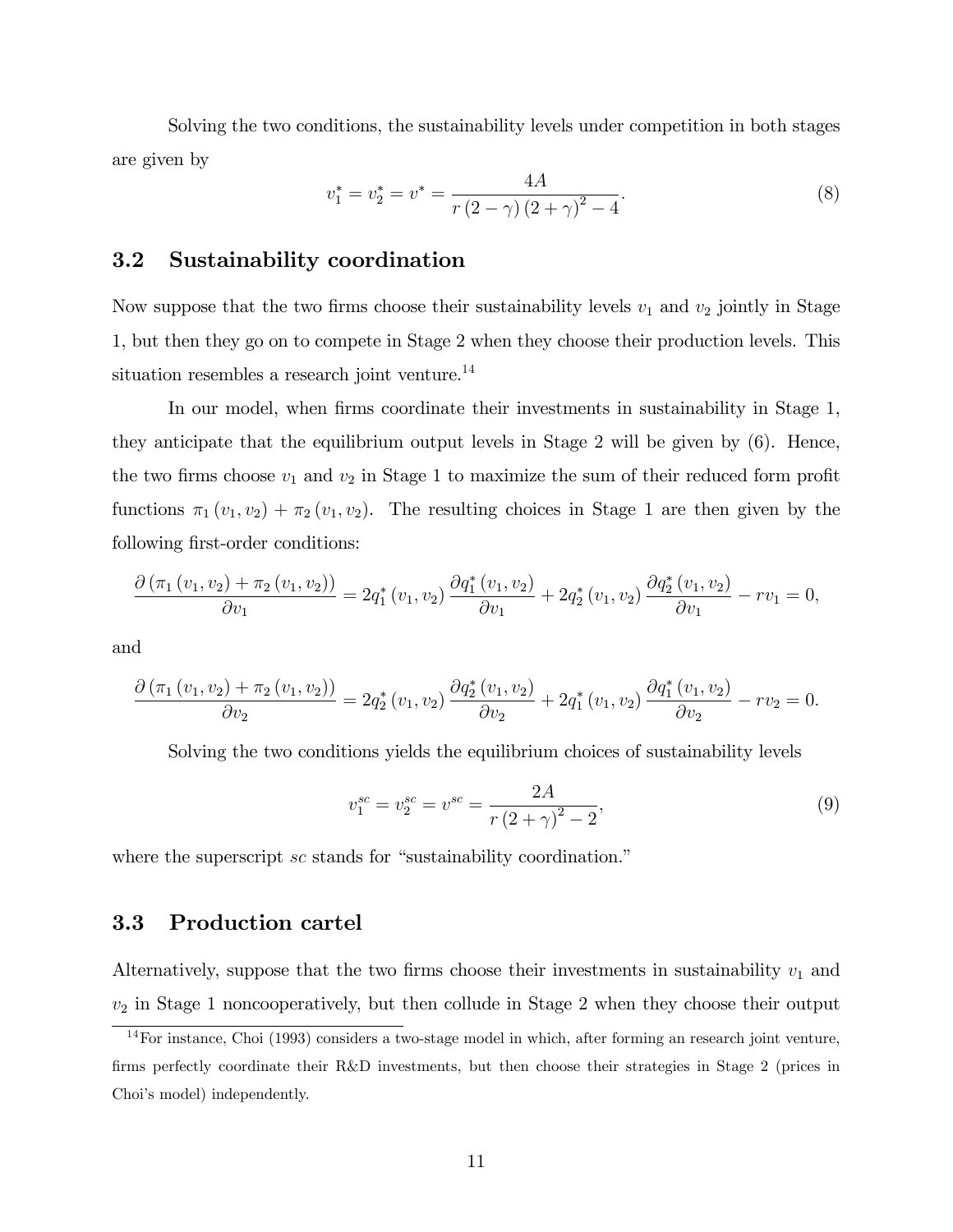levels,  $q_1$  and  $q_2$ . This situation, where firms coordinate their strategies in Stage 2, but compete in Stage 1, is often referred to in the literature as semicollusion.<sup>15</sup>

Starting with Stage 2, the output levels  $q_1$  and  $q_2$  are chosen to maximize the sum of profits given by  $(3)$  and  $(4)$ .<sup>16</sup> The resulting output levels are

$$
q_1^{pc}(v_1, v_2) = \frac{A + v_1 - \gamma (A + v_2)}{2 (1 - \gamma^2)}, \qquad q_2^{pc}(v_1, v_2) = \frac{A + v_2 - \gamma (A + v_1)}{2 (1 - \gamma^2)}, \tag{10}
$$

:

where the superscript pc stands for "production cartel." Substituting  $q_1^{pc}$  $j_1^{pc}(v_1, v_2)$  and  $q_2^{pc}$  $_{2}^{pc}\left( v_{1},v_{2}\right)$ into (3) and (4) yields the reduced form profits of the two firms, as functions of  $v_1$  and  $v_2$ :

$$
\pi_1^{pc}(v_1, v_2) = q_1^{pc}(v_1, v_2) \frac{A + v_2}{2} - \frac{rv_1^2}{2}, \qquad \pi_2^{pc}(v_1, v_2) = q_2^{pc}(v_1, v_2) \frac{A + v_1}{2} - \frac{rv_2^2}{2}
$$

These profit functions differ from  $(7)$  in that here the output levels are chosen in Stage 2 jointly, while in (7) they are chosen in Stage 2 noncooperatively. Notice that given  $q_1^{pc}$  $_{1}^{pc}(v_{1},v_{2})$ and  $q_2^{pc}$  $_2^{pc}(v_1, v_2)$ , the markup of good 1 is  $\frac{A+v_2}{2}$  and the markup of good 2 is  $\frac{A+v_1}{2}$ . That is, the markup of each firm is independent of its own investment in sustainability and only depends on the rival's investment. The revenue of each firm then depends on its investment in sustainability only through the firm's output, but not through the price at which the firm sells its good. The profit of each firm is a concave function of the firm's sustainability level unless  $\gamma$  is too close to 1 (as r increases, the profit functions are concave in the sustainability levels for a larger set of values of  $\gamma$ ).

In Stage 1, the two firms simultaneously choose  $v_1$  and  $v_2$  to maximize their respective profits. The resulting Nash equilibrium is defined by the following first-order conditions:

$$
\frac{\partial \pi_1^{pc}(v_1, v_2)}{\partial v_1} = \frac{\partial q_1^{pc}(v_1, v_2)}{\partial v_1} \frac{A + v_2}{2} - rv_1 = 0,
$$

<sup>&</sup>lt;sup>15</sup>See e.g., Fershtman and Gandal (1994) and Brod and Shivakumar (1999). Matsui (1989) also studies a model of semicollusion, although he does not use this terminology.

<sup>&</sup>lt;sup>16</sup>When  $v_1 \neq v_2$ , the profit functions of the two firms are asymmetric and hence, absent side payments, the two firms may not wish to maximize their joint profits. A possible alternative is to use the Nash bargaining solution to determine the collusive agreement, see e.g., Harrington (1989 and Harrington (1991), in which firms produce homogenous products and consumers buy from the firms that charge the lowest price in the market. Unfortunately, in our model with differentiated goods this approach makes the analysis intractable. Allowing side payments, we can restrict the analysis to joint profit maximization.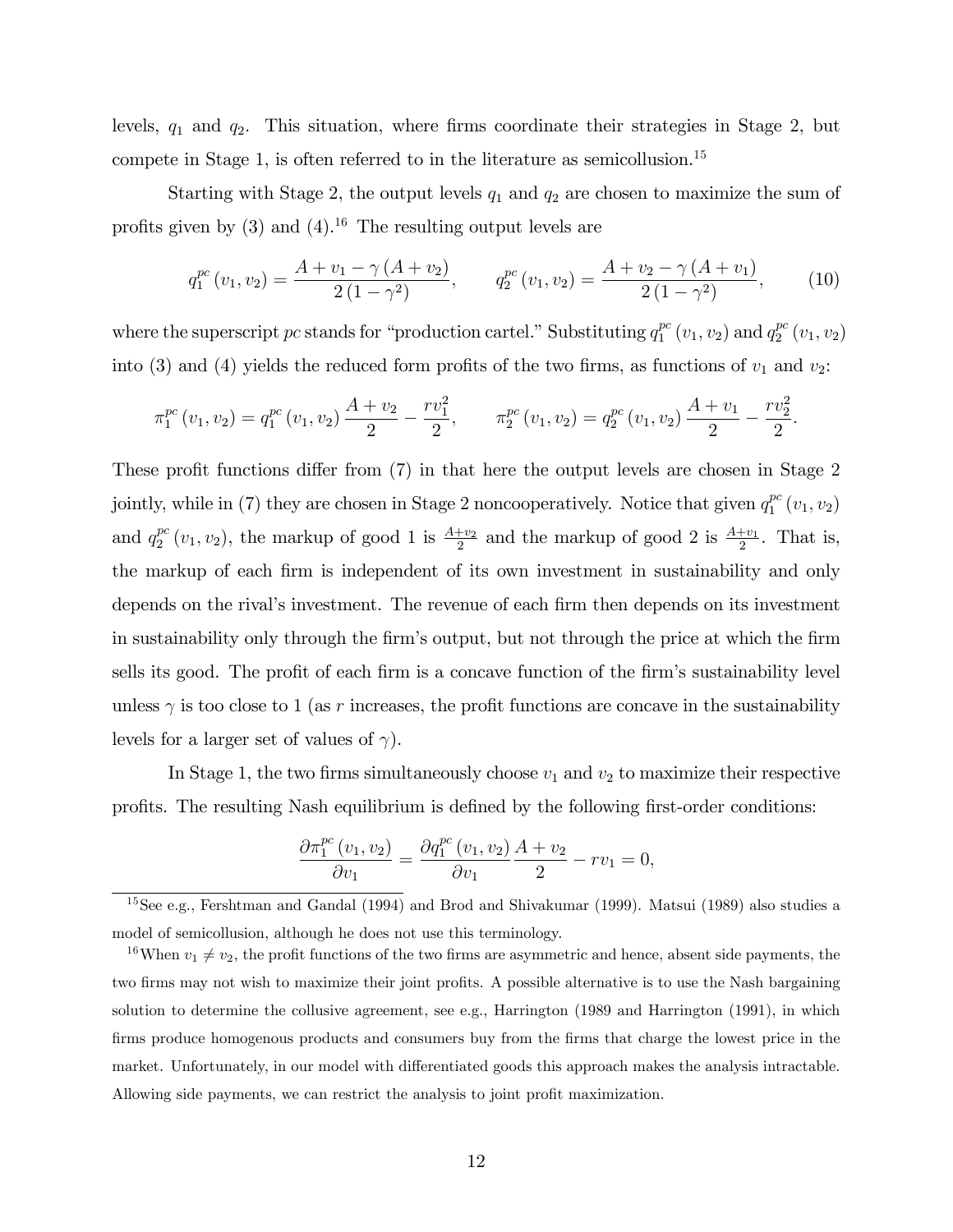and

$$
\frac{\partial \pi_2^{pc}(v_1, v_2)}{\partial v_2} = \frac{\partial q_2^{pc}(v_1, v_2)}{\partial v_2} \frac{A + v_1}{2} - rv_2 = 0.
$$

Solving the two conditions, the Nash equilibrium levels of sustainability under a production cartel are given by

$$
v_1^{pc} = v_2^{pc} = v^{pc} = \frac{A(2-\gamma)}{4r(1-\gamma^2) - (2-\gamma)}.
$$
\n(11)

#### 3.4 Full collusion

Finally, suppose that the two firms collude in both stages. Under full collusion, the outputs in Stage 2 are given by (10). However, unlike the case of production cartel, where  $v_1$  and  $v_2$ are chosen noncooperatively, here  $v_1$  and  $v_2$  are chosen to maximize the sum of the reduced form profits  $\pi_1^{pc}$  $_1^{pc}(v_1, v_2) + \pi_2^{pc}$  $_2^{pc}(v_1, v_2)$ . The resulting sustainability levels are given by the following pair of first order conditions:

$$
\frac{\partial \pi_1^{pc}(v_1, v_2) + \pi_2^{pc}(v_1, v_2)}{\partial v_1} = \frac{\partial q_1^{pc}(v_1, v_2)}{\partial v_1} \frac{A + v_2}{2} + \frac{\partial q_2^{pc}(v_1, v_2)}{\partial v_1} \frac{A + v_1}{2} + \frac{q_2^{pc}(v_1, v_2)}{2} - rv_1 = 0
$$

and

$$
\frac{\partial (\pi_1^{pc}(v_1, v_2) + \pi_2^{pc}(v_1, v_2))}{\partial v_2} = \frac{\partial q_2^{pc}(v_1, v_2)}{\partial v_2} \frac{A + v_1}{2} + \frac{\partial q_1^{pc}(v_1, v_2)}{\partial v_2} \frac{A + v_2}{2} + \frac{q_1^{pc}(v_1, v_2)}{2} - rv_2 = 0.
$$

Solving the two conditions yields:

$$
v_1^{fc} = v_2^{fc} = v^{fc} = \frac{A}{2r(1+\gamma) - 1},\tag{12}
$$

where the superscript  $fc$  stands for "full collusion."

#### 3.5 Comparing sustainability levels

Having solved for the equilibrium levels of sustainability under the four scenarios, we now compare them and report the following result.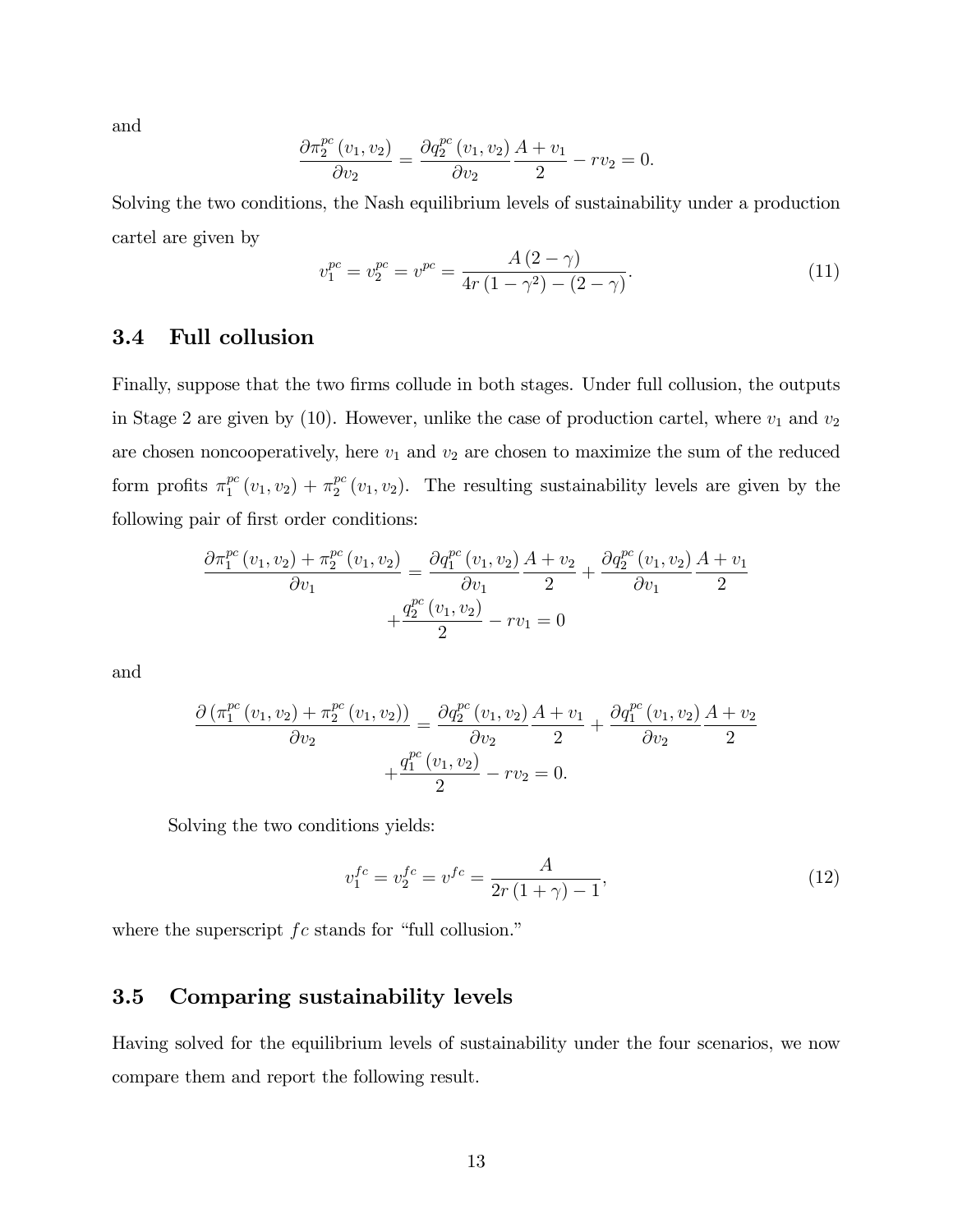**Proposition 1:**  $v^{pc} > v^* > v^{fc} > v^{sc}$ : among the four regimes, sustainability is highest under a production cartel, followed by competition in both stages, followed by full collusion. Sustainability is lowest when firms coordinate their sustainability choices in Stage 1, but then compete in Stage 2.

**Proof:** To derive the result, note first that

$$
v^{pc} - v^* = \frac{A\gamma^2 (8 + \gamma^2) r}{(4r(1 - \gamma^2) - (2 - \gamma)) (r(2 - \gamma) (2 + \gamma)^2 - 4)} > 0.
$$

Second note that

$$
v^* - v^{fc} = \frac{A\gamma (4 + 2\gamma + \gamma^2) r}{(r (2 - \gamma) (2 + \gamma)^2 - 4) (2r (1 + \gamma) - 1)} > 0.
$$

Finally note that

 $\blacksquare$ 

$$
v^{fc} - v^{sc} = \frac{A\gamma^2 r}{(2r(1+\gamma) - 1)\left(r(2+\gamma)^2 - 2\right)} > 0.
$$

Proposition 1 suggests that allowing firms to coordinate their investments in sustainability hinders investments in SCP, while allowing a production cartel promote such investments. The latter result is consistent with Fershtman and Gandal (1994) and Brod and Shivakumar  $(1999)$ ; both papers show that under semicollusion (firms first choose investments noncooperatively but then collude in the product market), firms invest more than they do in the absence of any form of collusion.<sup>17</sup>

This result stands in stark contrast to the emerging policy, at least in the Netherlands, where competition authorities are willing to allow firms to coordinate their choices of sustainability, but do not allow them to coordinate their output or prices.<sup>18</sup> Indeed, all the cases mentioned in the Introduction involved sustainability initiatives directly and ruled

<sup>&</sup>lt;sup>17</sup>Matsui (1989) shows that if cartel members are allowed to produce more when they invest more before the cartel is formed (in his model, investment lowers the total cost and marginal cost of production), then firms will indeed invest more than they would absent collusion (by investing, each firm tries to increase its share in the collusive profits).

 $18$ The ACM, for instance, maintains that "Arrangements relating to the selling price generally fall under the cartel prohibition."  $(ACM, 2014, p. 8)$ .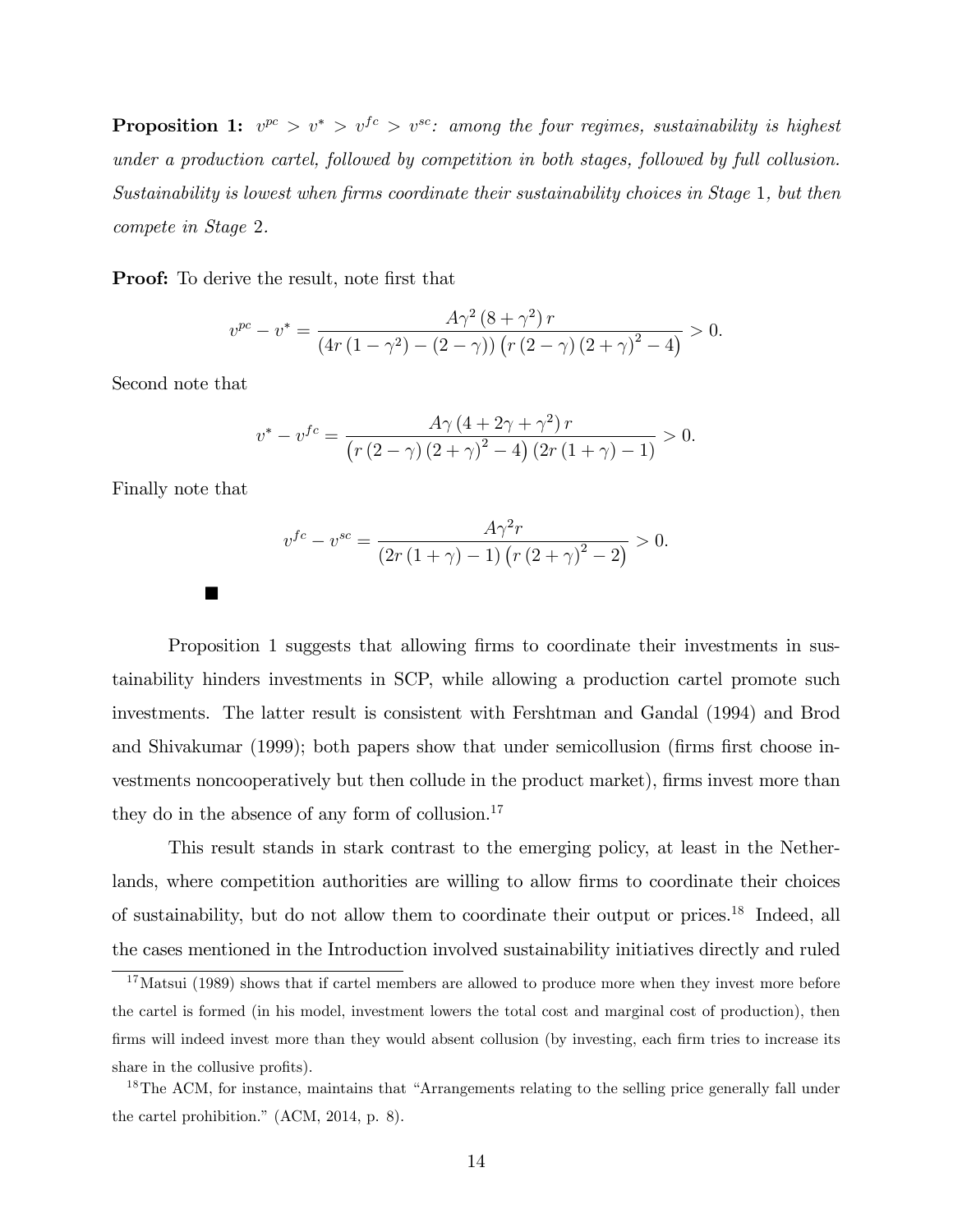out hard core collusion, which in our model corresponds to sustainability cooperation. For example, the North Sea shrimp fishermen were explicitly prohibited from restricting output, but were allowed to coordinate sustainability efforts. Likewise, the ACM did not approve the agreement to remove regular chicken meat from supermarket shelves, although in general it welcomed the Chicken of Tomorrow initiative to improve the living conditions of broilers. Similarly, it did not approve the joint agreement to close coal power plants, although it did not object the wider talks about moving to more sustainable energy production. Proposition 1 suggests that the policy of allowing sustainability coordination but not production cartels may be misguided.

Proposition 1 is quite general and holds even if we change the functional forms that we assume here and even if firms compete in prices rather than quantities. To see this and also clarify the intuition behind Proposition 1, let us generalize the choice of sustainability across all four scenarios. To this end, note that given  $v_1$  and  $v_2$ , the reduced form profits in Stage 1 can be written as follows:

$$
\pi_1(q_1(v_1, v_2), q_2(v_1, v_2), v_1, v_2), \qquad \pi_2(q_1(v_1, v_2), q_2(v_1, v_2), v_1, v_2).
$$

where  $q_1(v_1, v_2) = q_1^*(v_1, v_2)$  and  $q_2(v_1, v_2) = q_2^*(v_1, v_2)$  when output levels are chosen noncooperatively in Stage 2 and  $q_1(v_1, v_2) = q_1^{pc}$  $_1^{pc}(v_1, v_2)$  and  $q_2(v_1, v_2) = q_2^{pc}$  $_2^{pc}(v_1,v_2)$  when output levels are chosen cooperatively in Stage 2. Note further that in each of the four scenarios,  $v_1$  is chosen to maximize

$$
\pi_1(q_1(v_1, v_2), q_2(v_1, v_2), v_1, v_2) + \phi \pi_2(q_1(v_1, v_2), q_2(v_1, v_2), v_1, v_2),
$$

where  $\phi = 1$  if  $v_1$  and  $v_2$  are chosen cooperatively in Stage 1 (under sustainability coordination and full collusion) and  $\phi = 0$  if  $v_1$  and  $v_2$  are chosen noncooperatively in Stage 1 (under competition in both stages and production cartel). Hence, the first-order condition for  $v_1$  in all four scenarios can be written as follows:

$$
\frac{\partial \pi_1}{\partial q_1} \frac{\partial q_1 (v_1, v_2)}{\partial v_1} + \frac{\partial \pi_1}{\partial q_2} \frac{\partial q_2 (v_1, v_2)}{\partial v_1} + \frac{\partial \pi_1}{\partial v_1} \n+ \phi \left[ \frac{\partial \pi_2}{\partial q_1} \frac{\partial q_1 (v_1, v_2)}{\partial v_1} + \frac{\partial \pi_2}{\partial q_2} \frac{\partial q_2 (v_1, v_2)}{\partial v_1} + \frac{\partial \pi_2}{\partial v_1} \right] = 0.
$$
\n(13)

The first order condition for  $v_2$  is analogous.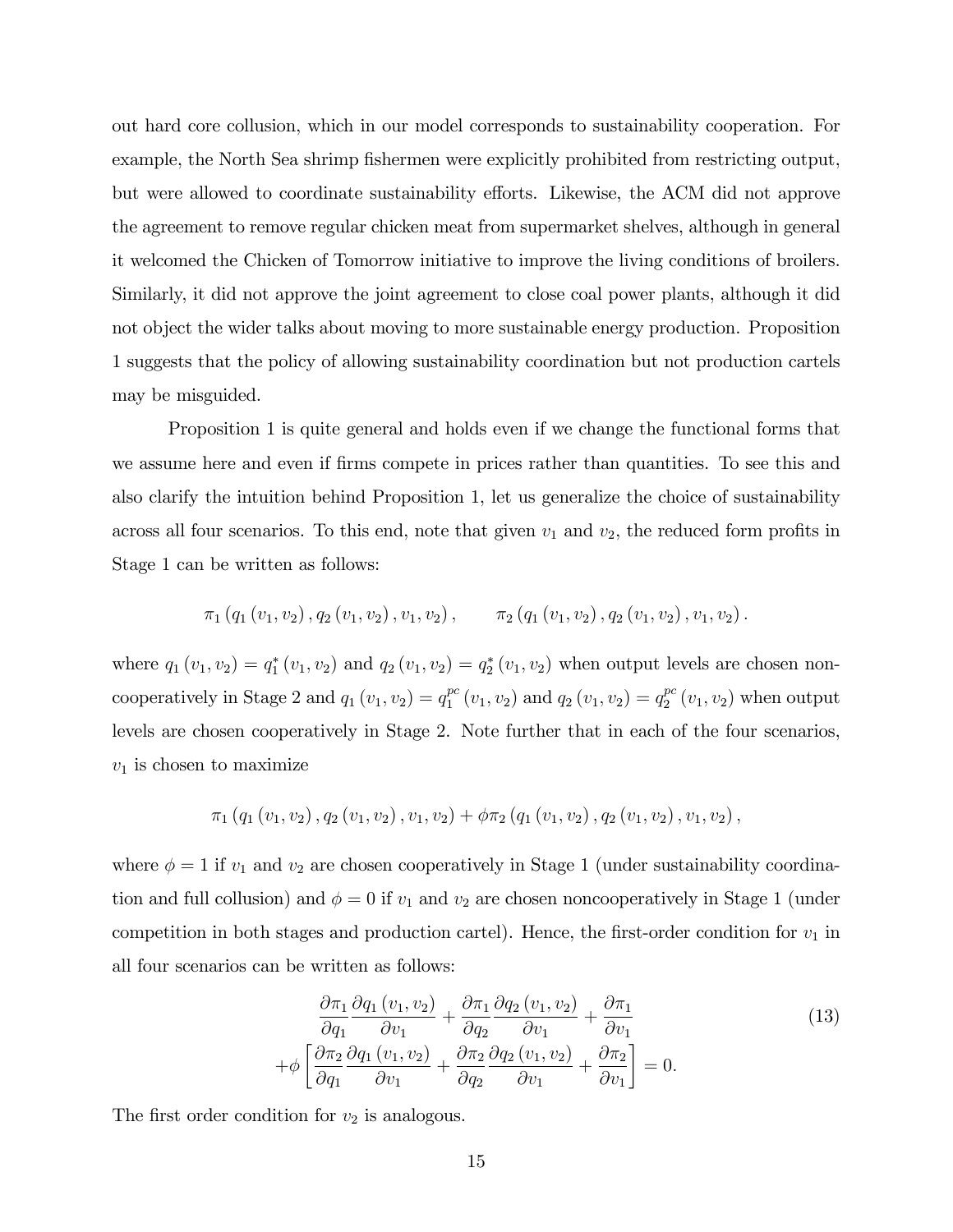When output levels are chosen noncooperatively in Stage 2 (under competition in both stages and under sustainability coordination),  $q_1(v_1, v_2) = q_1^*(v_1, v_2)$ ,  $q_2(v_1, v_2) = q_2^*(v_1, v_2)$ , and  $\frac{\partial \pi_1}{\partial q_1} = \frac{\partial \pi_2}{\partial q_2}$  $\frac{\partial \pi_2}{\partial q_2} = 0$ . Since  $\phi = 0$  under competition in both stages and  $\phi = 1$  under sustainability coordination, the first-order condition under competition in both stages is given by

$$
\frac{\partial \pi_1}{\partial q_2} \frac{\partial q_2^*(v_1, v_2)}{\partial v_1} + \frac{\partial \pi_1}{\partial v_1} = 0,
$$
\n(14)

and under sustainability coordination it is given by

$$
\frac{\partial \pi_1}{\partial q_2} \frac{\partial q_2^*(v_1, v_2)}{\partial v_1} + \frac{\partial \pi_1}{\partial v_1} + \frac{\partial \pi_2}{\partial q_1} \frac{\partial q_1^*(v_1, v_2)}{\partial v_1} + \frac{\partial \pi_2}{\partial v_1} = 0.
$$
\n(15)

When output levels are chosen cooperatively in Stage 2 (under production cartel and under full cartel),  $q_1(v_1, v_2) = q_1^{pc}$  $_1^{pc}(v_1, v_2), q_2(v_1, v_2) = q_2^{pc}$  $_2^{pc}(v_1, v_2)$ . Recalling that under a production cartel,  $\phi = 0$ , the first-order condition becomes

$$
\frac{\partial \pi_1}{\partial q_1} \frac{\partial q_1^{pc} (v_1, v_2)}{\partial v_1} + \underbrace{\frac{\partial \pi_1}{\partial q_2} \frac{\partial q_2^{pc} (v_1, v_2)}{\partial v_1}}_{G^{pc}} + \underbrace{\frac{\partial \pi_1}{\partial v_1}}_{G^{pc}} = 0.
$$
\n(16)

Under a full cartel,  $\phi = 1$ . Noting in addition that since output levels are chosen cooperatively,  $\frac{\partial \pi_1}{\partial q_1} + \frac{\partial \pi_2}{\partial q_1}$  $\frac{\partial \pi_2}{\partial q_1} = \frac{\partial \pi_1}{\partial q_2}$  $\frac{\partial \pi_1}{\partial q_2} + \frac{\partial \pi_2}{\partial q_2}$  $\frac{\partial \pi_2}{\partial q_2} = 0$ , the first-order condition reduces to

$$
\frac{\partial \pi_1}{\partial v_1} + \frac{\partial \pi_2}{\partial v_1} = 0.
$$
\n
$$
G^* - \frac{\partial \pi_1}{\partial q_2} \frac{\partial q_2^*(v_1, v_2)}{\partial v_1}
$$
\n(17)

Using  $(14)$ ,  $(15)$ ,  $(16)$ , and  $(17)$ , it is easy to compare the investments in sustainability across the four scenarios. To this end, note first that when output levels are chosen jointly,  $\partial\pi_1$  $\frac{\partial \pi_1}{\partial q_1} + \frac{\partial \pi_2}{\partial q_1}$  $\frac{\partial \pi_2}{\partial q_1} = 0$ ; since  $\frac{\partial \pi_2}{\partial q_1} < 0$ , it follows that  $\frac{\partial \pi_1}{\partial q_1} > 0$ . Since in addition  $\frac{\partial q_1^{pc}(v_1, v_2)}{\partial v_1}$  $\frac{(v_1,v_2)}{\partial v_1} > 0$  (firm 1) produces more when its sustainability level, and hence the demand it is facing, are higher), the first term in (16) is positive. Moreover, suppose that  $\vert$  $\partial q_2^{pc}(v_1,v_2)$  $\partial v_1$  $\vert$  >  $\vert$  $\partial q_{2}^{*}(v_{1},v_{2})$  $\partial v_1$  $\Big\vert$ , i.e., firm 1's sustainability has a stronger effect on firm 2's output when the output levels are chosen cooperatively than when they are chosen independently. It is easy to see from (6) and (10) that this assumption holds in our model. Then,  $G^{pc} > G^*$ , so the left-hand side of (16)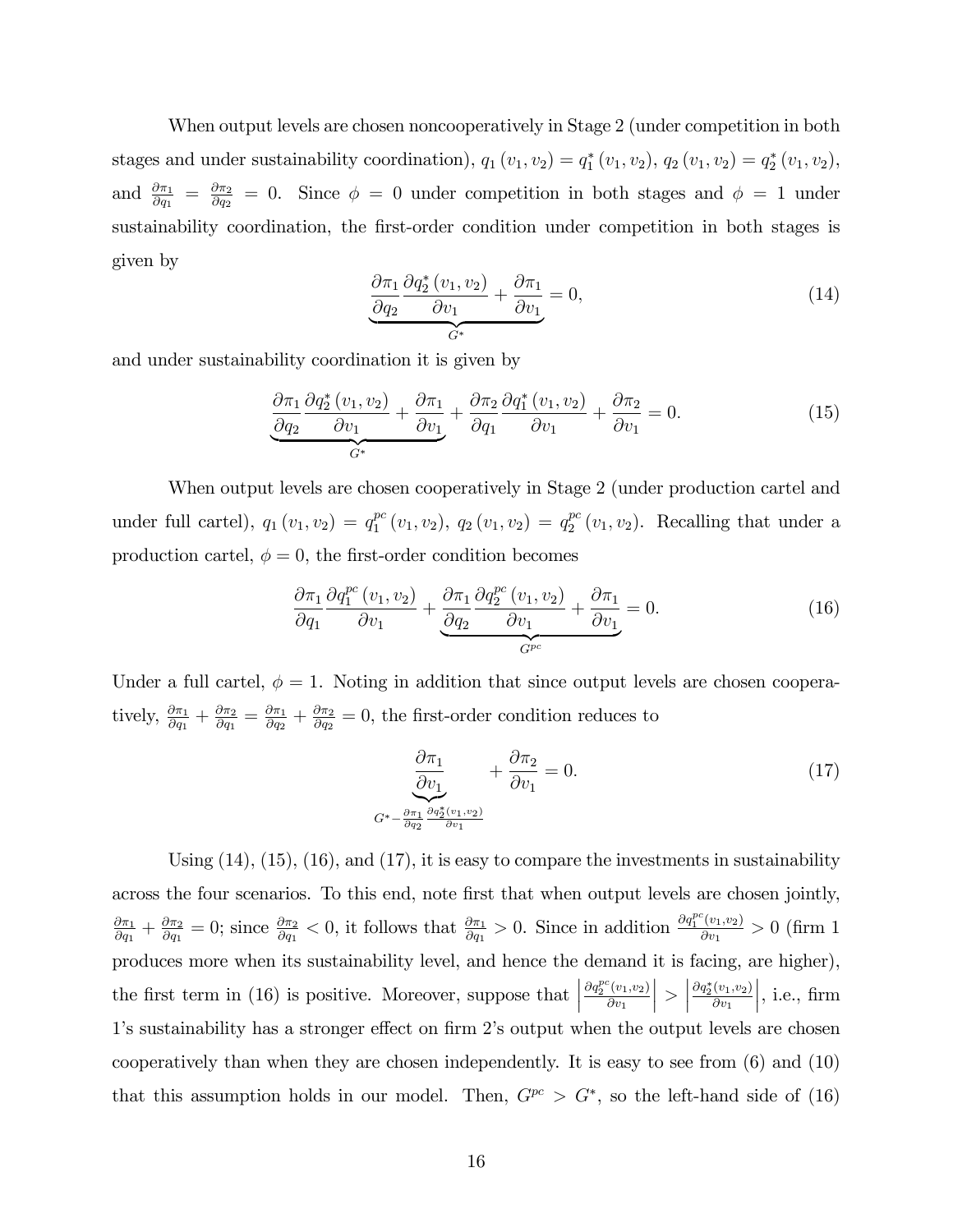exceeds the left-hand side of (14). This implies in turn that  $v_1^{pc} > v_1^*$ : firms invest more in sustainability under a production cartel than under competition.

Intuitively, under a production cartel, firm 1 takes into account the positive effect of  $v_1$  on its own output. Under competition in both stages, this effect vanishes, since firm 1's output adjusts to maximize firm 1's profit. This adjustment, which competes away the benefits from investing in SCP, is incomplete under a production cartel since firm 1's output is constrained due to its negative effect on firm 2's profit. A larger investment in sustainability relaxes this constraint and hence provides firm 1 with an extra incentive to invest. Put differently, under a production cartel firms cannot freely choose their production levels, so they compete more intensely in the Örst stage in which they select their sustainability levels.

Next, note that the square bracketed term in (15) is negative since  $\frac{\partial \pi_2}{\partial q_1} < 0$  and  $\partial \pi_2$  $\frac{\partial \pi_2}{\partial v_1}$  < 0 (firm 1's output and sustainability levels impose a negative externality on firm 2) and since  $\frac{\partial q_1^{sc}(v_1,v_2)}{\partial v_1}$  $\frac{v_{1},v_{2}}{\partial v_{1}}>0$  (firm 1 faces a higher demand when its sustainability is higher). Hence,  $v_1^* > v_1^{sc}$ :  $v_1$  is higher when the negative externality that firm 1 imposes on firm 2 is ignored under competition in both stages than when the negative externality is internalized under sustainability coordination.

Similarly, note that since  $\frac{\partial \pi_1}{\partial q_2} < 0$ ,  $\frac{\partial q_2^{pc}(v_1, v_2)}{\partial v_1}$  $\frac{\partial^2 (v_1, v_2)}{\partial v_1} < 0, \frac{\partial \pi_2}{\partial v_1}$  $\frac{\partial \pi_2}{\partial v_1} < 0$  (each firm imposes a negative externality on its rival), the left-hand side of (17) is lower than the left-hand side of (14), so  $v_1^* > v_1^{fc}$ :  $v_1$  is higher under competition in both stages than under collusion in both stages. Once again this is due to the fact that under collusion firm 1 internalizes the negative externality that it imposes on firm 2 and hence it invests less than under competition when it ignores the negative externality on firm 2.

Finally, note that the left-hand side of (15) can be written as  $G^* + \frac{\partial \pi_2}{\partial w}$  $\frac{\partial \pi_2}{\partial v_1} + \frac{\partial \pi_2}{\partial q_1}$  $\partial q_1$  $\partial q_1^*(v_1,v_2)$  $\frac{(v_1,v_2)}{\partial v_1},$ while the left-hand side of (17) can be written as  $G^* + \frac{\partial \pi_2}{\partial w}$  $\frac{\partial \pi_2}{\partial v_1} - \frac{\partial \pi_1}{\partial q_2}$  $\partial q_2$  $\partial q_{2}^{*}(v_{1},v_{2})$  $\frac{(v_1, v_2)}{\partial v_1}$ . Under symmetry,  $\partial \pi_2$  $\frac{\partial \pi_2}{\partial q_1} = \frac{\partial \pi_1}{\partial q_2}$  $\frac{\partial \pi_1}{\partial q_2}$ . Hence, so long as  $\frac{\partial q_1^*(v_1, v_2)}{\partial v_1}$  $\frac{(v_1,v_2)}{\partial v_1} >$  $\partial q_2^*(v_1,v_2)$  $\partial v_1$ , i.e.,  $v_1$  has a larger effect on the sales of firm 1 than on the sales of firm 2, the left-hand side of  $(17)$  exceeds the left-hand side of (15) and hence,  $v_1^{fc} > v_1^{sc}$ . The intuition here is that under both sustainability coordination and full cartel, firm 1 internalizes the negative externality that its sustainability imposes on firm 2. The difference is that under sustainability coordination, the choice of  $v_1$  takes into account the effect of  $v_1$  on firm 1's output which lowers firm 2's profit. Under full cartel,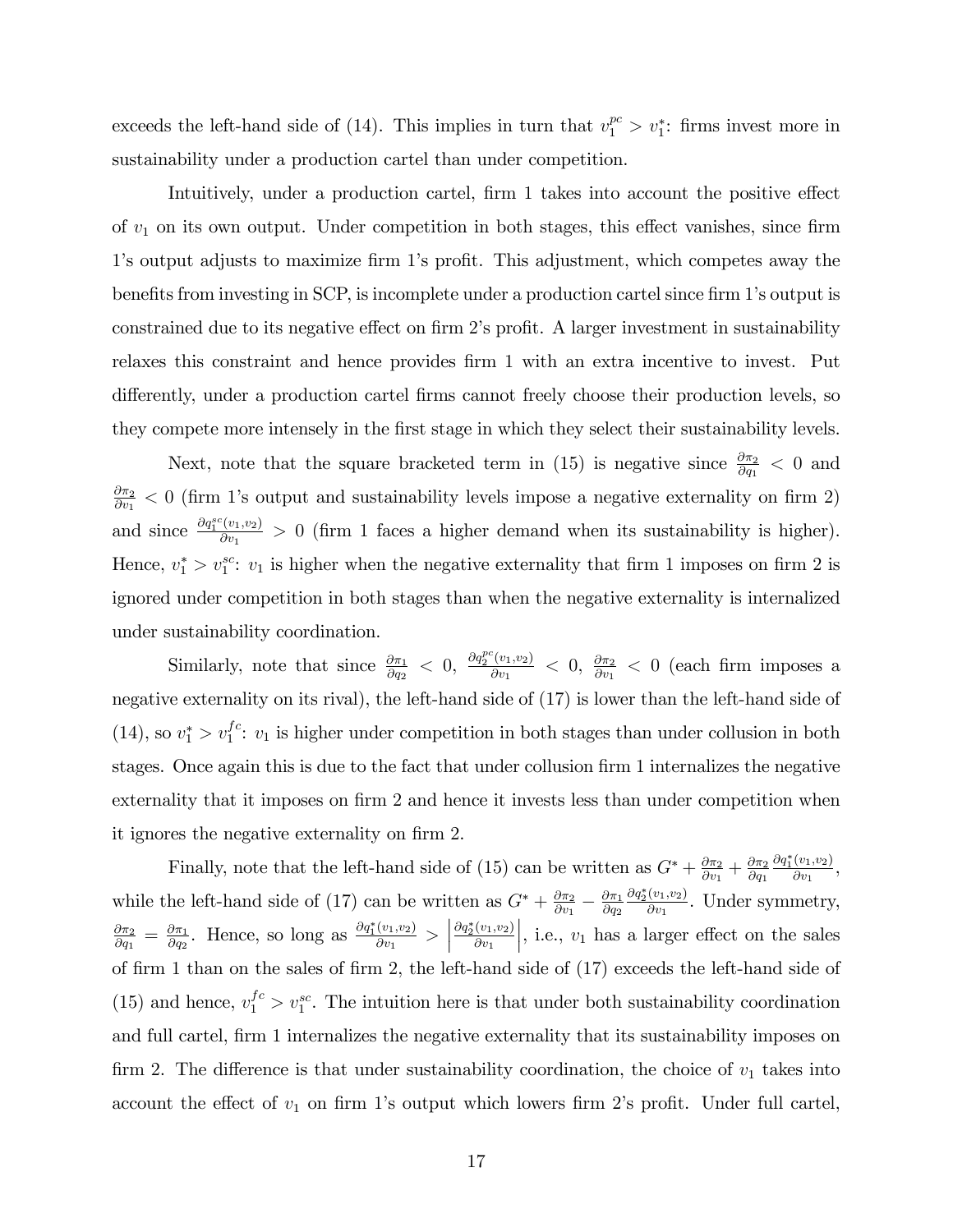there is no need to take this effect into account since outputs are chosen cooperatively in stage 2. However, the choice of  $v_1$  now takes into account the effect of  $v_1$  on the output of firm 2. Hence if  $v_1$  affects firm 1's output more than it affects firm 2's output, the choice of  $v_1$  will be higher under full collusion than under sustainability coordination.

The above discussion shows that, whenever the two firms impose negative externalities on each other (the output and sustainability of one firm lower the profit and output level of the rival), and firm 1's sustainability has a stronger effect on firm 2's output when the output levels are chosen cooperatively, then  $v^{pc} > v^* > \max\{v^{fc}, v^{sc}\}\$ , as Proposition 1 shows. In order to show in addition that  $v^{fc} > v^{sc}$ , we also need to assume that  $v_1$  has a larger effect on firm 1's output than on firm 2's output.

Notice that none of the arguments so far depends on whether the best-response functions in the second stage slope up or slope down. Hence, Proposition 1 does not depend on our assumption that Örms choose quantities in the second stage of the game: our results generalize to the case where firms set prices in the second stage of the game, although  $r$  has to be sufficiently large in that case to ensure that the profit function of each firm is a concave function of its sustainability level.

We conclude this section by considering the possibility of SCP investment spillovers. To this end, we recompute the equilibrium under the four scenarios using the demand system (5). The results now also depend on the parameter s, which measures the degree of investment spillovers (the analysis so far is a special case where  $s = 0$ ). The analysis reveals that it is still true that  $v^{pc} > v^*$  and  $v^{fc} > v^{sc}$ , as stated in Proposition 1. However, unlike in Proposition 1, now  $v^{pc} > v^* > v^{sc}$  only when  $s < \frac{\gamma}{2}$ , i.e., when investment spillovers are small relative to  $\gamma$ . When  $\frac{\gamma}{2} < s < s_1 \equiv \frac{\gamma (4+6\gamma-\gamma^2)}{8+4\gamma(1-\gamma)+\gamma}$  $\frac{\gamma(4+6\gamma-\gamma)}{8+4\gamma(1-\gamma)+\gamma^3}$ , we get  $v^{pc} > v^{sc} > v^*$ , and when  $s > s_1$ , we get  $v^{sc} > v^{pc}$ , where  $s_1$  increase from 0 when  $\gamma = 0$  to 1 when  $\gamma = 1$ . That is, when SCP investment spillovers are large relative to  $\gamma$ , sustainability coordination may lead to more investment in SCP than competition in both stages and even a production cartel, contrary to what Proposition 1 shows.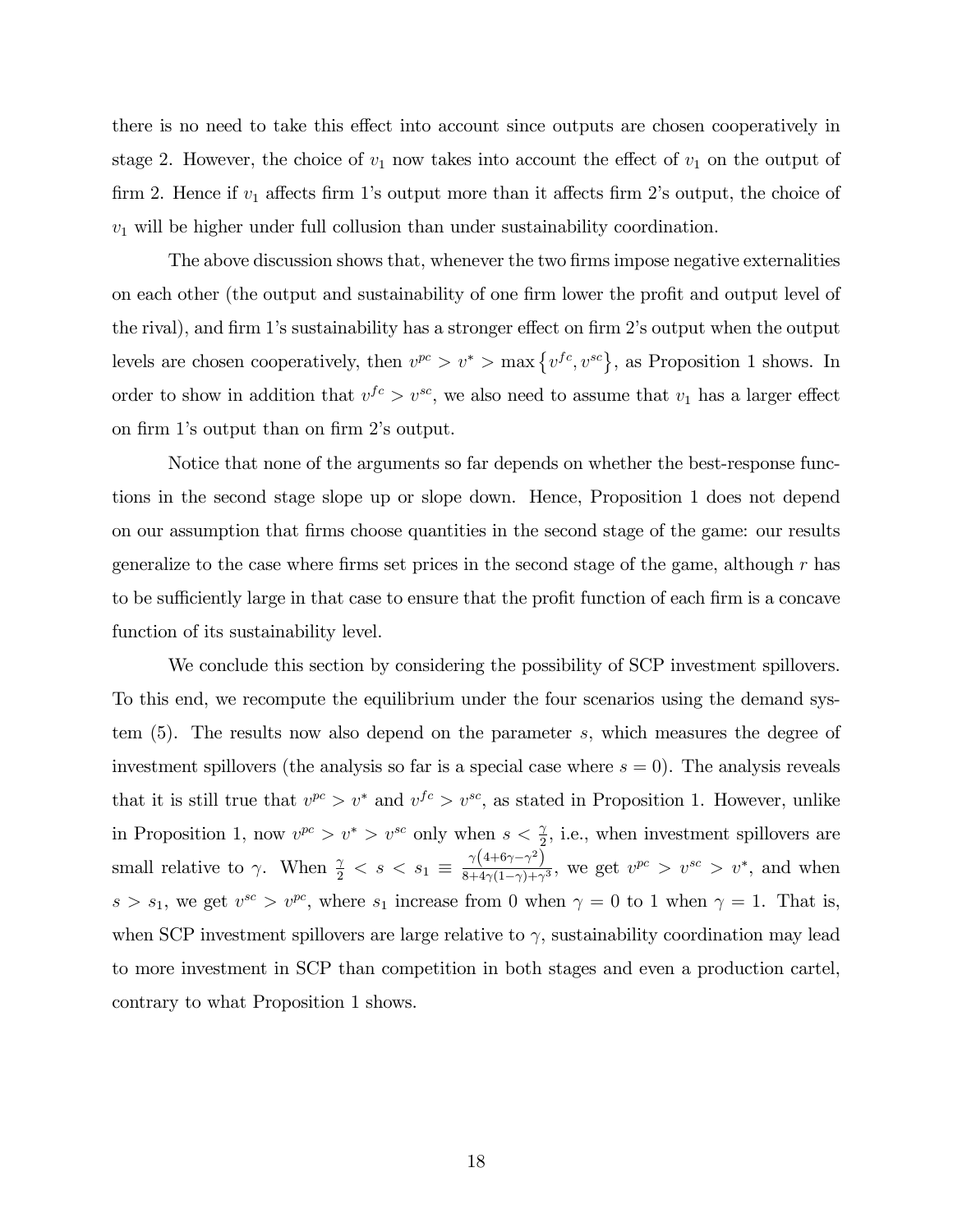## 4 Welfare analysis

So far we have shown that allowing firms to collude in the product market may boost investments in sustainability. The question then is what is the overall effect on welfare once output levels and resulting prices are taken into account. To address this question, note that substituting from (2) into (1), consumer surplus is given by

$$
CS(q_1, q_2) = \frac{q_1^2 + q_2^2 + 2\gamma q_1 q_2}{2}.
$$
\n(18)

As equation (18) shows, sustainability affects consumers only through the equilibrium levels of production, but not directly. The reason for this is that while consumers are better off when sustainability increases, prices also adjust to reflect the higher willingness of consumers to pay. As can be seen from equation (2), prices increase with sustainability on a one-to-one basis, and since utility is quasi-linear, it also decreases with prices on a one-to-one basis, so the two effects just cancel each other out. This of course does not mean that sustainability does not affect consumers: it does, but the effect works through the consumption levels of the two goods. Specifically, sustainability affects the demands for the two products, which in turn affects the equilibrium prices chosen by the two firms, and this determines the quantities that consumers buy, and hence their consumer surplus.

Using (18) we now establish under what conditions a production cartel will in fact raise total welfare.

**Proposition 2:** The ranking of consumer surplus is as follows:

- (i)  $CS^* > CS^{sc} > SC^{pc} > CS^{fc}$  if  $r > \frac{4-\gamma}{2(2-\gamma-\gamma^2)}$ ,
- (ii)  $CS^* > CS^{pc} > SC^{sc} > CS^{fc}$  if  $\frac{4-2\gamma+\gamma^2}{2(1-\gamma)(4-\gamma)}$  $\frac{4-2\gamma+\gamma^2}{2(1-\gamma)(4-\gamma^2)} < r < \frac{4-\gamma}{2(2-\gamma-\gamma^2)},$  and
- (iii)  $CS^{pc} > CS^* > CS^{sc} > CS^{fc}$  if  $r < \frac{4-2\gamma+\gamma^2}{2(1-\gamma)(4-\gamma)}$  $\frac{4-2\gamma+\gamma^2}{2(1-\gamma)(4-\gamma^2)}$

Since  $\frac{4-2\gamma+\gamma^2}{2(1-\gamma)(4-\gamma)}$  $\frac{4-2\gamma+\gamma^2}{2(1-\gamma)(4-\gamma^2)} < 1$  when  $\gamma < 0.5567$  and since by construction  $r \ge 1$ , case (iii) can arise only when  $\gamma > 0.5567$ .

**Proof:** First note that in the symmetric solutions where  $q_1 = q_2 = q$  that we consider,  $CS(q_1, q_2) = (1 + \gamma) q^2$ . Hence, to establish the proposition it suffices to compare the (symmetric) output levels across the four scenarios. Substituting from (8) into (6), the output of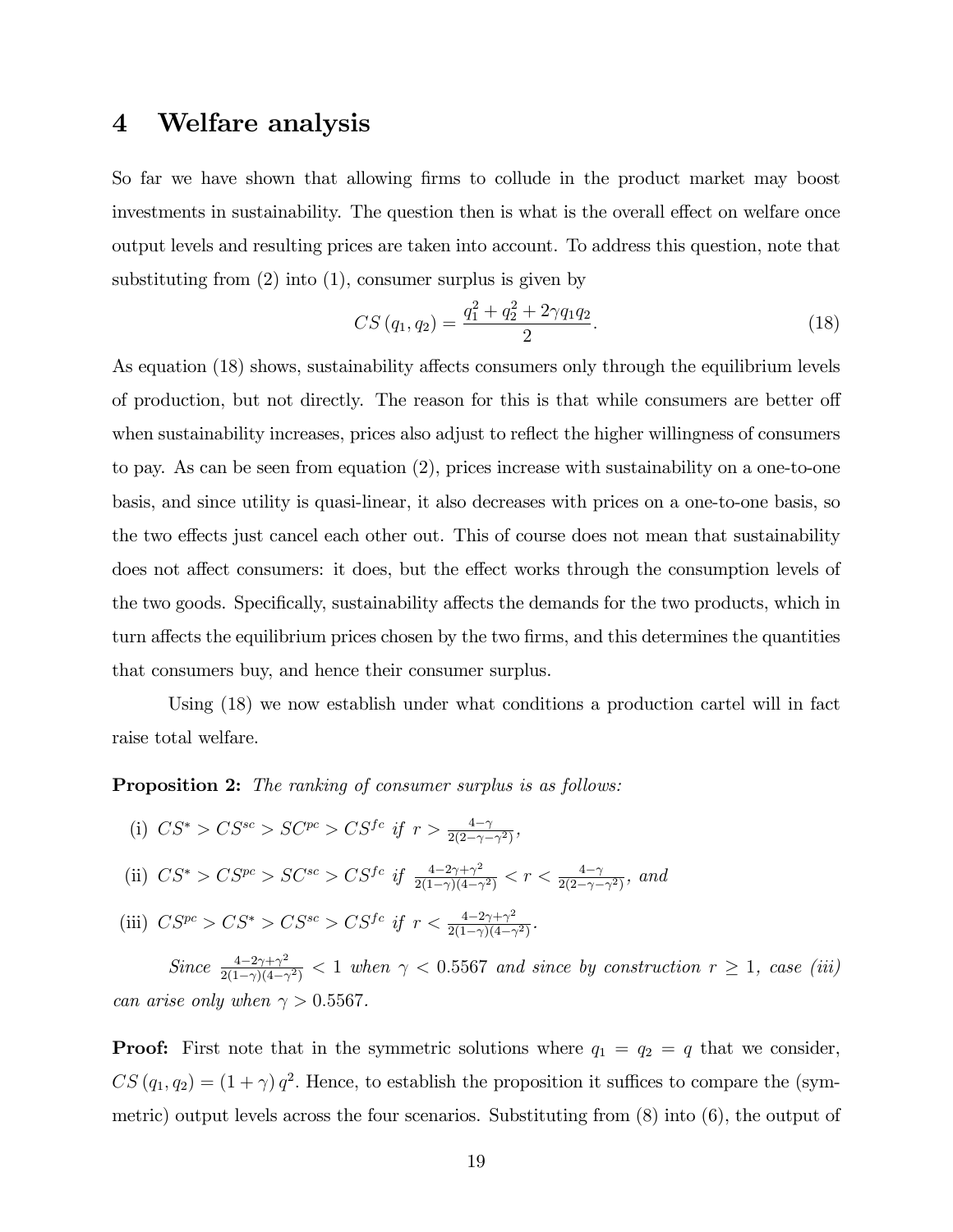each firm under competition is:

$$
q^* \equiv \frac{Ar\left(2-\gamma\right)\left(2+\gamma\right)}{r\left(2-\gamma\right)\left(2+\gamma\right)^2-4}.
$$

Likewise, substituting from  $(9)$  into  $(6)$ , the output of each firm under sustainability coordination is

$$
q^{sc} \equiv \frac{Ar\left(2+\gamma\right)}{r\left(2+\gamma\right)^2 - 2}.
$$

Under a production cartel, the output levels in Stage 2 are given by (10). Substituting from  $(11)$  into  $(10)$ , the equilibrium output of each firm under the product cartel are given by

$$
q^{pc} \equiv \frac{2Ar\left(1-\gamma\right)}{4r\left(1-\gamma^2\right) - \left(2-\gamma\right)}.
$$

Finally, substituting from  $(12)$  into  $(10)$ , each firm's output under full collusion are given by

$$
q^{fc} \equiv \frac{Ar}{2r(1+\gamma) - 1}.
$$

To derive the result, note first that

$$
q^* - q^{sc} = \frac{2\gamma Ar (2 + \gamma)}{(r (2 - \gamma) (2 + \gamma)^2 - 4) (r (2 + \gamma)^2 - 2)} > 0,
$$

and

$$
q^{sc} - q^{fc} = \frac{\gamma Ar (r (2 + \gamma) - 1)}{(r (2 + \gamma)^2 - 2) (2r (1 + \gamma) - 1)} > 0.
$$

Hence,  $q^* > q^{sc} > q^{fc}$ . Moreover,

$$
q^{pc} - q^{fc} = \frac{\gamma Ar}{(4r(1 - \gamma^2) - (2 - \gamma))(2r(1 + \gamma) - 1)} > 0.
$$

Next, note that

$$
q^{sc} - q^{pc} = \frac{2\gamma (2 - \gamma - \gamma^2) Ar \left(r - \frac{4 - \gamma}{2(2 - \gamma - \gamma^2)}\right)}{(4r (1 - \gamma^2) - (2 - \gamma)) (r (2 + \gamma)^2 - 2)},
$$

where  $\frac{4-\gamma}{2(2-\gamma-\gamma^2)}$  is increasing with  $\gamma$  and is equal to 1 when  $\gamma = 0$ . Hence,  $q^{sc} \geq q^{pc}$  as  $r \geq \frac{4-\gamma}{2(2-\gamma)}$  $rac{4-\gamma}{2(2-\gamma-\gamma^2)}$ . Likewise,

$$
q^* - q^{pc} = \frac{2\gamma (2 - \gamma - \gamma^2) Ar \left(r - \frac{4 - 2\gamma + \gamma^2}{2(1 - \gamma)(4 - \gamma^2)}\right)}{(4r (1 - \gamma^2) - (2 - \gamma)) (r (2 - \gamma) (2 + \gamma)^2 - 4)},
$$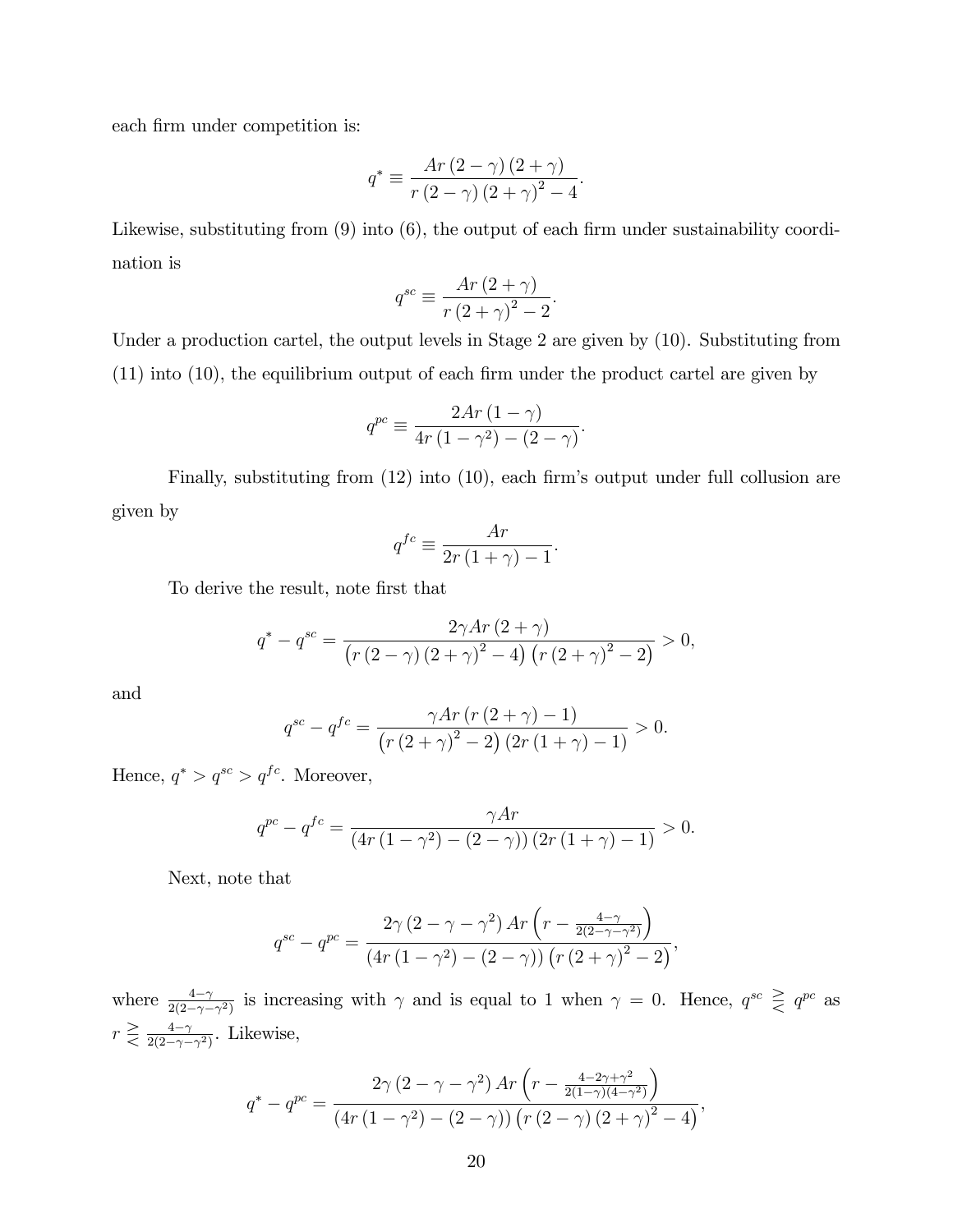where  $\frac{4-2\gamma+\gamma^2}{2(1-\gamma)(4-\gamma)}$  $\frac{4-2\gamma+\gamma^2}{2(1-\gamma)(4-\gamma^2)}$  is increasing with  $\gamma$  and is equal to 1 when  $\gamma=0.5567$ . Since by assumption,  $r \geq 1, q^* > q^{pc}$  for all  $\gamma < 0.5567$ . When  $\gamma > 0.5567, q^* \geq v^{pc}$  as  $r \geq \frac{4-2\gamma+\gamma^2}{2(1-\gamma)(4-\gamma)}$  $\frac{4-2\gamma+\gamma^2}{2(1-\gamma)(4-\gamma^2)}$ . Finally, note that

$$
\frac{4-\gamma}{2(2-\gamma-\gamma^2)} - \frac{4-2\gamma+\gamma^2}{2(1-\gamma)(4-\gamma^2)} = \frac{2}{4-\gamma^2} > 0.
$$

Altogether then,  $q^* > q^{sc} > q^{pc}$  if  $r > \frac{4-\gamma}{2(2-\gamma-\gamma^2)}$ ,  $q^* > q^{pc} > q^{sc}$  if  $\frac{4-\gamma}{2(2-\gamma-\gamma^2)} > r >$  $\frac{4-2\gamma+\gamma^2}{}$  $\frac{4-2\gamma+\gamma^2}{2(1-\gamma)(4-\gamma^2)}$ , and  $q^{pc} > q^* > q^{sc}$  if  $r < \frac{4-2\gamma+\gamma^2}{2(1-\gamma)(4-\gamma)}$  $\frac{4-2\gamma+\gamma^2}{2(1-\gamma)(4-\gamma^2)}$ . Finally, note that since  $\frac{4-2\gamma+\gamma^2}{2(1-\gamma)(4-\gamma)}$  $\frac{4-2\gamma+\gamma^2}{2(1-\gamma)(4-\gamma^2)} < 1$ when  $\gamma < 0.5567$  and since by construction  $r \ge 1$ ,  $q^* > q^{pc}$  for all  $\gamma < 0.5567$ .

Proposition 2 is illustrated in Figure 1 in the  $(\gamma, r)$  space. When r is below the solid curve (but above 1), a production cartel benefits consumers since it induces firms to expand their output level above the level they produce under competition. Clearly, r could be below the solid curve and still above 1 as we have assumed only when  $\gamma > 0.5567$ . When r is above the solid line, a production cartel hurts consumers, because it leads to lower output levels compared with competition. Still, so long as  $r$  is below the dashed curve, consumers are better off under a production cartel than they are under sustainability coordination. When  $r$  is above the dashed line, the reverse is true: now consumers are worse off under a production cartel than they are under sustainability coordination.



Illustrating Proposition 2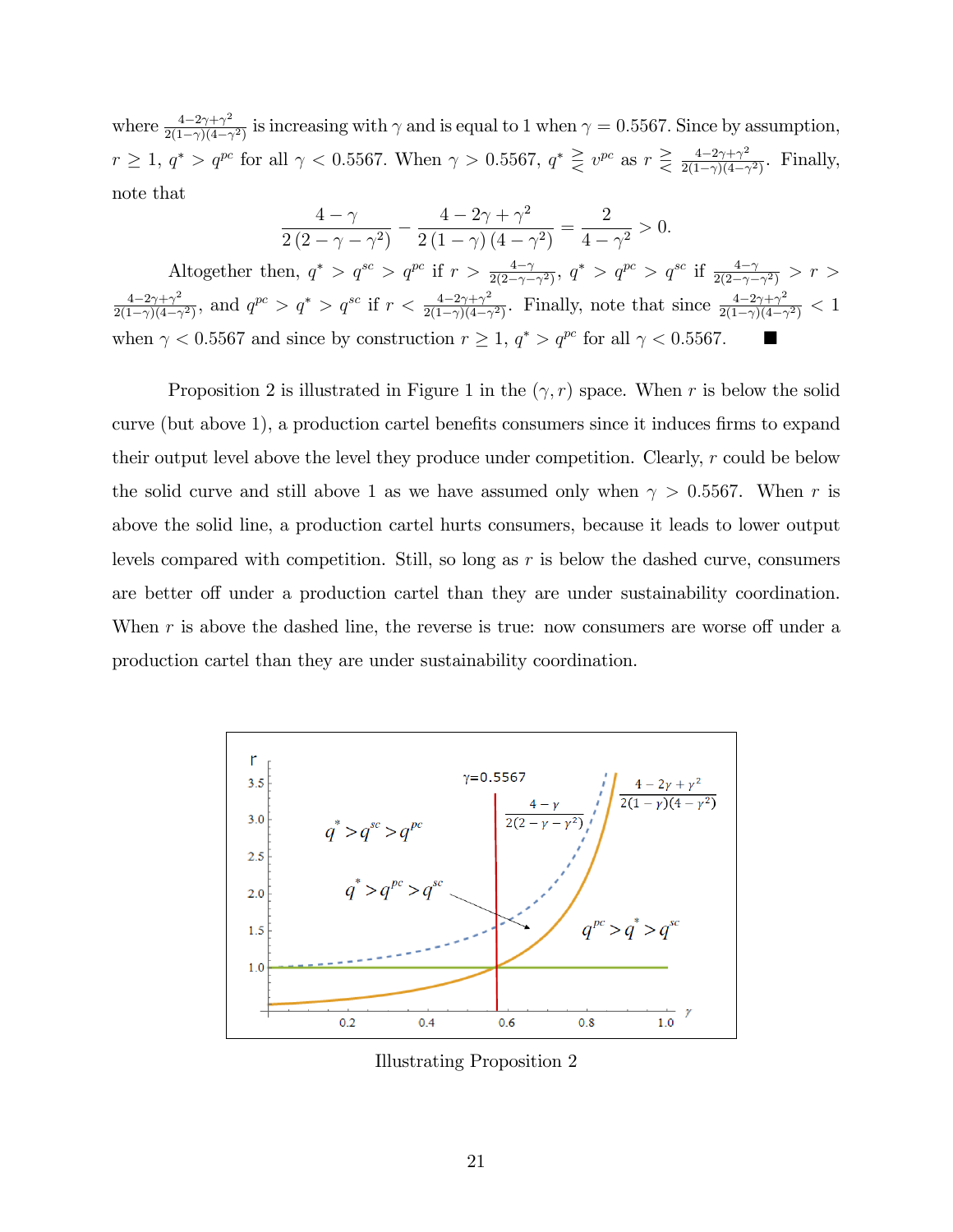The results in Proposition 2 are driven by two effects which operate in opposite directions. On the one hand, Proposition 1 shows that a production cartel boosts investments in sustainability, which in turn raises the demand for products and hence induces firms to expand their output. This effect benefits consumers. On the other hand, holding investments in sustainability constant, Örms cut output when they form a production cartel, and this effect harms consumers. The first positive effect is particularly large when  $r$  is small (i.e., not too much above 1), because as r increases, investment becomes more expensive so firms invest less regardless of whether they collude or not. The first positive effect also becomes larger when  $\gamma$  increases towards 1 because then, the two products become closer substitutes, meaning that absent collusion, competition intensifies. As a result, firms compete away the marginal benefit from investment. But when firms form a production cartel, they get to keep the marginal benefit from investment and hence they have a stronger incentive to invest. Although holding investments in sustainability constant, the second negative effect also becomes larger when  $\gamma$  increases towards 1 (collusion leads to a lower output as competition absent collusion becomes intense), the first positive effect dominates, so firms produce more under a production cartel when r is small and  $\gamma$  is sufficiently close to 1.

As noted, our analysis does not account for the utility of agents who benefit from SCP, but do not actually consume the good in question, like vegetarians in the case of the Chicken of Tomorrow initiative, or future generations in the case of North Sea Shrimps or coal power plants. While our approach is consistent with the principle that consumers in the same relevant market are to be compensated, taking the utility of such individuals into account will only strengthen the case for production cartel and weaken the case for sustainability coordination, since investment in SCP is highest under a production cartel and lowest under sustainability coordination.

We conclude this section by comparing the equilibrium outcomes under the four regimes with the socially optimal outcome. To this end, note that social welfare, defined as the sum of consumer surplus and profits, is given by:

$$
W = u + \pi_1 + \pi_2 = (A + v_1) q_1 + (A + v_2) q_2 - \frac{q_1^2 + q_2^2 + 2\gamma q_1 q_2}{2} - \frac{rv_1^2}{2} - \frac{rv_2^2}{2}.
$$
 (19)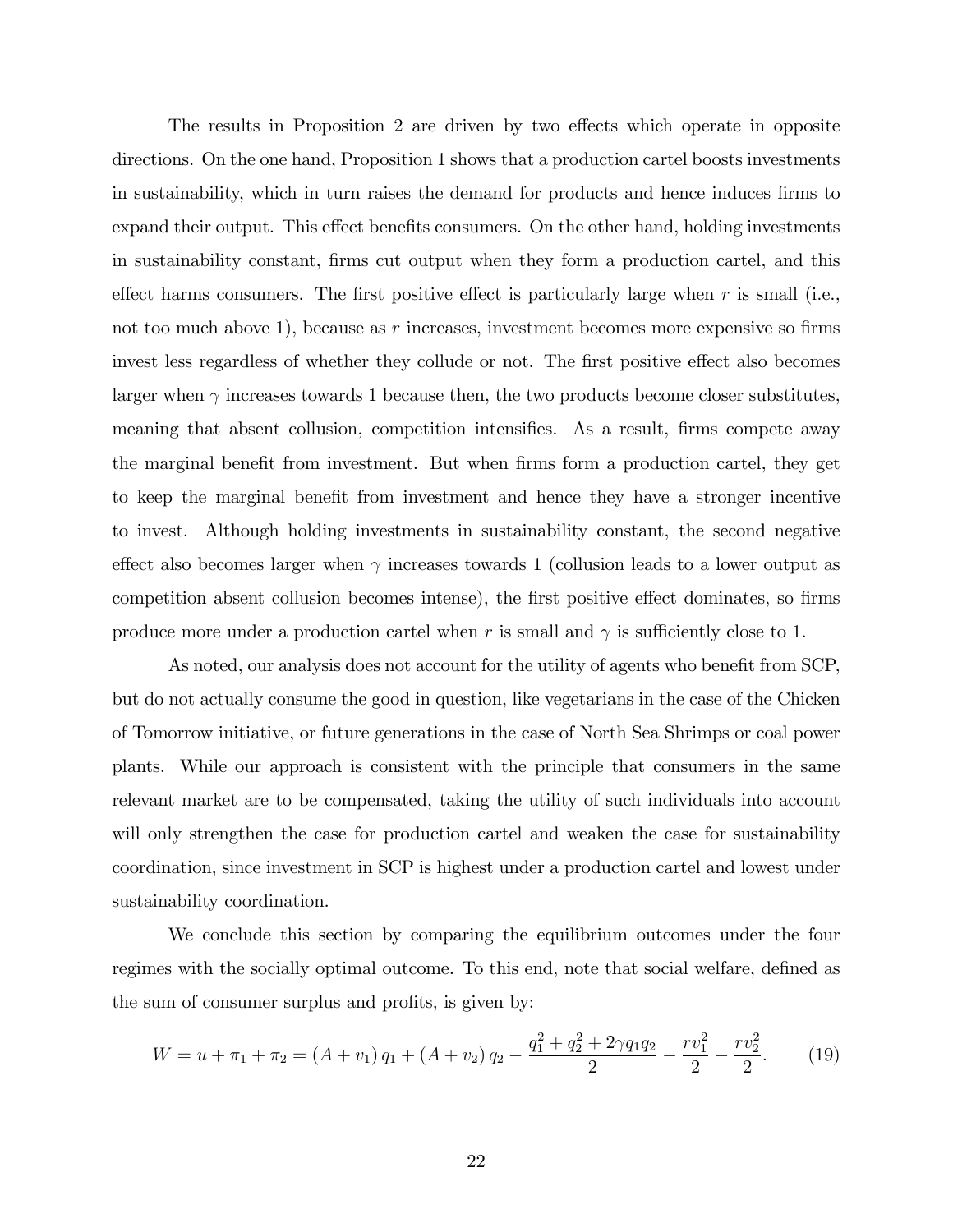The output and sustainability levels which maximize social welfare are

$$
q_1^{**} = q_2^{**} = q^{**} = \frac{Ar}{r(1+\gamma)-1}
$$
,  $v_1^{**} = v_2^{**} = v^{**} = \frac{A}{r(1+\gamma)-1}$ .

**Proposition 3:**  $v^{**} \geq v^{pc}$  as  $\gamma \leq 2/3$ . Moreover,  $v^{**} > v^{*} > v^{fc} > v^{sc}$ .

Proof: First notice that

$$
v^{**} - v^{pc} = \frac{A(2 - \gamma - 3\gamma^2) r}{(r(1 + \gamma) - 1) (4r(1 - \gamma^2) - (2 - \gamma))},
$$

which is positive for  $\gamma < 2/3$  and negative for  $\gamma > 2/3$ . Second, note that

$$
v^{**} - v^* = \frac{A (4 - 2\gamma^2 - \gamma^3) r}{(r (1 + \gamma) - 1) (r (2 - \gamma) (2 + \gamma)^2 - 4)} > 0.
$$

The last part of the proposition follows because  $v^* > v^{fc} > v^{sc}$  by Proposition 1.

Proposition 3 shows that when the two goods are close substitutes in the sense that  $\gamma > 2/3$ , a production cartel leads to overinvestment in sustainability relative to the socially optimal level. And when  $\gamma < 2/3$ , firms underinvest in sustainability under all four scenarios. But since investment in sustainability is highest under a production cartel, it is also closer to the socially optimal level, and hence might be welfare enhancing (as Proposition 2 shows whether it is welfare enhancing or not depends on the size of r and  $\gamma$ .

## 5 The principle of compensation

In accordance with the European Treaty provision that any cartel exemption requires that consumers are allowed a fair share of the resulting benefits, the ACM established in its 2014 vision document on competition and sustainability the so-called 'principle of compensation', which states that one criterion for exempting sustainability initiatives from cartel prohibition is that "consumers on the relevant markets cannot be worse off." (ACM,  $2014$ , p. 11). In this section we examine the effects of this policy on sustainability and consumer welfare, assuming perfect monitoring by the agency.<sup>19</sup>

 $19$ In reality it may be hard to determine whether consumers are or are not worse off than they would be under competition. See Schinkel and Toth (2016). In what follows we ignore this difficulty and assume that it is possible to compare consumer surplus under collusion with the counterfactual consumer surplus under competition.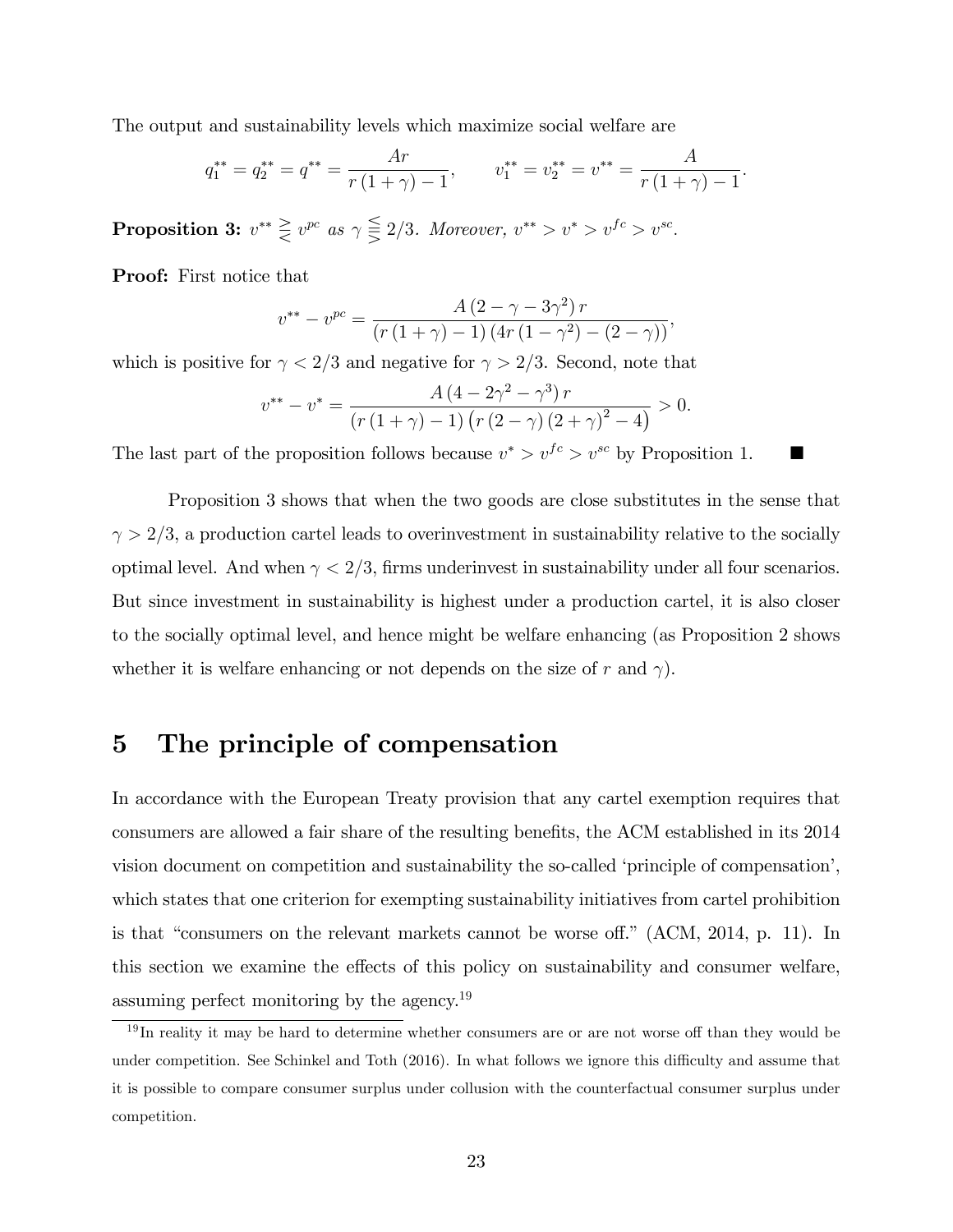As Proposition 2 shows, consumer surplus under sustainability coordination and full collusion is below the level attained absent collusion. To examine how application of the principle of compensation affects the equilibrium under sustainability coordination though, note that under sustainability coordination, firms choose output in Stage 2 noncooperatively, just as they do under competition. In Stage 1, though, they jointly choose levels of sustainability below the competitive levels, i.e.,  $v^* > v^{sc}$  (see Proposition 1). As the proof of Proposition 2 shows, these lower levels of sustainability induce in Stage 2 output levels which are below q (the level attained absent collusion) and hence violate the principle of compensation. To be exempt from cartel prohibition, the two Örms are then forced to choose sustainability levels  $v_1 = v_2 = v^*$  in Stage 1 to ensure that their resulting output levels in Stage 2 satisfy the principle of compensation. That is, under a sustainability coordination, the principle of compensation ensures that Örms would choose the same level of sustainability as in the absence of any coordination.

By contrast, a production cartel may satisfy the principle of compensation when  $r$  is sufficiently low, i.e., below the solid line in Figure 1. As Proposition 2 shows, this occurs when  $1 \leq r < \frac{4-2\gamma+\gamma^2}{2(1-\gamma)(4-\gamma)}$  $\frac{4-2\gamma+\gamma^2}{2(1-\gamma)(4-\gamma^2)}$ , which is feasible only when  $\gamma > 0.5567$ . By the principle of compensation, firms can safely form a production cartel in this case without changing their behavior; hence the equilibrium sustainability level remain equal to  $v^{pc}$ .

When r is above the solid line in Figure 1, i.e.,  $r > \frac{4-2\gamma+\gamma^2}{2(1-\gamma)(4-\gamma)}$  $\frac{4-2\gamma+\gamma^2}{2(1-\gamma)(4-\gamma^2)}$ , a production cartel lowers consumer surplus below the level attained absent collusion. To be exempt from cartel prohibition, the two Örms must then choose their output levels in Stage 2 to maximize the sum of their profits subject to the constraint that  $CS(q_1, q_2) \geq CS(q^*, q^*)$ , where  $q^*$  is the output levels absent collusion. If we restrict attention to symmetric solutions, where  $q_1 = q_2 = q$ , the constraint implies that

$$
(1+\gamma) q^{2} \ge (1+\gamma) (q^{*})^{2}, \qquad \Longrightarrow \qquad q \ge q^{*} = \frac{Ar (2-\gamma) (2+\gamma)}{r (2-\gamma) (2+\gamma)^{2} - 4}.
$$
 (20)

That is, output is at least as high as in a Nash equilibrium absent collusion.

When constraint  $(20)$  is binding, which happens when r is above the solid curve in Figure 1, each firm must produce  $q^*$  in order to ensure cartel exemption. The profit of each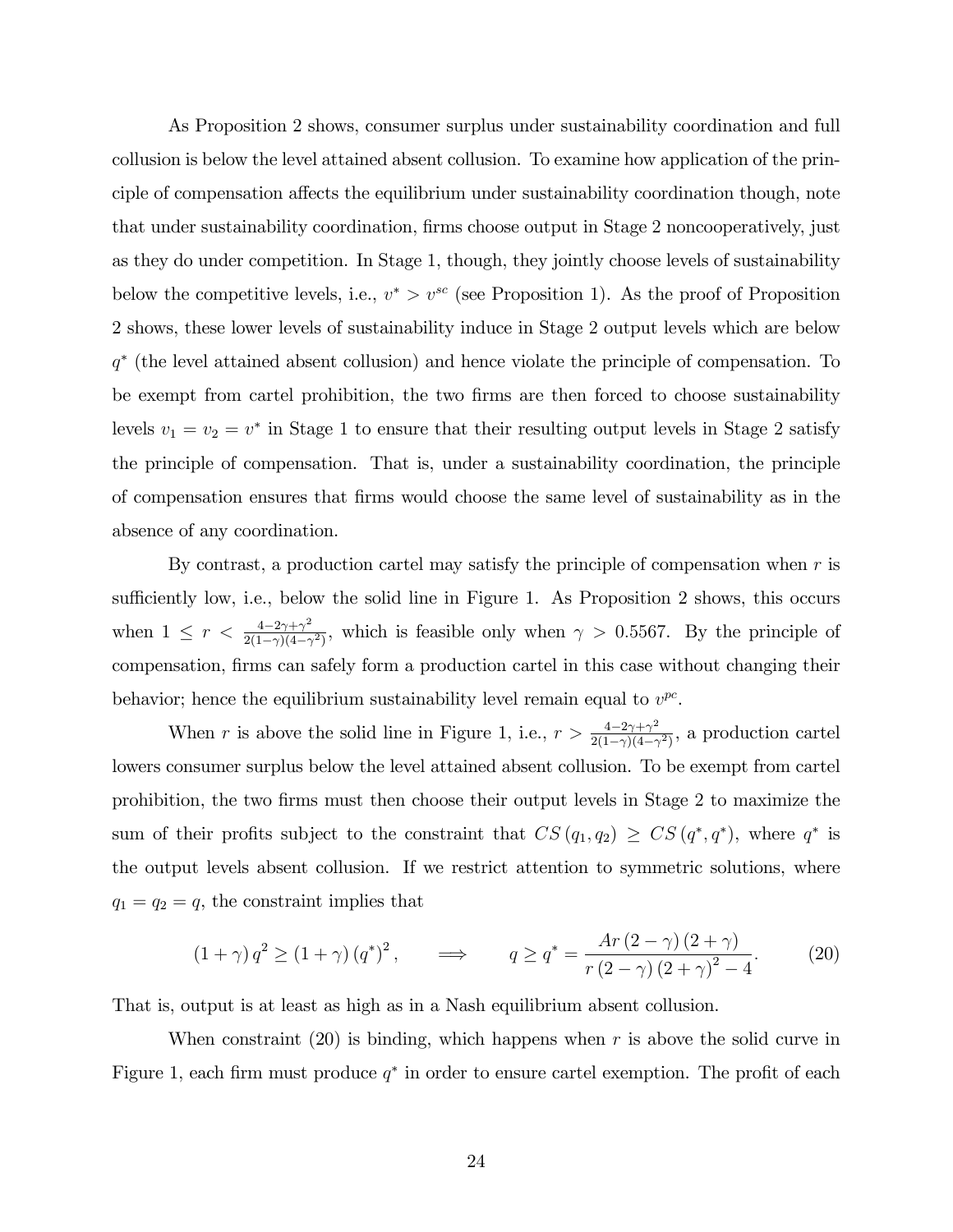firm  $i = 1, 2$ , when  $q_1 = q_2 = q^*$ , is given by

$$
\pi_i = (A + v_i - (1 + \gamma) q^*) q^* - \frac{r v_i^2}{2},\tag{21}
$$

where  $A \equiv a - k$ . Note that  $\pi_i$  is independent of the rivals's level of sustainability. The value of  $v_i$  which maximizes  $\pi_i$  is

$$
v^{E} = \frac{q^*}{r} = \frac{A(2-\gamma)(2+\gamma)}{r(2-\gamma)(2+\gamma)^2 - 4},
$$

where superscript  $E$  stands for "exemption."

Using (8), it follows that

$$
v^* - v^E = \frac{4A}{r(2-\gamma)(2+\gamma)^2 - 4} - \frac{A(2-\gamma)(2+\gamma)}{r(2-\gamma)(2+\gamma)^2 - 4}
$$

$$
= \frac{4A(1-\gamma^2)}{r(2-\gamma)(2+\gamma)^2 - 4} > 0.
$$

Hence, application of the principle of compensation induces firms, when they form a production cartel, to lower their investments in sustainability, relative to the level they choose absent collusion. Since Proposition 1 implies that  $v^* < v^{pc}$ , it also follows that  $v^E < v^* < v^{pc}$ . the principle of compensation induces firms to invest in sustainability less than they do either absent collusion or under a production cartel without the principle of compensation.

**Proposition 4:** Imposing the principle of compensation, which exempts firms from cartel prohibition when consumers are at least as well off as in the absence of collusion, has the following implications:

- $(i)$  Under sustainability coordination, the principle of compensation ensures that firms would choose the same level of sustainability and consumers would get the same level of utility as in the absence of collusion.
- (ii) Under a production cartel, the principle of compensation has no bite if  $r < \frac{4-2\gamma+\gamma^2}{2(1-\gamma)(4-\gamma)}$  $\frac{4-2\gamma+\gamma^2}{2(1-\gamma)(4-\gamma^2)}$ in equilibrium, both firms continue to invests  $v^{pc} > v^*$  and consumers are better of under the cartel than they are absent collusion. By contrast, if  $r > \frac{4-2\gamma+\gamma^2}{2(1-\gamma)(4-\gamma)}$  $rac{4-2\gamma+\gamma^2}{2(1-\gamma)(4-\gamma^2)}$  (which is surely the case when  $\gamma < 0.5567$ ), then the principle of compensation induces firms to choose sustainability level  $v^E$ , such that  $v^E < v^* < v^{pc}$ ; consumers however get the same utility as in the absence of collusion.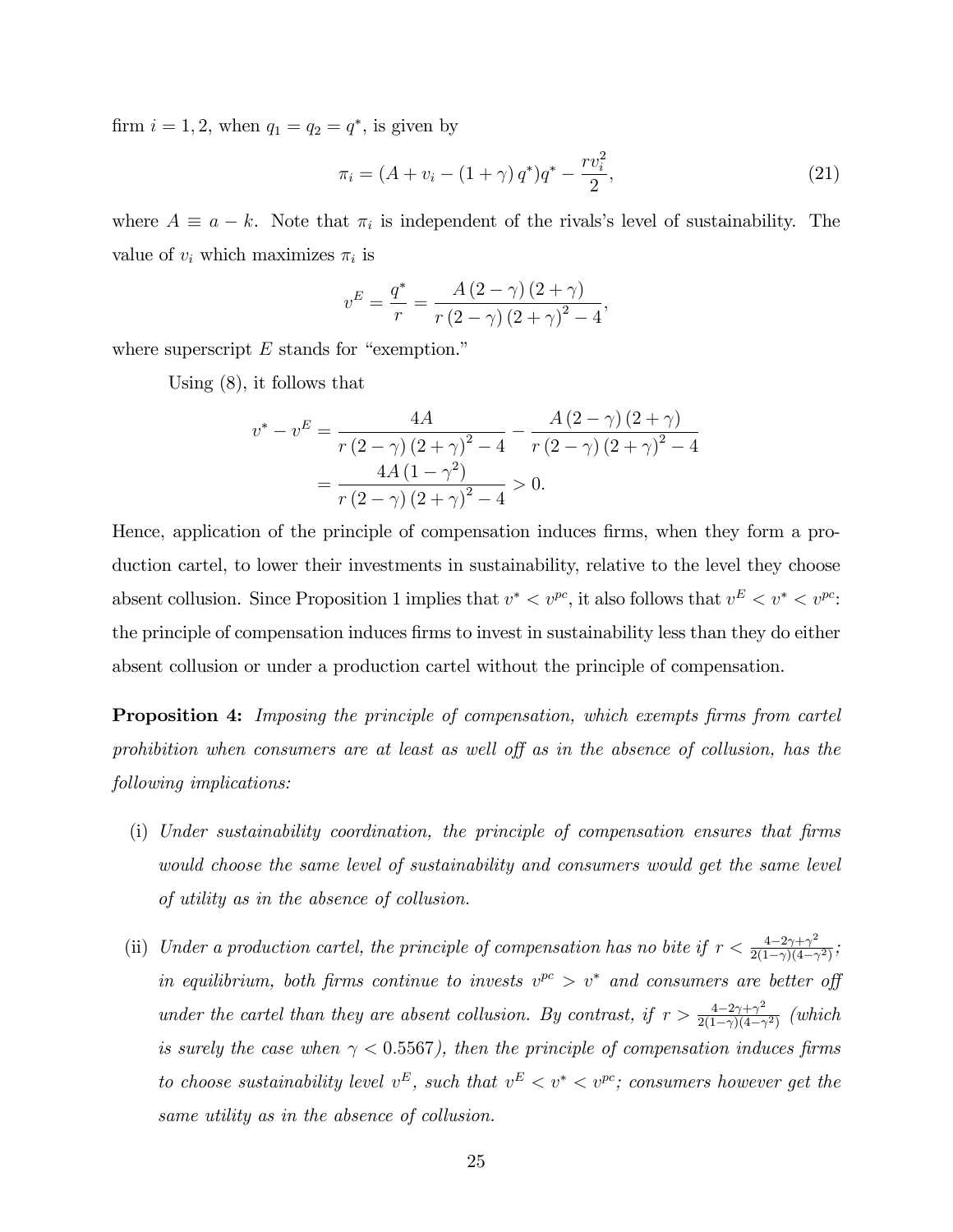Proposition 4 shows that the principle of compensation ensures that sustainability coordination has no effect on consumers nor on sustainability. In the case of a production cartel under which consumers are better off, constraint  $(20)$  is non binding, so the principle of compensation has no bite. In that case, since  $v^{pc} > v^*$ , a production cartel continues to boost investments in sustainability. However, when constraint (20) is binding, the principle of compensation ensures that the cartel cannot harm consumers, but now it induces firms to cut their investments in sustainability.

To see why, note from (21) that when constraint (20) is binding, investment in sustainability only affects the firm's profit directly, but it no longer affects it indirectly through the output levels, which are now set at  $q^*$  to ensure cartel exemption. The first order condition for  $v^E$  is then given by  $\frac{\partial \pi_1}{\partial v_2} = 0$  (the same holds for firm 2). Now, evaluating the first order condition for  $v_1^*$  (equation (14)) at  $v^E$ , yields,

$$
\left. \frac{\partial \pi_1}{\partial v_1} \right|_{v_1 = v^E} = \frac{\partial \pi_1}{\partial q_2} \frac{\partial q_2^* (v^E, v^E)}{\partial v_1} + \underbrace{\frac{\partial \pi_1}{\partial v_1}}_{=0} \ge 0,
$$

where the inequality follows because  $\frac{\partial \pi_1}{\partial q_2} < 0$  and  $\frac{\partial q_2^*(v^E, v^E)}{\partial v_1}$  $\frac{v^{-v}}{\partial v_1}$  < 0. Hence,  $v^E < v^*$ . Since  $v^* < v^{pc}$ , we get  $v^E < v^* < v^{pc}$ .

Intuitively, absent collusion, firms invest in Stage 1 not only in order to boost the demand for their respective products, but also for strategic reasons: higher sustainability makes the firm's product more attractive relative to the rival's product, and hence induces the rival to cut its output level in Stage 2. This extra incentive to invest disappears when the principle of compensation applies, because then firms are forced to expand their output levels anyway in period 2 to ensure that the cartel does not harm consumers and hence sustainability does not affect output anymore in Stage 2. In sum, the analysis shows that whenever the compensation principle is needed to assure that consumers receive their fair share of the sustainability benefits, the requirement lowers investments in SCP below their level under competition.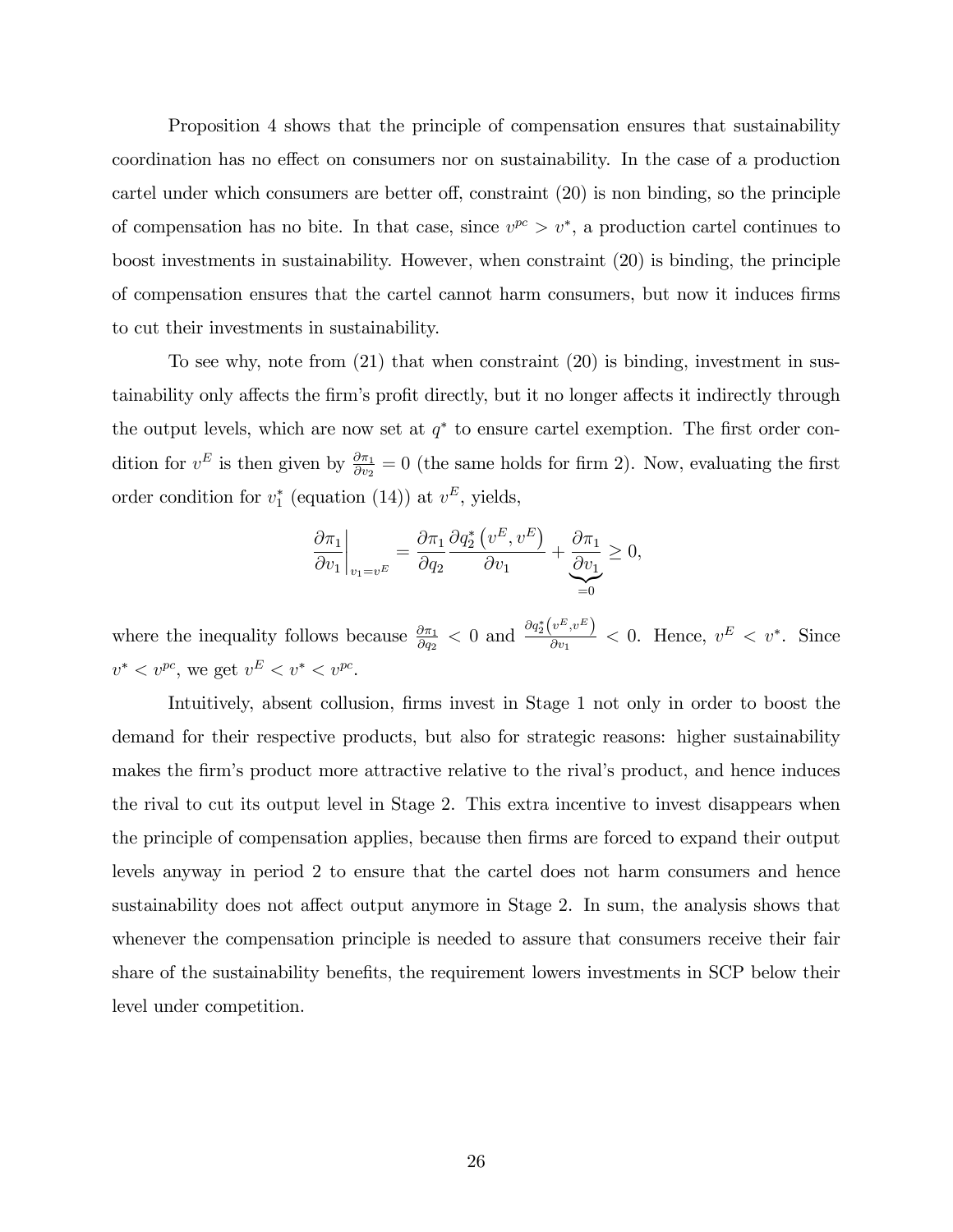## 6 Concluding remarks

We examined the conditions under which allowing firms to coordinate their actions may promote investments in SCP and potentially benefit consumers. We showed that when consumers are willing to pay extra for sustainable products and firms chose their investment in sustainability before choosing output, allowing firms to coordinate their investment levels (sustainability coordination) leads to lower investments in SCP and a lower consumer surplus relative to the no coordination case. By contrast, allowing firms to coordinate their output levels (or prices) but not their investments (production cartel), leads to higher investments in SCP and may even benefit consumers. In essence, when firms coordinate their production, they do not compete away the benefits from investments, and therefore have a stronger incentive to invest in SCP in the first place. Although collusion leads to lower output levels for a given level of investments in SCP, the fact that it boosts these investments, and thereby the willingness of consumers to pay, means that firms eventually produce more under a production cartel. Our analysis reveals that when the marginal cost of investment is relatively low and the two products are sufficiently close substitutes, the higher investment in SCP also implies a higher consumer surplus. These results are quite general as they are not driven by the specific functional forms we use, and they also extend to price competition, repeated interaction, and investment spillovers (provided the spillovers are not too large).

Our findings stand in stark contrast to the emerging policies, which primarily consider the exemption of horizontal agreements that involve investments in sustainability, but not price or quantity coordination. We show that this approach leads to worse outcomes than a complete prohibition of horizontal agreements. We also show that making the exemption from cartel prohibition conditional on consumers being at least as well off as they are absent collusion does not improve matters, because the resulting outcome in this case is either identical to, or even worse than that absent collusion. Hence, our analysis suggests that sustainability coordination is a poor idea. This is all the more so given that in reality it may be very hard for a competition authority to determine whether consumer welfare under sustainability coordination is the same as under the counterfactual case absent collusion.

An obvious alternative to competition policy as a way to promote SCP, is to use tra-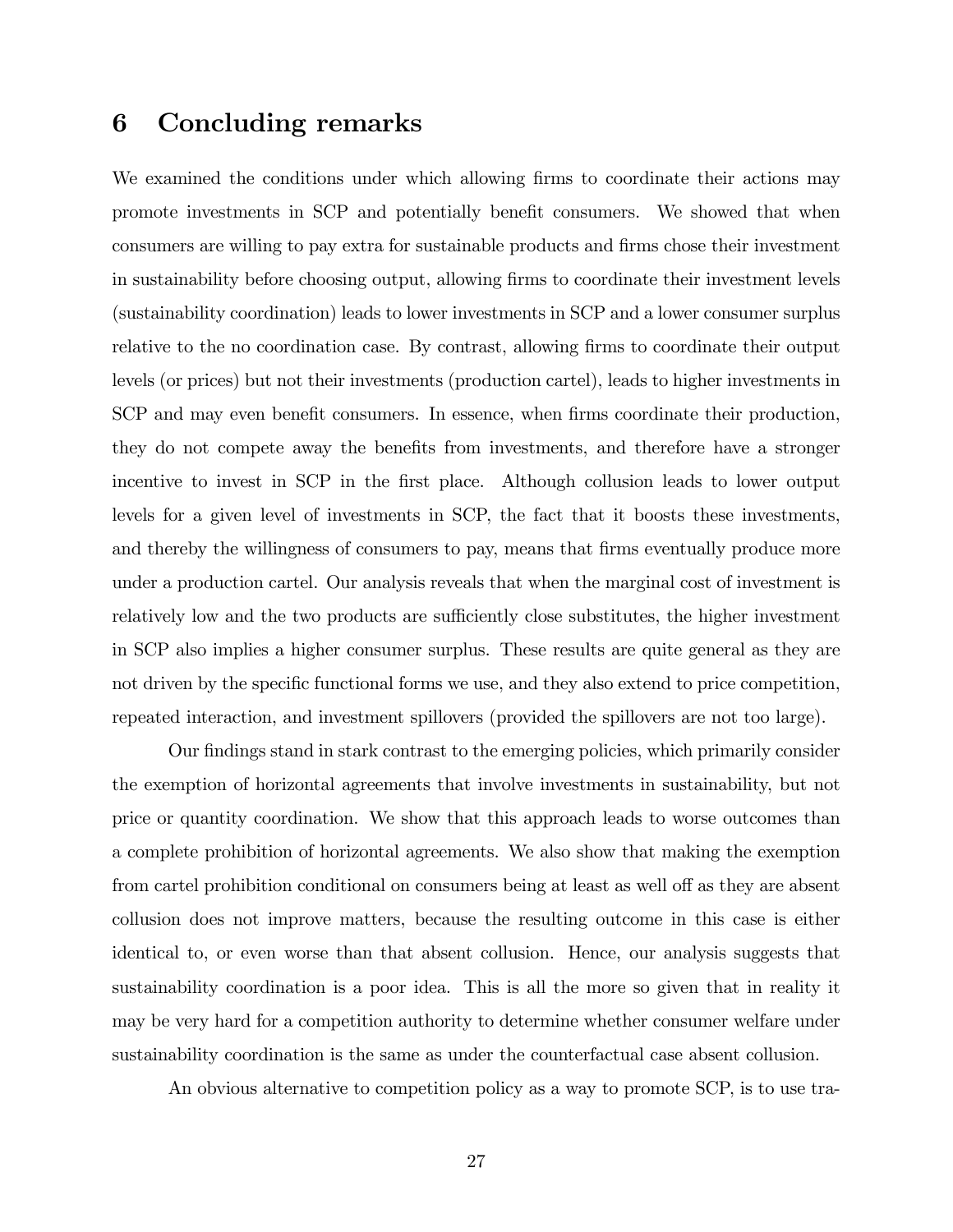ditional regulation. For example, it might be possible to protect fisheries by banning fishing methods that damage the seabed, and it might be possible to improve the living conditions of broilers by imposing minimum quality standards on broiler farmers. The drawback of government regulation is that designing effective regulation is a complex task and the government may lack the needed information to do it effectively. Although self-regulation in the form of sustainability coordination overcomes these drawbacks, our analysis shows that it distorts the standards which are being set as well as the output levels of firms.

Our analysis should be viewed as a first step towards understanding the trade-offs involved with the use of competition policy to promote SCP. For example, we abstract from the way asymmetric Örms choose output levels under a production cartel when they cannot rely on side payments, we do not model the explicitly actions of the antitrust authority, and we implicitly assume that the antitrust authority can perfectly determine if firms collude and if collusion benefits or harms consumers. We also abstract from wider policy considerations, such as whether horizontal agreements are actually necessary to promote SCP or whether there are better way of doing that. We believe that these questions, as well as others, should be further explored in future research to develop a better understanding of whether competition policy should be used to promote SCP, and if so how exactly.

## 7 Appendix

In the main text of the paper, we assumed that firms can fully coordinate their sustainability levels, or output choices, or both. While the horizontal agreements which we consider would be exempt from antitrust liability and therefore not illicit, one may wonder whether they are also self-enforcing, i.e., incentive compatible. To address this question, we will assume that the two firms interact repeatedly in the market over infinitely many periods. Two ways to model this situation immediately come to mind.

One approach is to assume that firms choose their sustainability levels,  $v_1$  and  $v_2$ , once and for all at the outset and then repeatedly choose their output levels,  $q_1$  and  $q_2$ . However, with this approach, sustainability coordination cannot be made incentive compatible, because firms choose  $v_1$  and  $v_2$  only once at the outset and then repeatedly choose the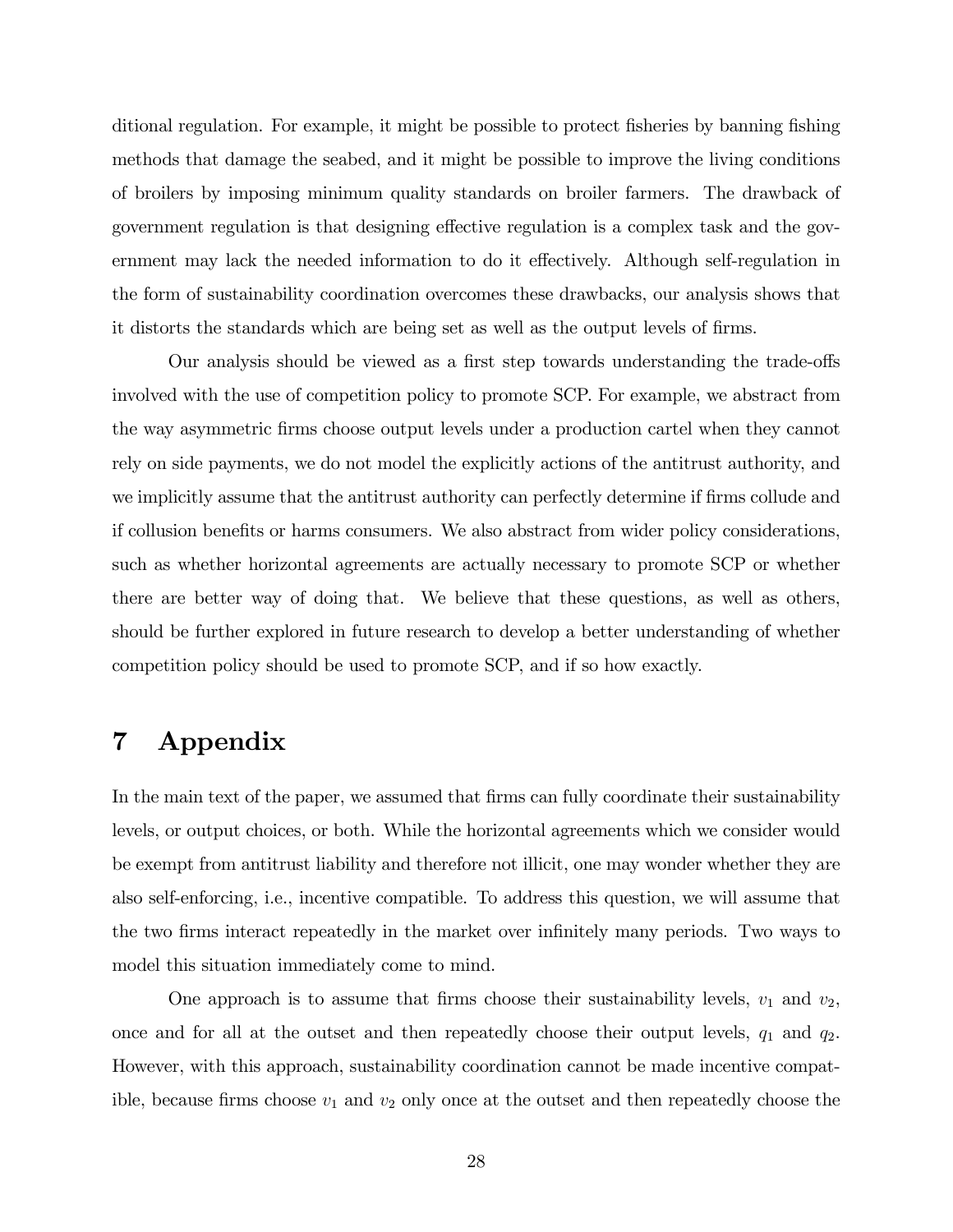Nash equilibrium quantities in every stage game. As a result, firms cannot punish each other for deviations from a collusive agreement on  $v_1$  and  $v_2$ .

A second approach is to assume that the two-stage game (firms first choose  $v_1$  and  $v_2$  and then choose  $q_1$  and  $q_2$ ) is infinitely repeated. The problem with this approach is that when  $\gamma$  is large and r is not too large, the profits under a production cartel are lower than the profits under competition in both stages.<sup>20</sup> As a result, firms will not engage in a production cartel under this setting, unless  $\gamma$  is small and r is large.

Our approach then is a hybrid of the two approaches: in period  $t = 1$ , firms first choose  $v_1$  and  $v_2$  and then choose  $q_1$  and  $q_2$ . Then in every period  $t > 1$ , the choices of  $v_1$ and  $v_2$  from period  $t-1$  stay in place with probability  $\rho$ , and firms only need to choose  $q_1$  and  $q_2$ . However with probability  $1 - \rho$ , firms need to choose  $v_1$  and  $v_2$  from scratch before choosing  $q_1$  and  $q_2$ . This setting reflects the idea that sustainability is embodied in the firms' production facilities which, with probability  $1-\rho$ , may become obsolete or need to be replaced due to a new regulation or to some negative external shock. In what follows, we will focus on collusive agreements which are supported by trigger strategies: firms collude, but following a deviation from collusion, both Örms begin to play the Nash equilibrium in all periods.

#### 7.1 Production cartel

Under a production cartel, the two firms jointly choose the collusive output levels  $q_1^{pc}$  $_{1}^{pc}(v_{1},v_{2})$ and  $q_2^{pc}$  $_2^{pc}(v_1, v_2)$ , given  $v_1$  and  $v_2$ , and then earn the collusive profits  $\pi_1^{pc}$  $_1^{pc}\left(v_1,v_2\right)$  and  $\pi^{pc}_2$  $_{2}^{pc}(v_1,v_2)$ . The collusive agreement stays in place until one or both firms deviate from the agreement, or until the two firms need to choose  $v_1$  and  $v_2$  from scratch (firms may then reach a new collusive agreement given the new choices of  $v_1$  and  $v_2$ ). When firm 1, say, deviates unilaterally from the collusive agreement, its deviation profit is

$$
\pi_1^d(v_1, v_2) \equiv \pi_1\left(BR_1\left(q_2^{pc}\left(v_1, v_2\right)\right), q_2^{pc}\left(v_1, v_2\right), v_1, v_2\right),
$$

 $^{20}$ This result is consistent with Gandal and Fershtman (1994) showing that semicollusion, i.e., competition in a first stage (say R&D or capacity choices), followed by collusion in the product market, may be unprofitable. In their model though, products are homogenous rather than differentiated as in our paper and firms may differ in their cost functions if they make different choices in the first stage of the game.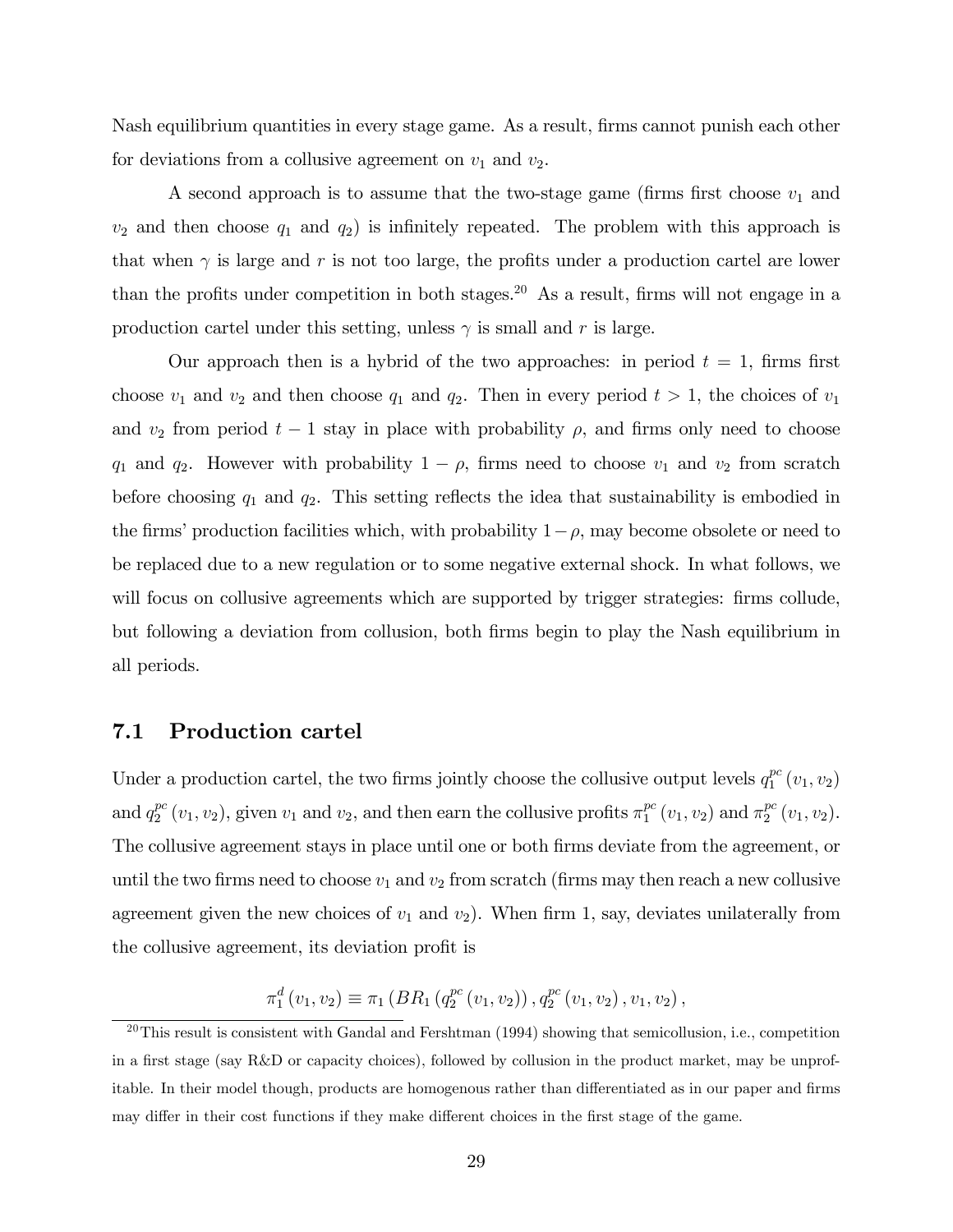where  $BR_1(q_2^{pc})$  $_2^{pc}(v_1, v_2)$ ) is firm 1's best response against  $q_2^{pc}$  $_2^{pc}(v_1, v_2)$ . Firm 2's deviation profit is equivalent. Following the deviation period, the two firms choose the Nash equilibrium output levels and earn  $\pi_1(v_1, v_2)$  and  $\pi_2(v_1, v_2)$  until they need to choose  $v_1$  and  $v_2$  again from scratch (the profit functions are defined by  $(7)$ ). After choosing new levels of  $v_1$  and  $v_2$ , the two firms may reach a new collusive agreement.

Using  $\delta$  to denote the intertemporal discount factor, a pair of collusive output levels,  $q_1^{pc}$  $_1^{pc}(v_1, v_2)$  and  $q_2^{pc}$  $2^{pc}(v_1, v_2)$ , is incentive compatible for firm 1 provided that

$$
\frac{\pi_1^{pc}(v_1, v_2)}{1 - \rho \delta} \ge \pi_1^d(v_1, v_2) + \frac{\rho \delta \pi_1(v_1, v_2)}{1 - \rho \delta},
$$

or

$$
\pi_1^{pc}(v_1, v_2) \ge (1 - \rho \delta) \pi_1^d(v_1, v_2) + \rho \delta \pi_1(v_1, v_2).
$$
\n(22)

The incentive compatibility condition for firm 2 is equivalent. Note that  $\rho\delta$  is the effective discount factor. Condition (22) surely holds when  $\rho\delta$  approaches 1, since by revealed preferences,  $\pi_1^{pc}$  $\binom{pc}{1}(v_1, v_2) \geq \pi_1(v_1, v_2)$  for all  $v_1$  and  $v_2$  (firms can always agree to collude on the Nash equilibrium output levels if this is more profitable).

#### 7.2 Sustainability coordination

Here the two firms jointly choose the sustainability levels  $v_1^{sc}$  and  $v_2^{sc}$  first and then choose the Nash equilibrium output levels given  $v_1^{sc}$  and  $v_2^{sc}$ . The resulting collusive profits are  $\pi_1(v_1^{sc}, v_2^{sc})$  and  $\pi_2(v_1^{sc}, v_2^{sc})$ . On the collusive path, the two firms continue to choose  $v_1^{sc}$  and  $v_2^{sc}$  whenever they need to choose  $v_1$  and  $v_2$  from scratch and hence they earn  $\pi_1(v_1^{sc}, v_2^{sc})$ and  $\pi_2(v_1^{sc}, v_2^{sc})$  in every period. If firm 1, say, deviates unilaterally, its one stage deviation profit is  $\pi_1(BR_1(v_2^{sc}), v_2^{sc})$ , where  $BR_1(v_2^{sc})$  is firm 1's best response against  $v_2^{sc}$ . Firm 1 continues to earn  $\pi_1(BR_1(v_2^{sc}), v_2^{sc})$  so long as  $v_1$  and  $v_2$  are in place. Once firms need to choose  $v_1$  and  $v_2$  from scratch, they choose the Nash equilibrium sustainability levels  $v_1^*$  and  $v_2^*$  in all future profits and their resulting profits become  $\pi_1(v_1^*, v_2^*)$ .

To compute the expected discounted sum of firm 1's profits following a deviation, let

$$
V_1^d = \pi_1 \left( BR_1 \left( v_2^{sc} \right), v_2^{sc} \right) + \delta \rho V_1^d + \delta \left( 1 - \rho \right) V_1^*,
$$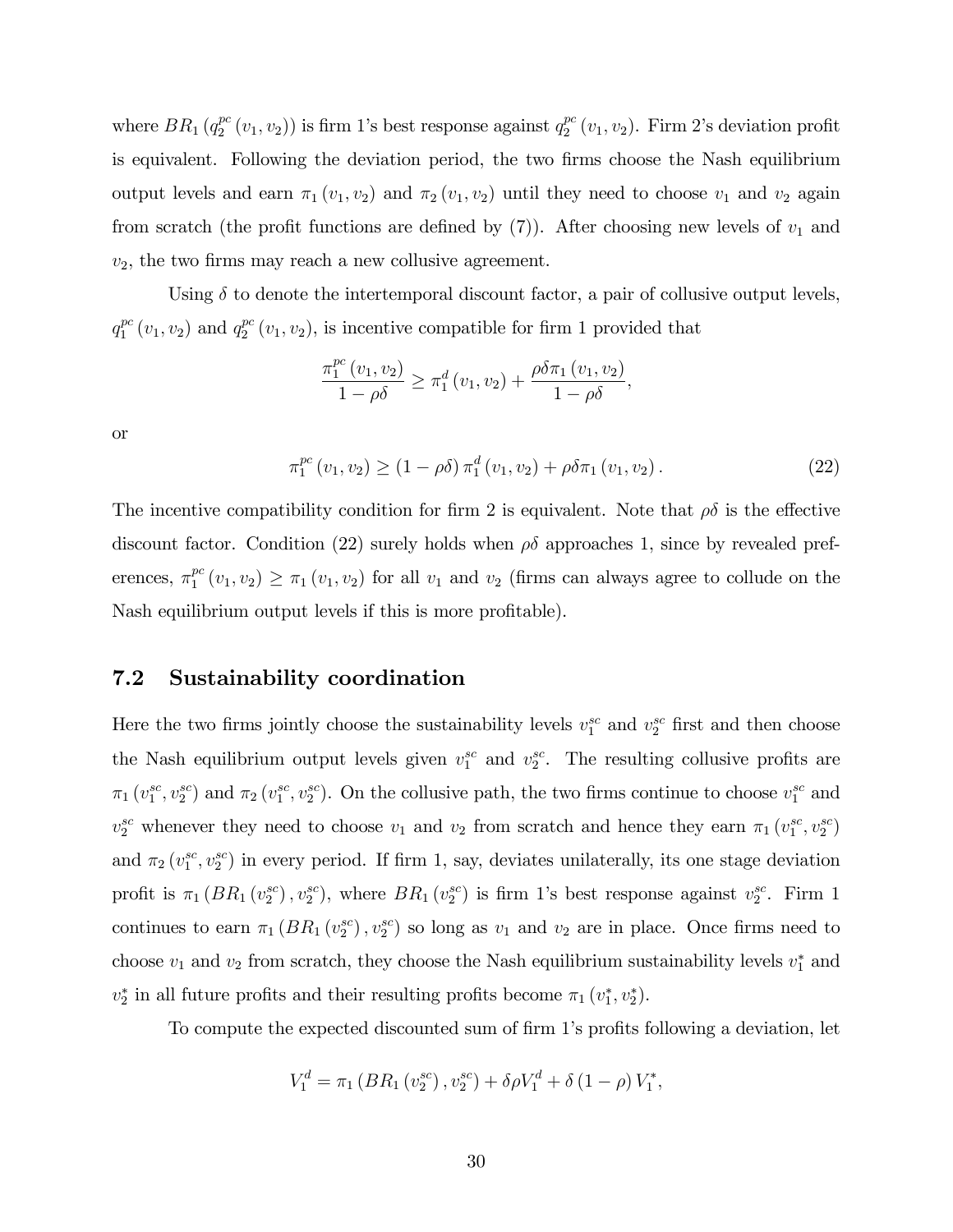and

$$
V_1^* = \pi_1(v_1^*, v_2^*) + \delta V_1^*,
$$

be the value functions of firm 1 following a deviation from  $v_1^{sc}$ , starting from a period in which the sustainability levels are  $BR_1(v_2^{sc})$  and  $v_2^{sc}$  (with probability  $\rho$  the sustainability levels remain in place and the value next period remains  $V_1^d$  and with probability  $1 - \rho$  the sustainability levels are chosen from scratch) and starting from a period in which  $v_1$  and  $v_2$  are chosen from scratch (firms then earn the Nash equilibrium profit,  $\pi_1(v_1^*, v_2^*)$ , in all periods). Solving the two equations yields

$$
V_1^d = \frac{\pi_1\left(BR_1\left(v_2^{sc}\right), v_2^{sc}\right) + \delta\left(1-\rho\right) \frac{\pi_1\left(v_1^*, v_2^*\right)}{1-\delta}}{1-\delta \rho}, \qquad V_1^* = \frac{\pi_1\left(v_1^*, v_2^*\right)}{1-\delta}.
$$

Given  $V_1^d$ , a collusive pair,  $v_1^{sc}$  and  $v_2^{sc}$ , is incentive compatible for firm 1 provided that

$$
\frac{\pi_1(v_1^{sc}, v_2^{sc})}{1-\delta} \ge \frac{\pi_1\left(BR_1(v_2^{sc}), v_2^{sc}\right) + \delta\left(1-\rho\right) \frac{\pi_1(v_1^*, v_2^*)}{1-\delta}}{1-\delta\rho},
$$

or

$$
(1 - \delta \rho) \pi_1 \left(v_1^{sc}, v_2^{sc}\right) \ge (1 - \delta) \pi_1 \left(BR_1\left(v_2^{sc}\right), v_2^{sc}\right) + \delta \left(1 - \rho\right) \pi_1 \left(v_1^*, v_2^*\right). \tag{23}
$$

The incentive compatibility condition for firm 2 is equivalent. When  $\delta$  approaches 1, (23) surely holds since by revealed preferences,  $\pi_1(v_1^{sc}, v_2^{sc}) \ge \pi_1(v_1^*, v_2^*)$  (firms can always agree to collude on the Nash equilibrium sustainability levels).

#### 7.3 Full collusion

Under collusion in both stage, the two firms jointly choose the collusive sustainability levels,  $v_1^{fc}$  and  $v_2^{fc}$  $_2^{fc}$ , and then choose the output levels  $q_1^{pc}$ 1  $\left(v_1^{fc}\right)$  $_1^{fc}, v_2^{fc}$ 2 ) and  $q_2^{pc}$ 2  $\left(v_1^{fc}\right)$  $_1^{fc}, v_2^{fc}$ 2 and earn  $\pi_1^{pc}$ 1  $\left(v_1^{fc}\right)$  $_1^{fc}, v_2^{fc}$ 2 ) and  $\pi_2^{pc}$ 2  $\left(v_1^{fc}\right)$  $_1^{fc}, v_2^{fc}$ 2 in every period (the output levels and profits are the same as under production cartel, except that now the choice of  $v_1$  and  $v_2$  is also collusive). The collusive agreement stays in place until one or both firms deviate either by choosing a different output level or a different sustainability level. When firm 1, say, deviates unilaterally from the collusive output level, its deviation profit is

$$
\pi_1^d \left( v_1^{fc}, v_2^{fc} \right) \equiv \pi_1 \left( BR_1 \left( q_2^{pc} \left( v_1^{fc}, v_2^{fc} \right) \right), q_2^{pc} \left( v_1^{fc}, v_2^{fc} \right), v_1^{fc}, v_2^{fc} \right),
$$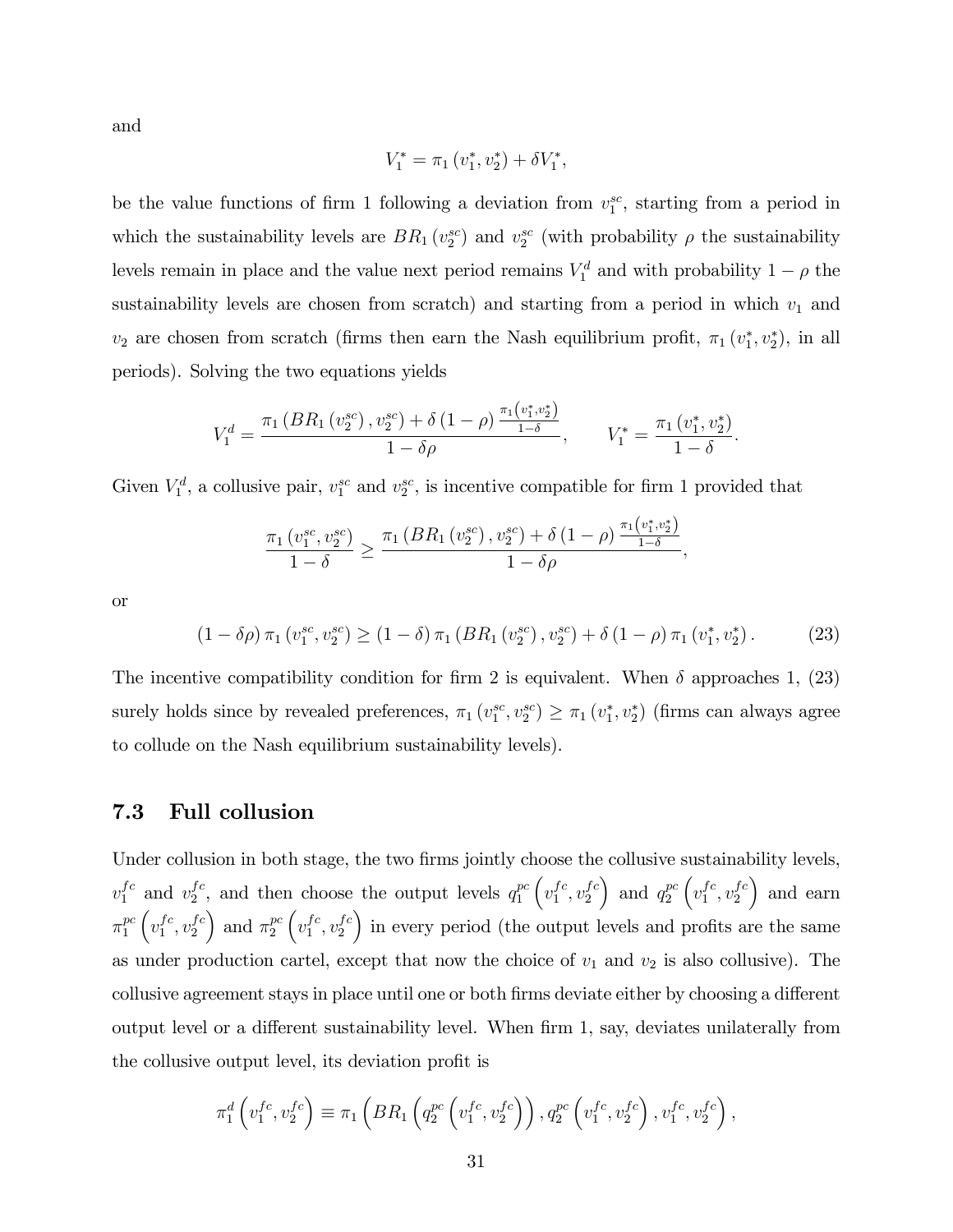where  $BR_1\left(q_2^{pc}\right)$ 2  $\left(v_1^{fc}\right)$  $_1^{fc}, v_2^{fc}$  $\binom{fc}{2}$ ) is firm 1's best response against  $q_2^{pc}$ 2  $\left(v_1^{fc}\right)$  $_1^{fc}, v_2^{fc}$ 2  $\sum$ . Firm 2's deviation profit is equivalent. Following the deviation period, and so long as  $v_1^{fc}$  and  $v_2^{fc}$  are still in place, the two firms choose the Nash equilibrium output levels,  $q_1^*$  $\left(v_1^{fc}\right)$  $_1^{fc}, v_2^{fc}$ 2  $\Big)$  and  $q_2^*$  $\left(v_1^{fc}\right)$  $_1^{fc}, v_2^{fc}$ 2  $\setminus$ given  $v_1^{fc}$  and  $v_2^{fc}$  $_2^{fc}$ , and their profits are  $\pi_1\left(v_1^{fc}\right)$  $_1^{fc}, v_2^{fc}$ 2 ) and  $\pi_2\left(v_1^{fc}\right)$  $_1^{fc}, v_2^{fc}$ 2 . And, when the two firms need to choose  $v_1$  and  $v_2$  from scratch, they choose the Nash equilibrium sustainability levels  $v_1^*$  and  $v_2^*$  forever after and their resulting profits become  $\pi_1(v_1^*, v_2^*)$  and  $\pi_2(v_1^*, v_2^*)$ .

To show conditions under which full collusion is incentive compatible, we must show the conditions under which it does not pay firms to deviate from the collusive agreement either when they choose quantities or when they choose sustainability levels. We start with deviations from the collusive output levels. To this end, let

$$
V_1^d = \pi_1^d \left( v_1^{fc}, v_2^{fc} \right) + \delta \rho V_1^d + \delta (1 - \rho) V_1^*,
$$

and

$$
V_1^* = \pi_1(v_1^*, v_2^*) + \delta V_1^*,
$$

be firm 1's value functions following a deviation from  $q_1^{pc}$ 1  $\left(v_1^{fc}\right)$  $_1^{fc}, v_2^{fc}$ 2 , starting from a period in which the sustainability levels are  $v_1^{fc}$  and  $v_2^{fc}$  and starting from a period in which  $v_1$  and  $v_2$  are chosen from scratch. Solving the two equations yields

$$
V_1^d = \frac{\pi_1^d \left( v_1^{fc}, v_2^{fc} \right) + \delta \left( 1 - \rho \right) \frac{\pi_1 \left( v_1^*, v_2^* \right)}{1 - \delta}}{1 - \delta \rho}, \qquad V_1^* = \frac{\pi_1 \left( v_1^*, v_2^* \right)}{1 - \delta}.
$$

Given  $V_1^d$ , firm 1 does not wish to deviate from  $q_1^{pc}$ 1  $\left(v_1^{fc}\right)$  $_1^{fc}, v_2^{fc}$ 2 provided that

$$
\frac{\pi_1\left(v_1^{fc}, v_2^{fc}\right)}{1-\delta} \ge \frac{\pi_1^d\left(v_1^{fc}, v_2^{fc}\right) + \delta\left(1-\rho\right)\frac{\pi_1\left(v_1^*, v_2^*\right)}{1-\delta}}{1-\delta\rho},
$$

or

$$
(1 - \delta \rho) \pi_1 \left( v_1^{fc}, v_2^{fc} \right) \ge (1 - \delta) \pi_1^d \left( v_1^{fc}, v_2^{fc} \right) + \delta \left( 1 - \rho \right) \pi_1 \left( v_1^*, v_2^* \right). \tag{24}
$$

The incentive compatibility condition for firm 2 is equivalent. When  $\delta$  approaches 1, condition (24) holds, since by revealed preferences,  $\pi_1\left(v_1^{fc}\right)$  $_1^{fc}, v_2^{fc}$ 2  $\Big) \geq \pi_1(v_1^*, v_2^*)$  (firms can always agree to collude on the Nash equilibrium sustainability and quantity levels).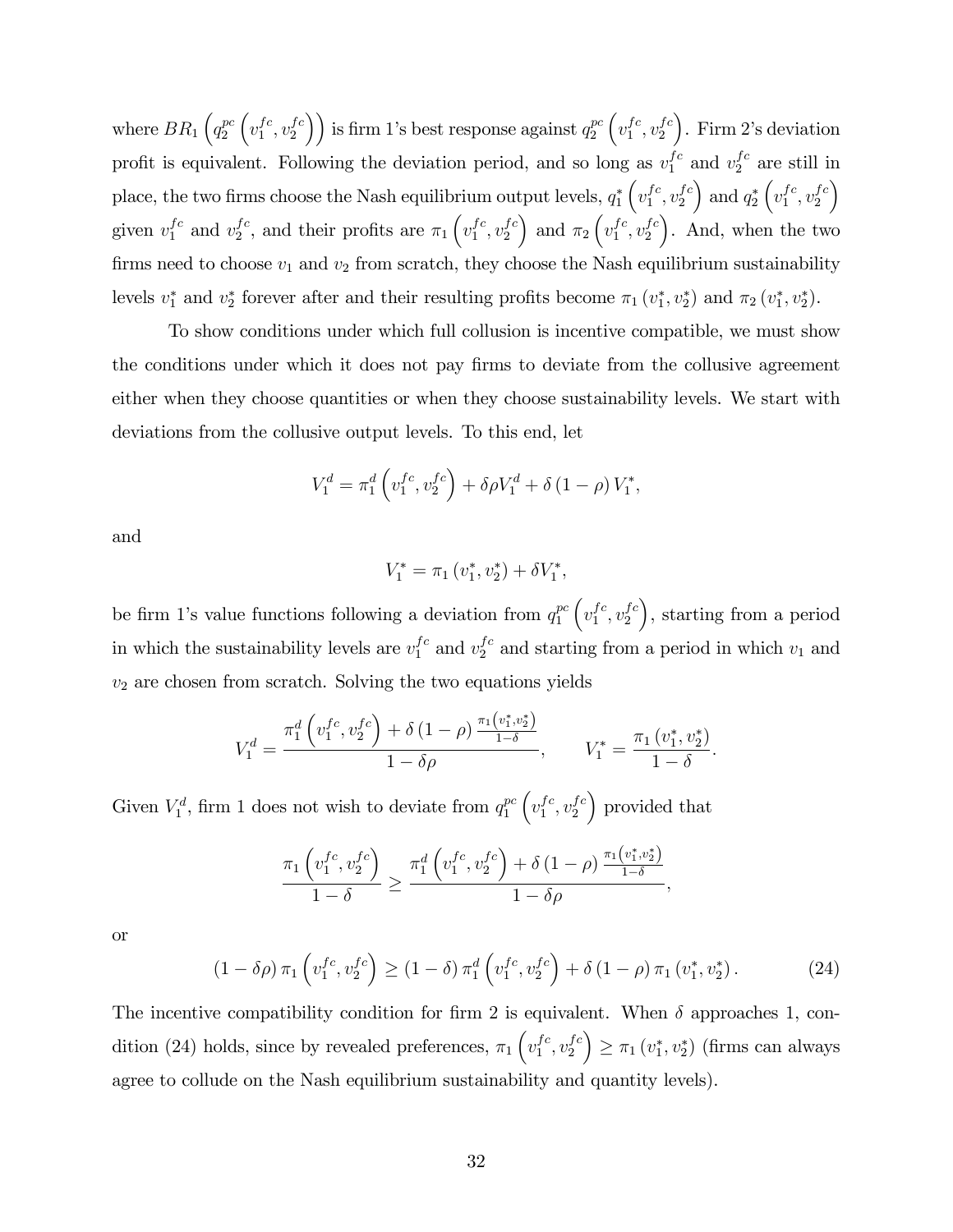Finally, note that the condition that ensures that full collusion is immune to deviations when choosing sustainability levels is similar to the condition that ensures that sustainability coordination is incentive compatible, except that  $v_1^{fc}$  and  $v_2^{fc}$  $_2^{fc}$  replace  $v_1^{sc}$  and  $v_2^{sc}$ :

$$
(1 - \delta \rho) \pi_1 \left( v_1^{fc}, v_2^{fc} \right) \ge (1 - \delta) \pi_1 \left( BR_1 \left( v_2^{fc} \right), v_2^{fc} \right) + \delta \left( 1 - \rho \right) \pi_1 \left( v_1^*, v_2^* \right). \tag{25}
$$

When  $\delta$  approaches 1, condition (25) coincides with condition (24) and hence holds as well.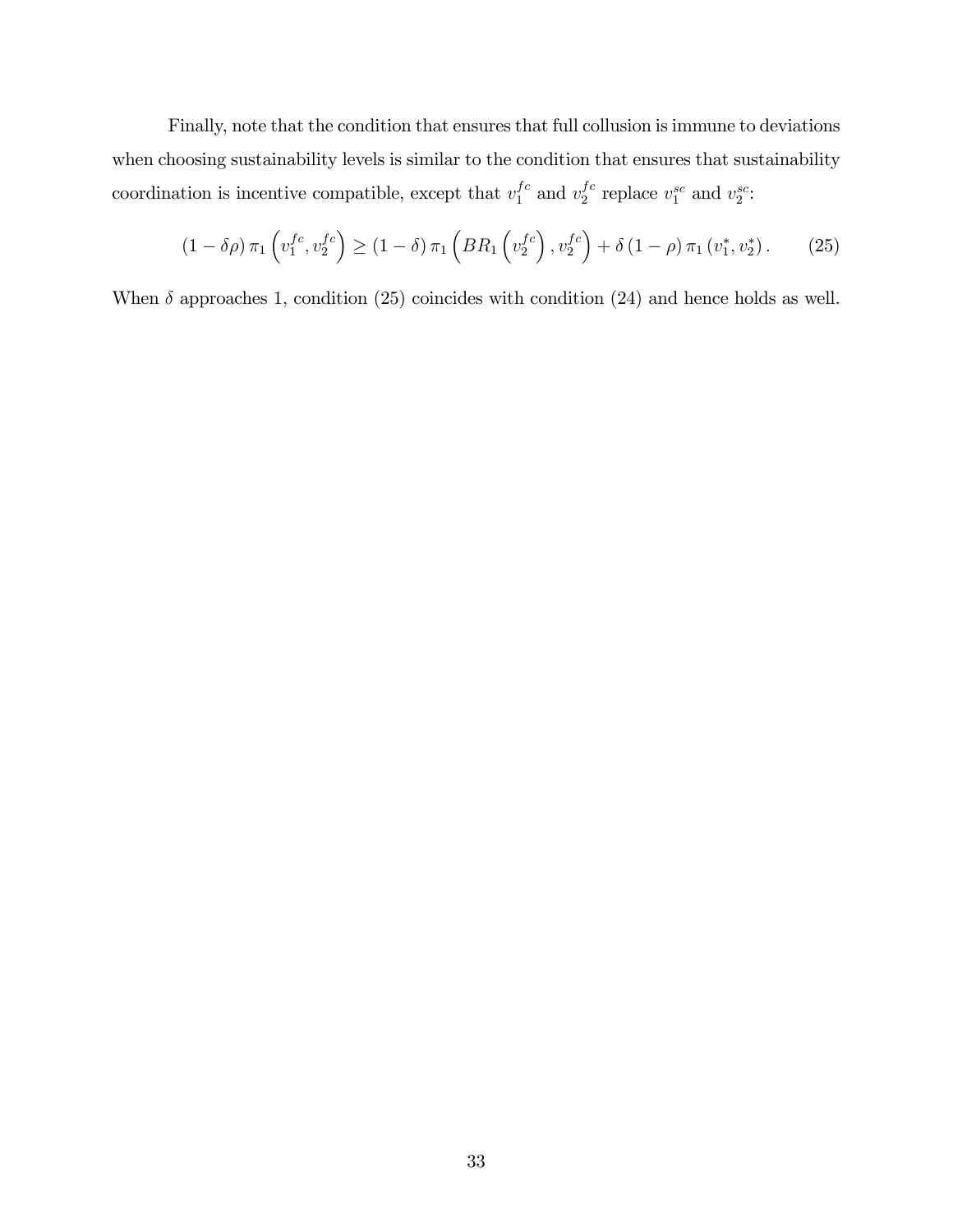## 8 References

- ACM (2013a), "The Assessment of Anticompetitive Practices as a Result of Sustainability Initiatives in Practice," July
- ACM (2013b), "Analysis of the Planned Agreement on Closing Down Coal Power Plants from the 1980s as Part of the Social and Economic Council of the Netherlands' SER Energy Agreement [Energieakkoord]," September.
- ACM (2014), "Vision Document Competition  $&$  Sustainability," May.
- ACM (2015), "ACM's Analysis of the Sustainability Arrangements Concerning the 'Chicken of Tomorrow'," 26 January.
- Adler, J.H.  $(2004)$ , "Conservation Cartels," Regulation,  $27(4)$ , 38-45
- Arnold & Porter (UK) LLP (2015), "Fair Wear Foundation: Competition Law and Living Wages," June
- Aviat D., C. Diamantis, T. Neudecker, J. Berkenhagen, and M. Müller (2011), "The North Sea Brown Shrimp Fisheries, Study," Directorate-General for Internal Policies, Policy Department B: Structural and Cohesion Policies.
- Bagnoli, M. and S.G. Watts (2003), "Selling to Socially Responsible Consumers: Competition and the Private Provision of Public Goods," Journal of Economics & Management Strategy, 12(3), 419-445.
- Brod A. and R. Shivakumar (1999), "Advantageous Semi-Collusion," The Journal of Industrial Economics,  $47(2)$ , 221-230.
- Capobianco A. and A. Nagy  $(2015)$ , "Public Interest Clauses in Developing Countries," Journal of European Competition Law & Practice,  $7(1)$ , 46-51.
- Choi J. P. (1993), "Cooperative R&D with Product Market Competition," *International* Journal of Industrial Organization,  $11, 553-571.$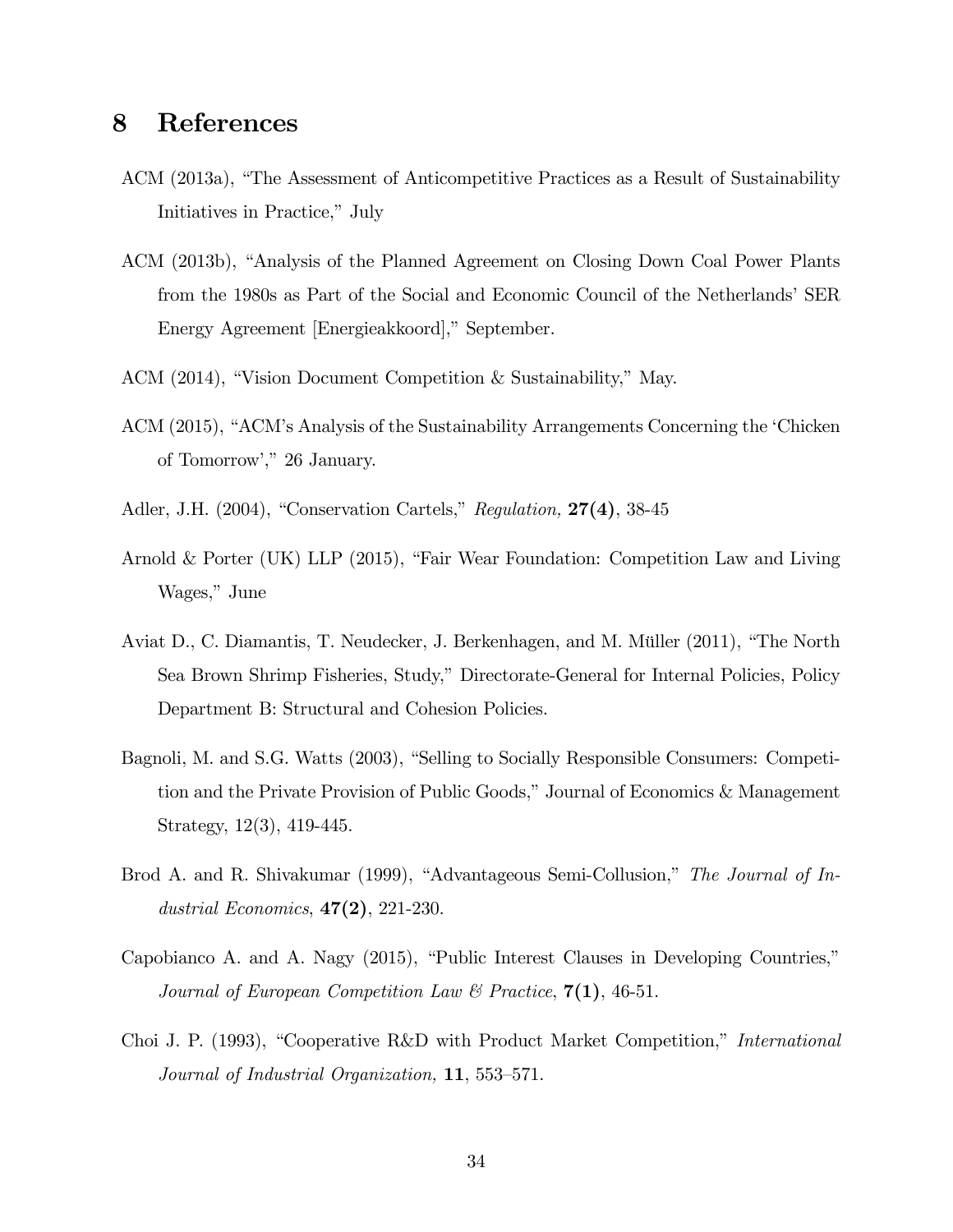- European Commission (2001a), "Commission Approves Agreements to Reduce Energy Consumption of Dishwashers and Water Heaters,"  $IP/01/1659$ , Brussels, 26 November
- European Commission  $(2001b)$ , "Guidelines on the applicability of Article 81 of the EC Treaty to horizontal cooperation agreements," Official Journal, 6 January;
- European Commission  $(2011)$ , "Guidelines on the applicability of Article 101 of the Treaty on the Functioning of the European Union to horizontal co-operation agreements," Official Journal, 14 January;
- Fershtman C. and N. Gandal (1994), "Disadvantageous Semicollusion," *International Jour*nal of Industrial Organization, 12, 141-154.
- Harrington J. (1991), "Collusion Among Asymmetric Firms, The Case of Different Discount Factors," International Journal of Industrial Organization, 7, 289-307.
- Harrington J. (1991), "The Determination of Price and Output Quotas in a Heterogeneous Cartel," International Economic Review, 32, 767-792.
- Kingston S. (2011), Greening EU Competition Law and Policy, Cambridge: Cambridge University Press.
- Kloosterhuis E. and M. Mulder (2015), "Competition Law and Environmental Protection: The Dutch Agreement on Coal-fired Power Plants," Journal of Competition Law and Economics,  $11(4)$ , 855-880.
- Matsui A. (1989), "Consumer-benefitted Cartels under Strategic Capital Investment Competition," International Journal of Industrial Organization, 7, 451-470.
- Monti, G. (2002), "Article 81 EC and Public Policy," Common Market Law Review, 39(5), 1057-1099.
- Myles G. and N. Hashimzade (2014), "Corporate Environmental Contributions: Can They Sustain the Public Interest Defence?" Mimeo